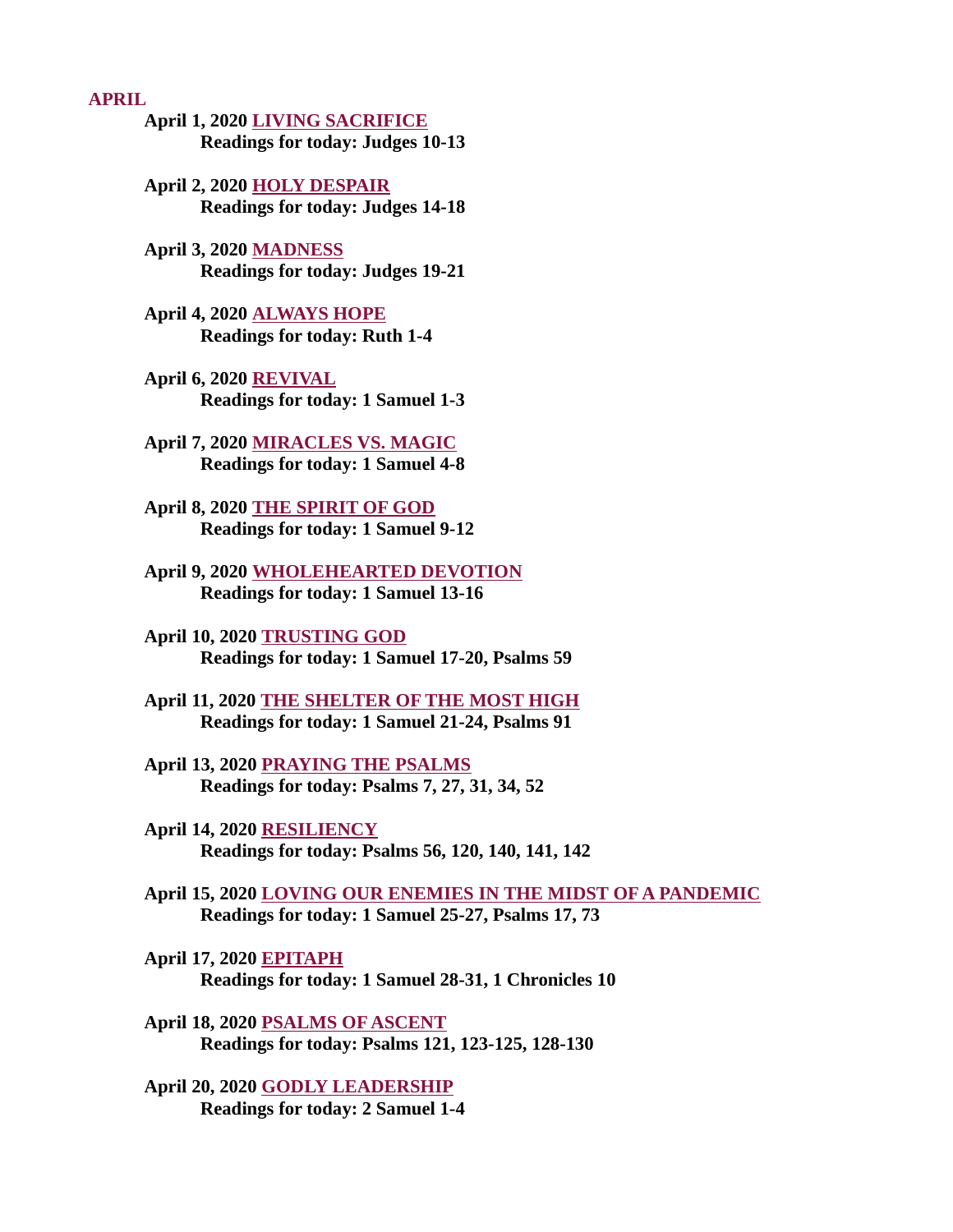- [April 21, 2020 REAPING THE WHIRLWIND](#page-31-0) Readings for today: Psalms 6, 9, 10, 14, 16, 21
- April 22, 2020 FAMILY TREE [Readings for today: 1 Chronicles 1-2, Psalms 43-44](#page-33-0)
- April 23, 2020 NO-WIN SCENARIO [Readings for today: Psalms 49, 84, 85, 87](#page-34-0)
- [April 24, 2020 THE POVERTY OF PROSPERITY PREACHING](#page-36-0) Readings for today: 1 Chronicles 3-5
- April 25, 2020 RESTING IN GOD'S PROMISE [Readings for today: 1 Chronicles 6, Psalms 36, 39, 77, 78](#page-38-0)
- April 27, 2020 SPIRITUAL CRISIS [Readings for today: Psalms 81, 88, 92, 93](#page-39-0)
- [April 28, 2020 BIBLICAL FEMINISM](#page-41-0) Readings for today: 1 Chronicles 7-9
- April 29, 2020 THE POWER OF UNITY [Readings for today: 2 Samuel 5:1-10, 1 Chronicles 11-12, Psalms 133](#page-43-0)
- April 30, 2020 T**RUE WORSHIP** [Readings for today: 2 Samuel 5:11-6:23, 1 Chronicles 13-16](#page-44-0)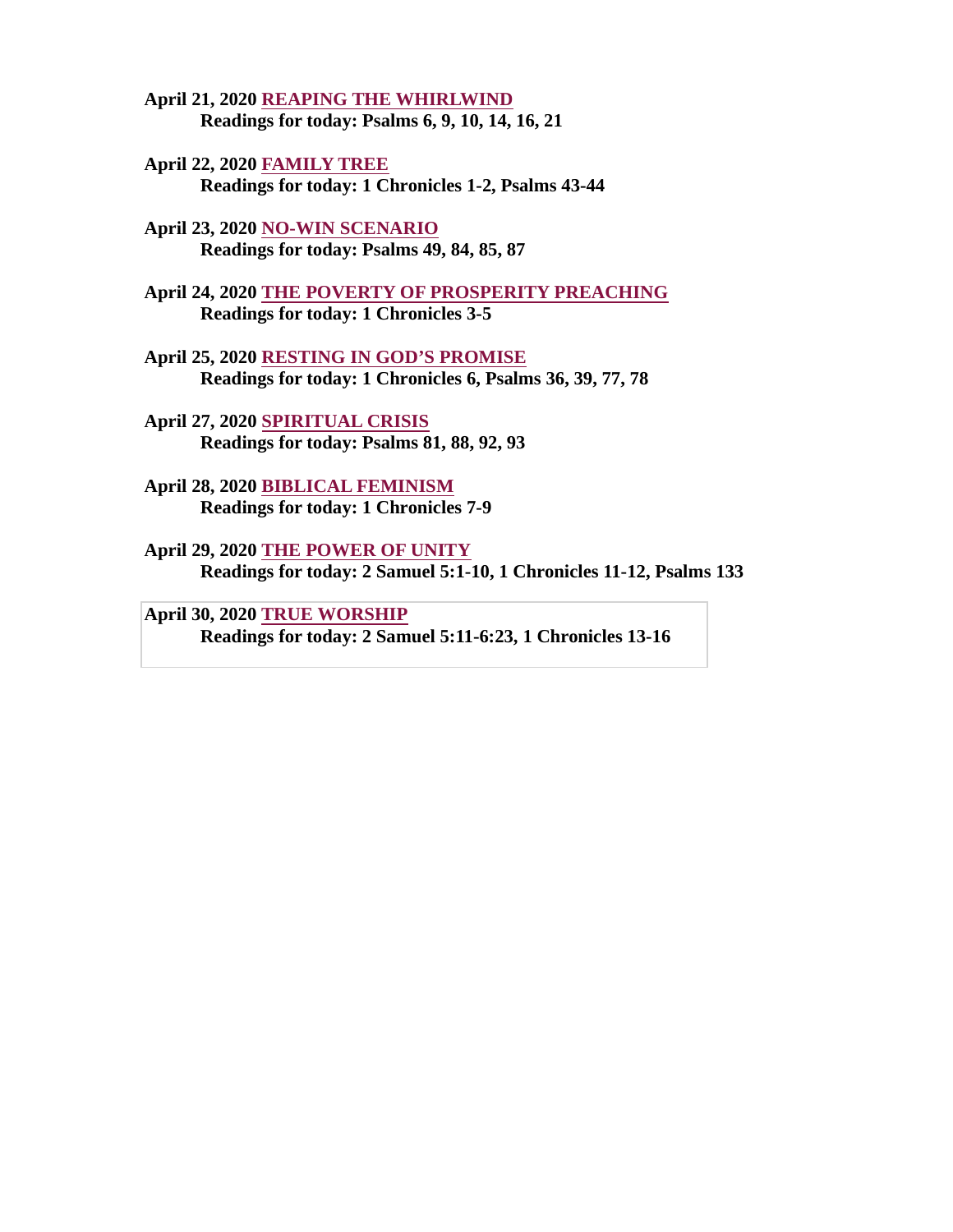#### April 1, 2020 LIVING SACRIFICE

<span id="page-2-0"></span>[Readings for today: Judges 10-13](https://www.biblegateway.com/passage/?search=Judges+10-13&version=ESV)

The other night I had a conversation with my kids about sacrifice. We talked about how the greatest sacrifice one can make in our culture is to lay one's life down for someone else. This ethic, of course, comes from Jesus who Himself said, "Greater love has no one than this, that someone lay down his life for his friends." (John 15:13) Now, we tend to read this individually. We celebrate the individual hero who makes the sacrifice play. It is the basis of every great movie. The basis of every great story. I think of the narrative arc of the recent Avengers series in which a completely self-centered, self-absorbed person (Tony Stark) becomes the hero in the end who gives his life to save the world. It's the same narrative that underlies the Matrix trilogy. The Lord of the Rings. Star Wars. You name it.

However, Jesus would have understood this differently. Jesus lived in an "honor/shame" society. As such, He didn't think in individualistic terms. He thought more in terms of community. Nation. Covenant people. When Jesus talks about laying one's life down for his friends, He's talking about sacrificing for the sake of the whole. Preserving the honor – not just the life - of the community. Not only that but Jesus' own sacrifice preserves the honor of God Himself who promised to lay down His life for the sake of His covenant with His people way back in Genesis 15! One simply cannot overstate how important honor would have been in first century culture. And as we rewind back through the centuries. Back to the time of the Judges. Back to the time when Jephthah led Israel, the "honor/shame" dynamic would have been even stronger. This is critically important context to know if we are to understand the story.

Here's a second piece of context as well. When we travel to Ethiopia, we often head into the rural areas to visit village churches. As we walk along the dirt paths, we pass home after home. Most of them are mud huts surrounded by a little brush fence. In the evenings, we see children driving whatever livestock (donkeys, chickens, goats, etc.) the family owns into the enclosure. This keeps the animals safe and the house warm. It's a common custom all over the Middle East even to this day. So when Jephthah made his rash vow, he fully expected the first thing to greet him when he returned home to be a goat or a sheep or some other animal. He most certainly did NOT expect it to be his daughter! So when she comes dancing out of the home with her tambourine, he tears his clothes. He instantly regrets the vow he made. But he feels trapped. After all, his honor is now on the line. The honor of his family. And in his own limited understanding, the honor of his God. His daughter understands this as well which is why she willingly lays down her life to preserve her family's honor! She willingly gives her life to help her father save face! She willingly accepts her fate and believes her family's reputation – and her God's reputation - is worth her sacrifice.

It's a story that baffles us on a lot of levels. How could Jephthah go through with it? How could he sacrifice his own flesh and blood? How could Jephthah's daughter willingly lay down her life? And where is God in all of this? Is He pleased? The cultural distance between this world and our own is almost insurmountable. However, a key to understanding is provided from the letter Jephthah sends the king of the Ammonites in Judges 11:23-24, "So then the Lord, the God of Israel, dispossessed the Amorites from before his people Israel; and are you to take possession of them? Will you not possess what Chemosh your god gives you to possess? And all that the Lord our God has dispossessed before us, we will possess." You see, everyone in the ancient near east believed in the gods. Dagon for the Philistines. Chemosh for the Amorites. Molech for the Ammonites. Every tribe had their own deity. And every deity demanded honor. Demanded worship. Demanded sacrifice. If you made the right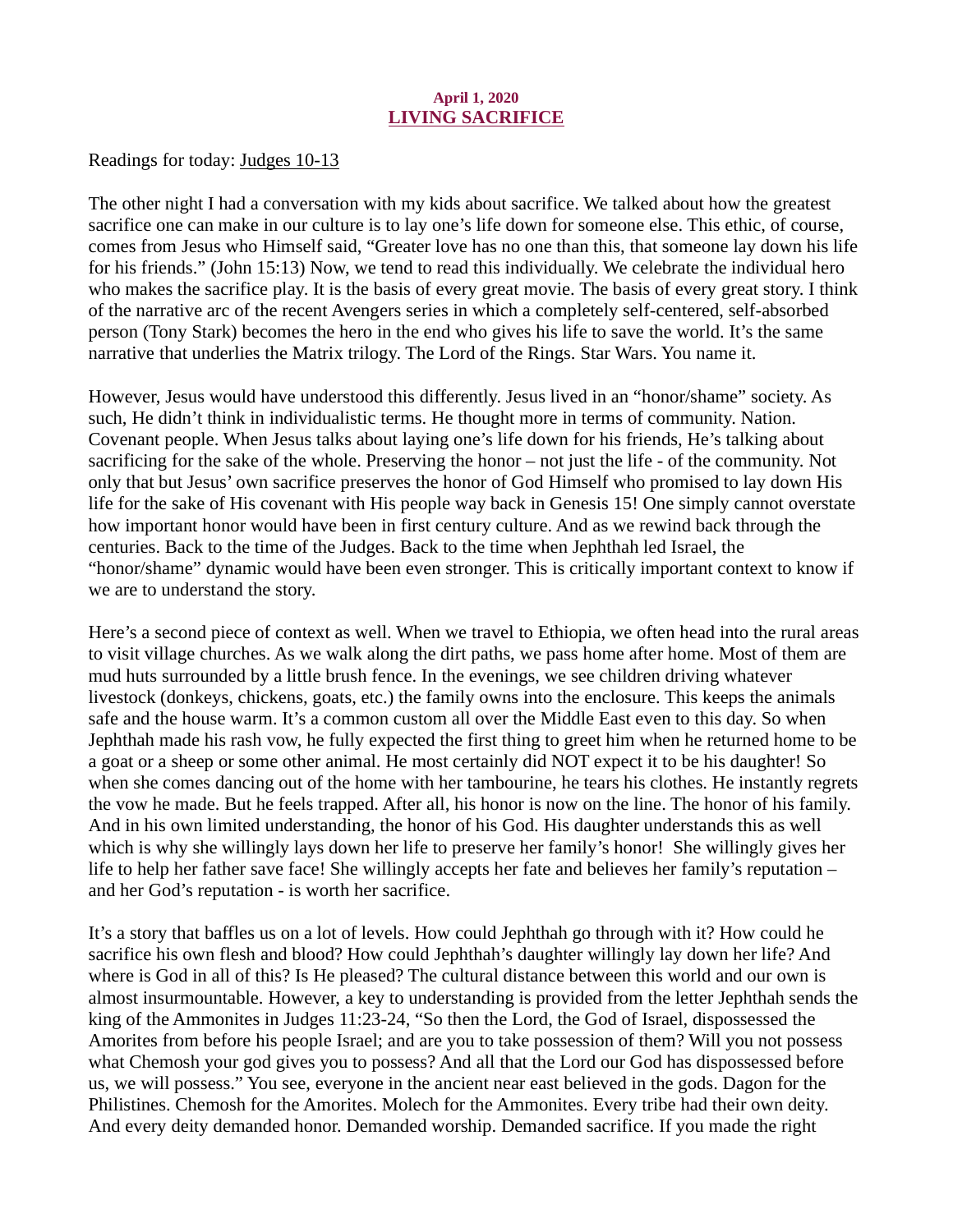sacrifices, you were rewarded with great wealth, military might, and political power. If you honored your god, he would, in turn, honor you. However, make the wrong sacrifices or bring dishonor to your god in some way and you would face judgment. Defeat. Plague. Famine. Drought. Death. Sadly, as Jephthah's letter suggests, Israel had begun to buy into this way of thinking. They began to adopt the ways of the Canaanites – just as Yahweh said they would - and so Yahweh ceased, in their eyes, to be the One True God and became just another petty tribal deity. Thus, Jepthah's tragic choice to sacrifice his daughter and her tragic choice to accept her fate.

The most important takeaway for me today is God's silence. Nowhere does the Bible say God is pleased with Jephthah's decision. And just because something appears in the Bible doesn't make it good or godly or honoring. In fact, one of the things I love most about the Scriptures is its raw honesty about the character of the people God chooses to love. Gives me hope for myself! So how then should we respond to this text? What does it mean to give God…the God of Abraham, Isaac, and Jacob…the God revealed fully and completely in Jesus Christ…the honor He deserves and demands? Does it require human sacrifice? Not in the way Jephthah believed. Instead, it requires us to become "living sacrifices, holy and pleasing to God, this is our spiritual act of worship." (Romans 12:1) We honor God with the lives we lead. We honor God with the words we say. We honor God by how we treat others. Particularly those who are lost or struggling or lonely or afraid. In this particular cultural moment, we bring honor to God by the loving our neighbor. Remaining indoors. Submitting to the governing authorities. Praying for God to make Himself known in the midst of our national and international pain and suffering.

Readings for tomorrow: Judges 14-17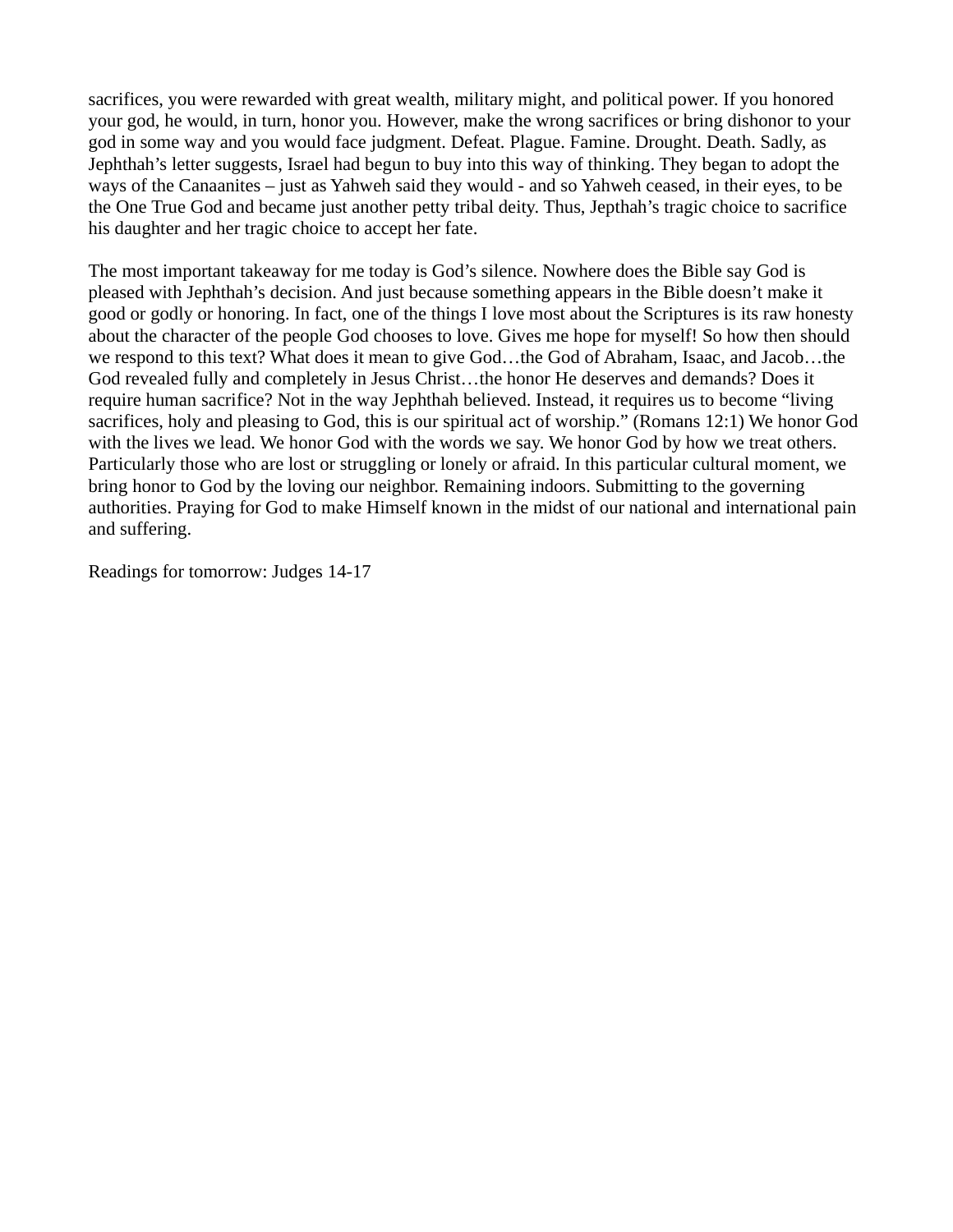## April 2, 2020 HOLY DESPAIR

<span id="page-4-0"></span>[Readings for today: Judges 14-18](https://www.biblegateway.com/passage/?search=Judges+14-18&version=ESV)

I grew up in church. Sunday school every weekend. Learning the Bible stories via flannel board. Adam and Eve in the Garden of Eden. Noah on his ark. Moses parting the Red Sea. Joshua and the battle of Jericho. One of my favorites was Samson. For a young boy, what's not to like? Strength. Power. One man winning victory after victory culminating in a final heroic act of self-sacrifice where Samson literally brings the roof down on his enemies!

As I got older, I began to learn about all the stuff my Sunday school teachers left out. (Rightfully, by the way, as I was too young to understand.) Adam and Eve's rebellion and descent into sin. Noah and his family being saved but at incredible cost. Moses parting the Red Sea but often ending up in these violent clashes that would end in entire families being wiped out. Joshua devoting entire cities to destruction. And Samson. Morally compromised. Selfish. Immature. A man who seems to use his Godgiven gifts for his own gain and self-gratification. What are we to make of such unlikely heroes? Men and women who are subsequently enshrined in the great "Hall of Fame" of faith in the New Testament Book of Hebrews?

First and foremost, we are to see them as they are...not as we wish they would be. They are men. They are women. As such, they are sinners just like us. People whom God chooses to use despite their shortcomings, failings, and immorality. This is one of the best arguments FOR the trustworthiness of Scripture. It paints an honest picture of God's chosen people. Putting their weaknesses on display right alongside their strengths. Compare that to the sacred writings of other major world religions where heroes are whitewashed to perfection.

Second, we are to look beyond them to the true source of their strength. The true source of their wisdom. The true source of their miracles and great victories. It is the Spirit of the Lord that rushes on Samson and gives him the ability to tear a lion apart. Kill a bunch of Philistines with the jawbone of an ass. Trap and tie torches to hundreds of foxes. Tear off a city gate. Bring an entire building down around him. This is not Samson's doing. It has very little to do with the length of his hair. That's superstitious nonsense! No, not cutting his hair was simply an outward sign of the Nazirite Vow his parents had taken on his behalf before he was even conceived. (Judges 13:2-5) Keeping the vow was a sign of his devotion and dedication to the Lord, the true source of his strength. When he treated his vow casually or flippantly by allowing his wife to nag him to death, his strength left him. Again, not because he cut his hair but because in so doing, he despised the Lord.

Finally, the entire book of Judges is meant to lead us to despair. Each judge over Israel seems less and less capable of leading well. They are increasingly morally compromised. Increasingly losing sight of the One True God. Increasingly abandoning the ways of the Lord and following their own paths. In fact, the city of Dan – a major city in the Northern Kingdom of Israel - will continue to be a city known for its idolatry. Jeroboam will put one of his golden calves here in 2 Kings and 2 Chronicles. So what begins with violence and idolatry by the tribe of Dan will continue until the day God sends the Assyrians to wipe out the northern kingdom altogether.

Why drive us to such despair? To teach us yet again of our need for God. Over and over again, the same narrative is reinforced. Humanity is hopeless. From Adam and Eve to the Great Flood. From Noah to the Tower of Babel. From Abraham to slavery in Egypt. From Moses to the end of Judges.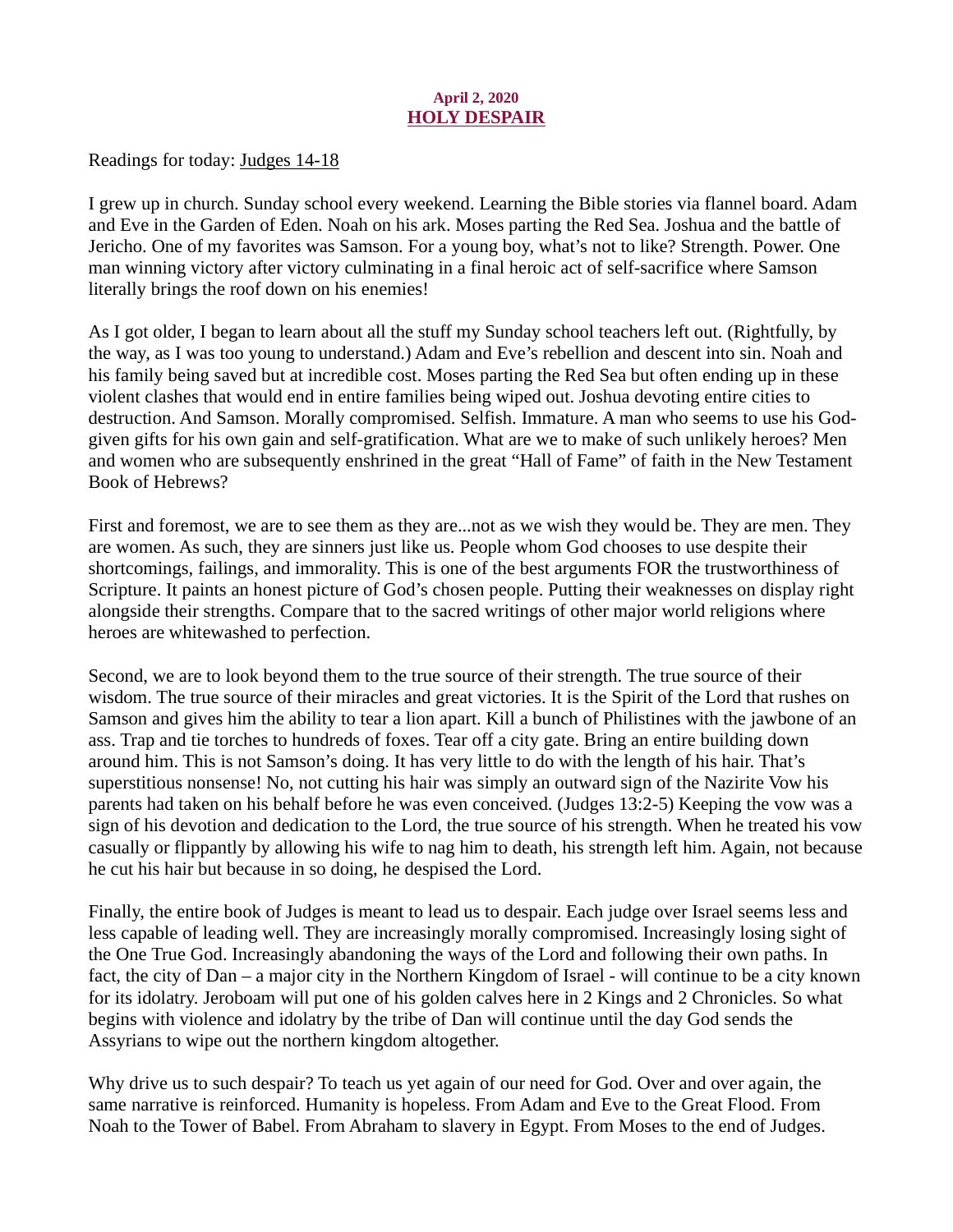With each generation, man's inhumanity to man only grows. Only increases. Only becomes more pervasive. And we would be lost except for God. He continues to pursue us. He continues to reach out to us. He continues to be faithful even in the face of our unfaithfulness. The climax of this story is, of course, something we celebrate this Holy Week. Jesus' suffering. Jesus' death on a cross. Jesus' burial in a grave. Jesus' resurrection. God's ultimate and final victory over sin and death.

Readings for tomorrow: Judges 19-21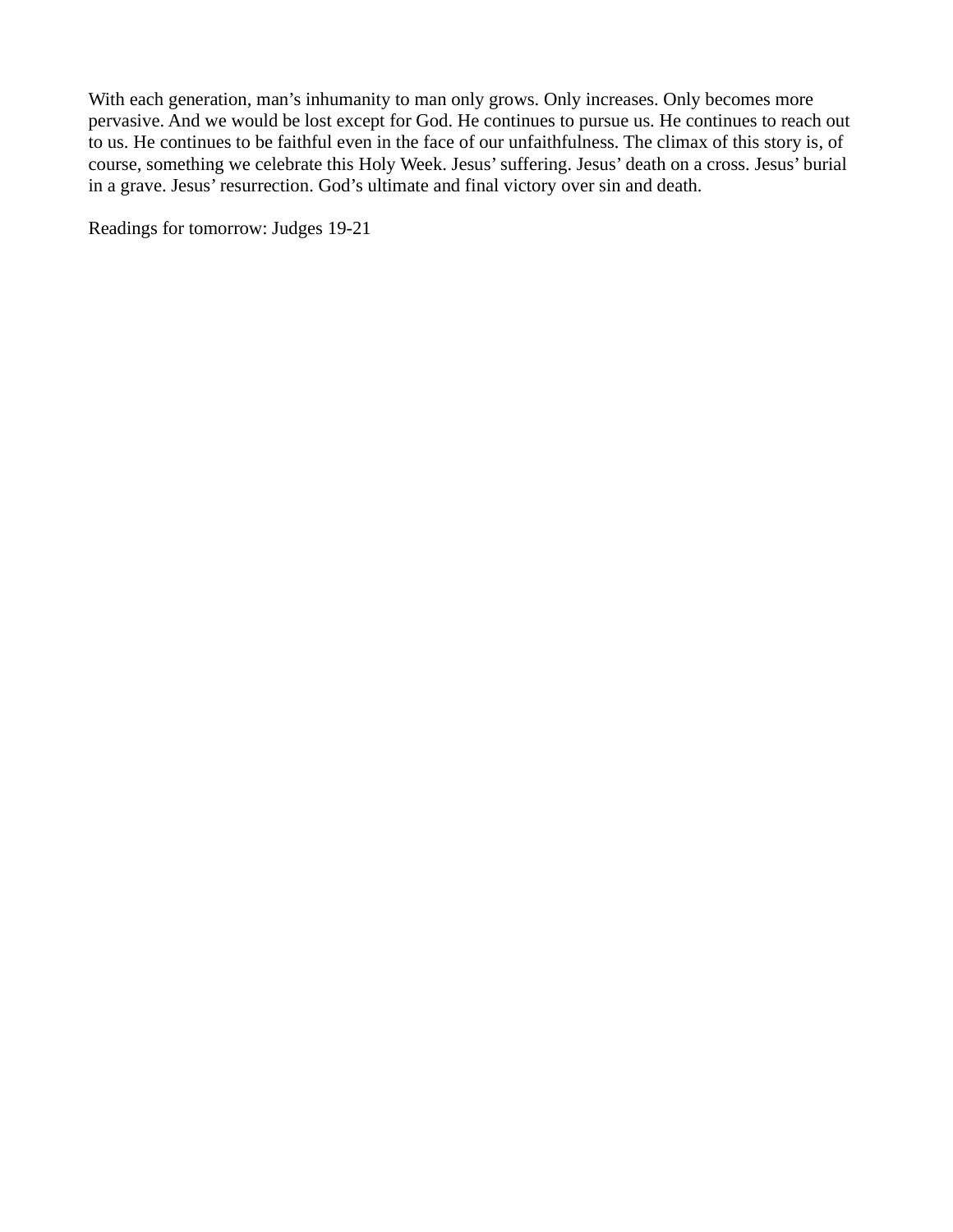## April 3, 2020 **MADNESS**

<span id="page-6-0"></span>[Readings for today: Judges 19-21](https://www.biblegateway.com/passage/?search=Judges+19-21&version=NIV)

Today we encounter some of the most difficult material in all of Scripture. We see Israel at her lowest point. She has forgotten Yahweh. She has become like all the pagan tribes around her. She is more focused on her own gratification than she is on serving and honoring the Lord. Her world is full of idols and sexual perversion and violence. Yes, she still goes through the motions. She still makes her sacrifices. She still prays. Fasts. Appears before the Lord at the appointed times. But it's all empty at this point. Everyone is doing what seems right to them. They are all following their own ways. They are plumbing the depths of sin. They are pushing the boundaries of evil. Unspeakable atrocities are taking place in Israel such as the gang rape of a woman whose body is dismembered resulting in a genocidal war that basically annihilates an entire tribe. It's madness.

One of my favorite books is the Heart of Darkness by Joseph Conrad. With penetrating insight, he describes the nature of man. Given the right conditions. Given the right set of circumstances. We will all succumb to temptation. In the book, Kurtz sets himself up as a god to be worshiped. He exploits those around him. He uses them for his own personal gratification and enjoyment. He is evil and selfish and insane. Towards the end of the story, he finds himself dying as he "returns" to civilization. His life flashes before his eyes. He reflects back on all he has done. And his final words are, "The horror! The horror!"

Horror. It's a good word to describe what we read today from the book of Judges. There simply is nothing redemptive in the story. Nothing good. Nothing godly. Man's inhumanity to man is on full display. It's dark. It's evil. It's terrifying. Sadly, we see some of the same dynamics in play in our world today. Even amidst a global pandemic, some of our political leaders can't stop lying. Can't stop attacking one another. Can't stop trying to tear each other down in order to make themselves look good. It's horrifying. But it's not just them. It's us as well. Twitter is still full of rage and anger and hate. Racism is alive and well as people target Asian-Americans simply because the virus happened to originate in China. Ignorant and foolish people are being charged with assault for purposefully spitting on others. Greedy, self-serving opportunists try to make a quick buck by purchasing needed supplies in bulk to sell off at a profit. Hoarders strip the shelves bare of necessities leaving the most vulnerable among us to fend for themselves. And we haven't even begun to see the worst. The next three weeks promise to be among the most difficult we've ever faced as a nation. People will get sick. Loved ones will die. Jobs will be lost. Businesses will close. Fear and anxiety will only increase. And that's just here in the United States. What about those nations where the crisis is just beginning? Nations who do not have the benefit of first world resources? A national healthcare system? Access to technology? Doctors? Medicine? I shudder think of what this virus might do to the slums of Addis Ababa and others like it. Horror, indeed.

If we're totally honest, we know all of us are guilty on some level. I give into fear. I give into anxiety. As the stress builds, it can bring out the worst in me. Darkness that I've tried very hard to bury deep starts to emerge. As I read our passage today, I realize all of us are perpetrators. All of us are victims. We are the Levite. We are the concubine. We've sacrificed others and we've been sacrificed for the sake of self-protection and self-gratification. In the Bible's judgment, "None is righteous, no, not one; no one understands; no one seeks for God. All have turned aside; together they have become worthless; no one does good, not even one. Their throat is an open grave; they use their tongues to deceive. The venom of asps is under their lips. Their mouth is full of curses and bitterness. Their feet are swift to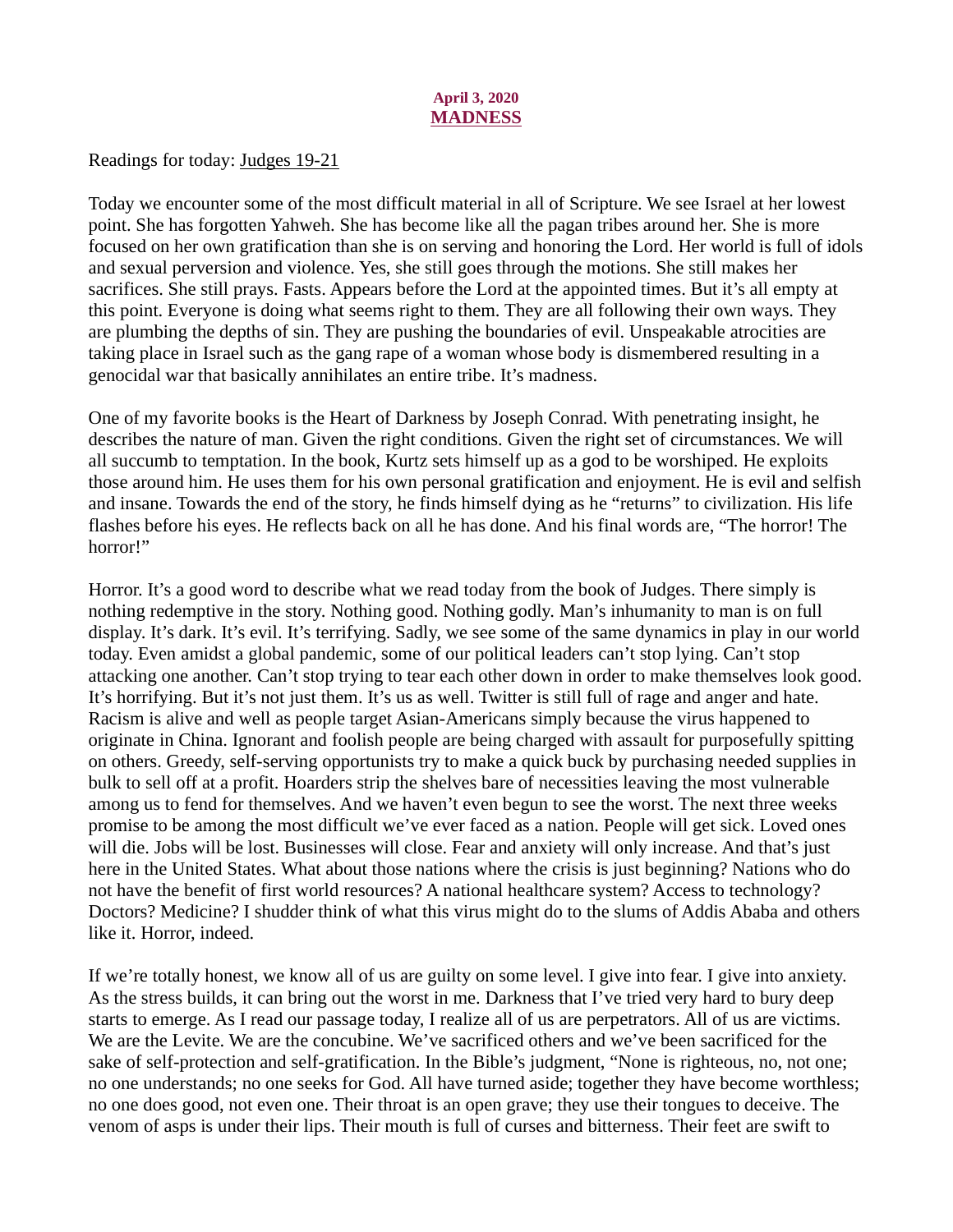shed blood; in their paths are ruin and misery, and the way of peace they have not known. There is no fear of God before their eyes." (Romans 3:10-18)

Perhaps it's providential that we read this section of Judges as we enter Holy Week. A period of time where we reflect on the Cross. On the death of God. The most horrific act in human history. We reflect on the price Jesus paid. The blood He shed. The penalty He bore. This week we will reflect on the suffering He endured. The pain He experienced. The heartbreak of betrayal. We will reflect on the depth of our sin. The depravity of our nature. The darkness of our hearts. We will reflect on the cost of our salvation. On what it took to redeem us from sin and death. To deliver us from all evil. And as we reflect we also remember our salvation! God plunging Himself into the horror of our condition! Plumbing the depth of our darkness! Immersing Himself in the breadth of our madness! And embracing us as His own! Today we declare there is hope for the Levite and his concubine! Today we declare there is hope for the Kurtz's of our world! Today we declare there is hope for the fearful and afflicted and anxious and afraid! Today we declare there is hope even for us! And that hope is found in Jesus!

Readings for tomorrow: Ruth 1-4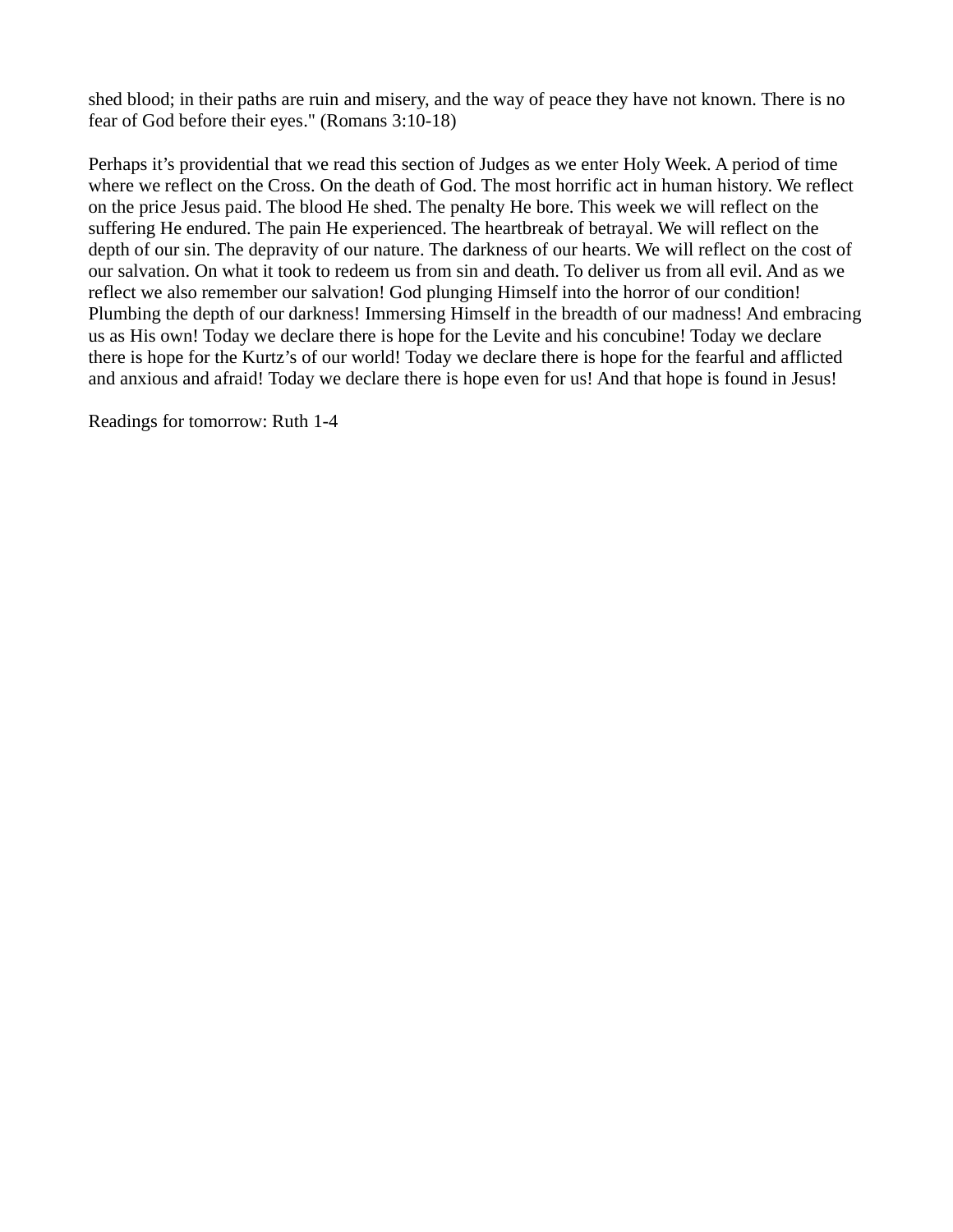## April 4, 2020 ALWAYS HOPE

<span id="page-8-0"></span>[Readings for today: Ruth 1-4](https://www.biblegateway.com/passage/?search=Ruth+1-4&version=NIV)

Years ago, I found myself white-water canoeing down the Snake River in Wyoming as part of a Boy Scout High Adventure experience. The weather was beautiful. The scenery was gorgeous. All the hard work of paddling and portaging our canoes was well-worth it. However, part way through the trip, my partner and I got distracted. We were goofing around like teenagers are wont to do and weren't paying attention. Suddenly, our canoe came up against a logjam in the river and flipped over. My partner was able to scramble to shore but I went under. Now logjams are dangerous for all sorts of reasons. Mostly, you can get caught on the branches underneath and drown. I have no idea how long I was under but I remember feeling panicked beyond belief. Fighting, clawing my way to the surface only to be dragged back down. It felt like an eternity. And just when I reached the point of giving up that's when I finally popped to the surface. I can still remember taking that first breath of fresh air. Filling my lungs with oxygen. Expelling all the carbon dioxide that had built up. It was glorious.

That's how I feel when I finally get to Ruth each year. After almost drowning in the chaos and madness of the Book of Judges, I feel like the Bible brings us up for a breath of fresh air. It reminds us that even in the darkest of times there is always hope. Despite all of the rape and murder and violence of the time of the Judges, God was still at work. Behind the scenes. Under the radar. In ways we often cannot see. While the nations raged and the tribes fought and the world descended into darkness, God's light shines through an ordinary woman meeting an ordinary man with the result being an extraordinary love story.

There's actually no way the Book of Ruth makes any logical sense. Ruth is a foreigner. A Moabite. When her first husband dies, she should have done what her sister-in-law did and gone back to her family. Instead, she makes this incredibly courageous and faithful decision to remain with Naomi. To leave her family and community and culture and religion behind. In short, she's leaving her former identity and adopting a new one. With no guarantees. No guarantee she will be accepted. No guarantee she will get married again. No guarantee that she won't spend the rest of her life in abject poverty. For all she knows, when Naomi returns home, Ruth could be rejected and thrown out onto the street. Still she remains faithful. She follows her mother-in-law home.

And of course we know the rest of the story. In seeking to care for her mother-in-law and ward of starvation, she gleans fields, meaning she picks up the leftovers of the harvest. These are the scraps they will survive on. However, one day she happens to catch the eye of Boaz. The owner of the fields. A distant relative of Naomi's who can serve as a "kinsman-redeemer." Someone who can actually bring Ruth and Naomi into his household and provide for them. Boaz and Ruth meet. Sparks fly. Ruth makes the bold request – for a woman in those days - to essentially marry Boaz and he accepts. The result is a son named Obed who will become the grandfather of David.

Remember this whole episode started because a famine hit the land. That natural disaster set in motion a chain of events that led to Boaz and Ruth coming together as the next link in the line of King David which is really the line of King Jesus, our Messiah. And if this is how God worked in the past, can we not have confidence He is working even now? In the midst of our national crisis? In the midst of a pandemic that spans the globe? Is He not working in the ordinary lives of human beings just like you and me, bringing forth redemption? This is why Christians always cling to hope. Not because we have confidence in the plans of human beings, no matter how well-conceived and well-laid. It's because we have confidence in God. And no matter how dark things may get, we trust God to be our light and lead us through.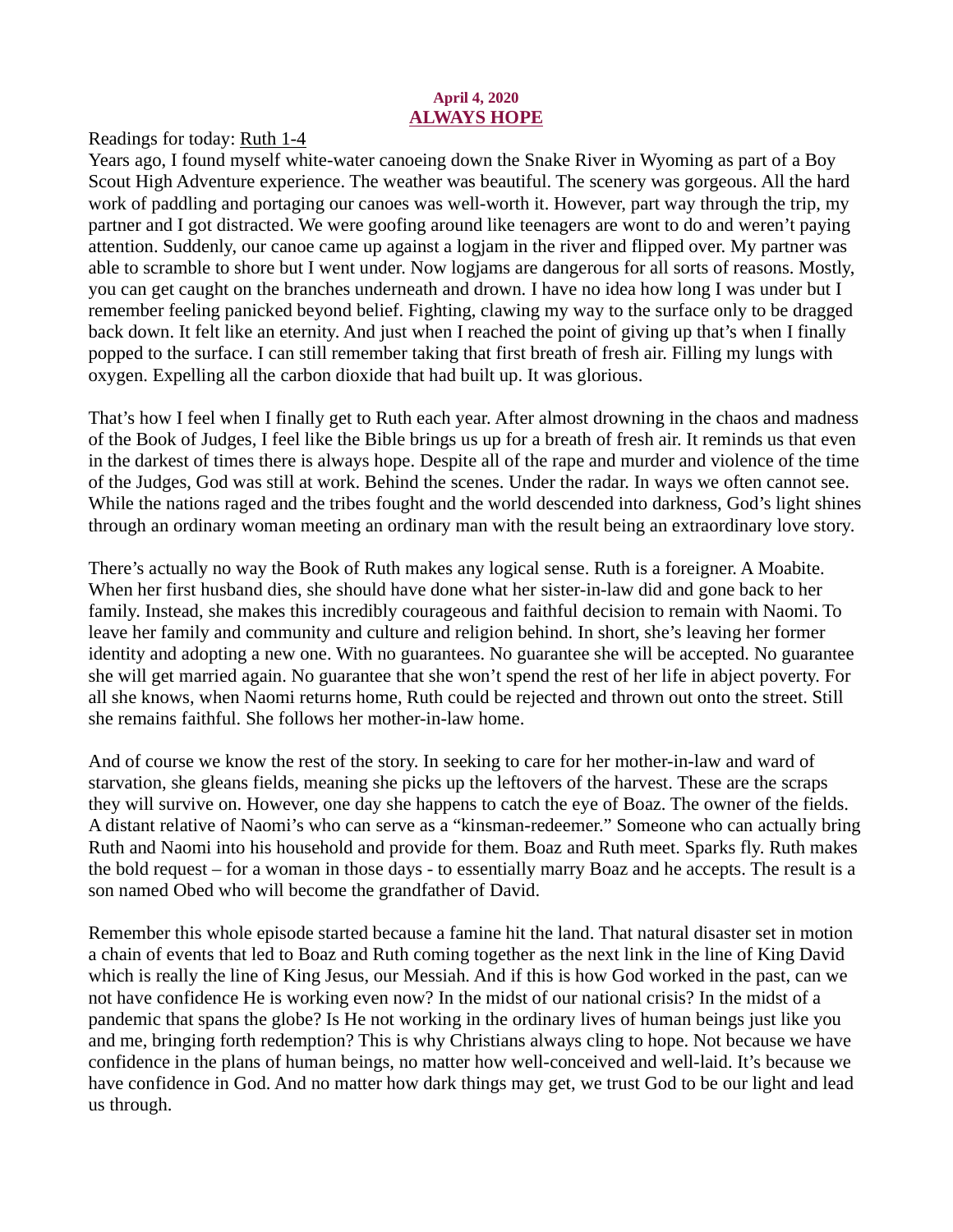## April 6, 2020 REVIVAL

<span id="page-9-0"></span>[Readings for today: 1 Samuel 1-3](https://www.biblegateway.com/passage/?search=1+Samuel+1-3&version=NIV)

Today's reading represents a transition point in salvation history. As we've already seen, things are really bad in Israel. The people do not honor God. They do not have leaders who honor God. They are simply going through the motions of worship. Saying all the right things. Making all the right sacrifices. But in their hearts, they reject God. The rebel against His Law. Their priests are a disaster, engaging in sexual immorality. Making a mockery of the sacrificial system. Abusing their spiritual authority. Eli and his sons are the last in the line of the judges. A corrupt time in Israel's history that heartens back to the days of the Great Flood, the Tower of Babel, and slavery in Egypt. And it reminds me of our own time as well. I think of the "scamvangelists" I see on television promising all kinds of miracles and blessings to those who will send in money right now. I think of many preachers who abuse their spiritual power and authority to engage in all sorts of sexual abuse and immorality. I think of the pastors who are trying to leverage this moment for their fifteen minutes of fame while placing their congregations in real danger. It's scary.

Thankfully, God never abandons us. At each point in salvation history when things seem darkest, God Himself brings forth a new light. A new leader. Godly leaders who would seek Him with all their hearts and be "blameless" (not perfect) in their generation. Noah. Abraham. Moses. Now it's Samuel's turn to take up the mantle of leadership and lead Israel back to Yahweh. Samuel is really a bridge from the time of the Judges to the time of the Kings. He will oversee a major transition in the life of Israel as they go from a bunch of tribes, each with their own identity, to one nation under a strong, centralized monarchy. It's also striking to note Samuel's age when he receives this call. Noah, Abraham, and Moses were all old men. Well beyond their prime. Samuel is a young boy. Not yet come into his own. The message here? God can use anyone at anytime to accomplish His purposes.

"Now the boy Samuel was ministering to the Lord in the presence of Eli. And the word of the Lord was rare in those days; there was no frequent vision. At that time Eli, whose eyesight had begun to grow dim so that he could not see, was lying down in his own place. The lamp of God had not yet gone out, and Samuel was lying down in the temple of the Lord, where the ark of God was." (1 Samuel 3:1-3)

Several things stand out in this passage. The Word of the Lord was rare. There was no vision. Eli, the current judge and spiritual leader of Israel, was going blind. All of these are connected. Israel was so mired in sin that God had gone almost silent. Throughout the Bible we see this dynamic in play.

"For the eyes of the Lord run to and fro throughout the whole earth, to give strong support to those whose heart is blameless toward him." (2 Chronicles 16:9)

"For My eyes are on all their ways. They are not hidden from Me, nor is their iniquity concealed from My eyes." (Jeremiah 16:17)

"And no creature is hidden from his sight, but all are naked and exposed to the eyes of him to whom we must give account." (Hebrews 4:13)

God will not be mocked. When God's people continue to turn to sin instead of turning to Him in faithfulness, He will withdraw His presence. He will withhold His Word. He will give "them up in the lusts of their hearts to impurity...give them up to dishonorable passions...give them up to a debased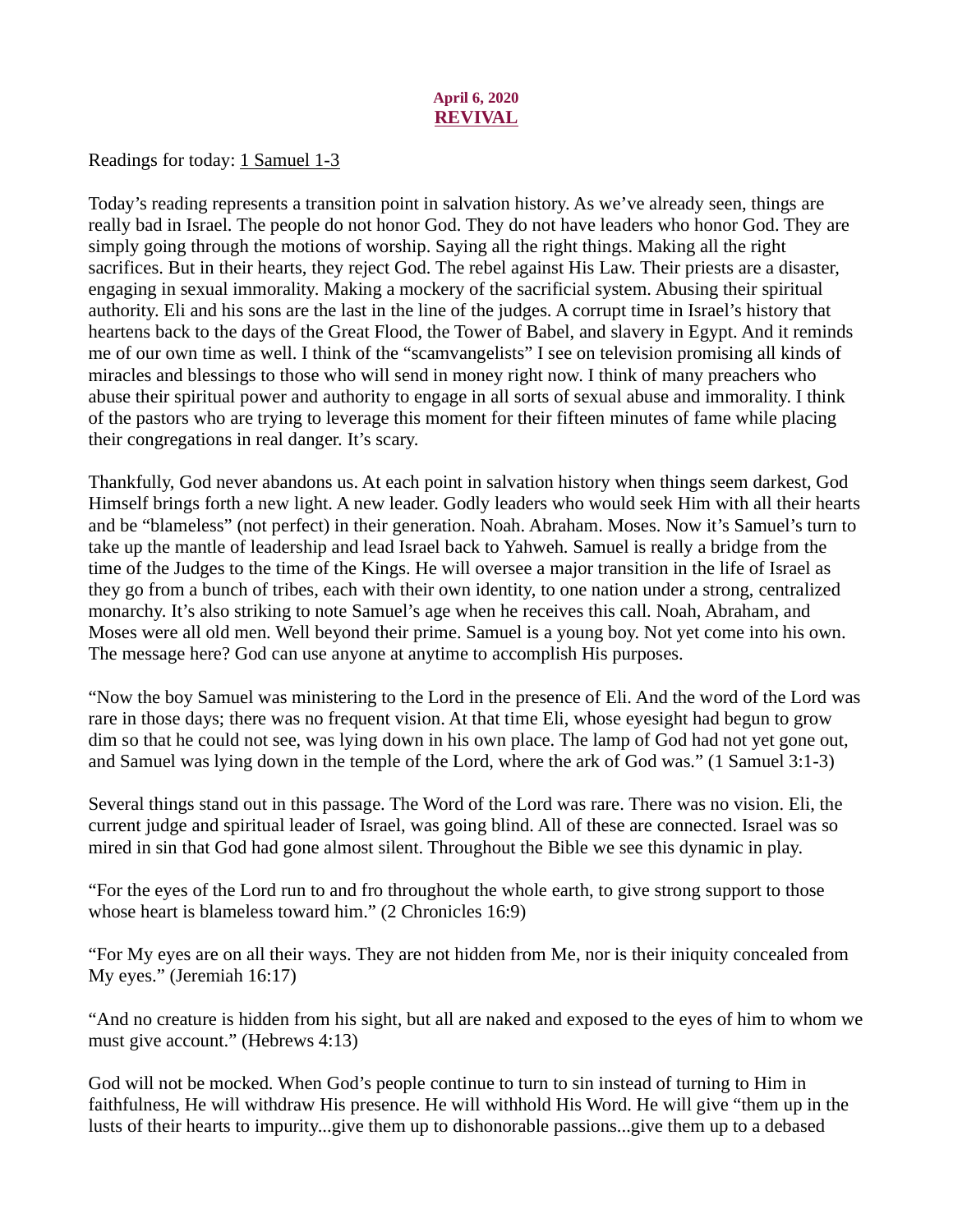mind to do what ought not to be done." (Romans 1:24, 26, 28) And that is exactly what had taken place in Israel and in Eli's own family. Eli failed to discipline and restrain his sons. Hophni and Phineas are the very definition of corrupt religious leaders who manipulate the faith for their own benefit. And though things look okay on the outside – i.e. sacrifices are being made, prayers are being said, worship is taking place - the people of God are spiritually dying.

Thankfully, all hope is not lost! The lamp of God had not yet gone out! A young boy lies down in the temple of the Lord ready to receive His Word anew! Note the differences between Eli and Samuel. Eli is old. Infirm. Going blind. Samuel is young. Strong. His eyesight is clear. Eli is alone. Lying down in his own place. Samuel is also alone but makes his bed in the temple to be near the ark of God. Eli is associated in this passage with the rarity of God's Word and a lack of vision. Samuel is associated with hope because light still flickered in the lamp of God.

"The world has yet to see what God can do with a man (or woman) fully consecrated to him." (Attributed to Dwight L. Moody) Spiritual revival always begins with one person fully devoting themselves to God. Samuel was set apart from conception to be such a man. His mother gave him to the Lord to be raised in the temple. He was open to hear God's call when it came. As a result, revival did come to Israel. "And Samuel grew, and the Lord was with him and let none of his words fall to the ground. And all Israel from Dan to Beersheba knew that Samuel was established as a prophet of the Lord. And the Lord appeared again at Shiloh, for the Lord revealed himself to Samuel at Shiloh by the word of the Lord." (1 Samuel 3:19-21)

Where do you find yourself today? In the midst of our current crisis? In the midst of all the social isolation and quarantine? Are you like Eli, Hophi, and Phineas? Enslaved to your sinful desires? Pursuing a life apart from God? Is the Word of the Lord rare in your life? Let me strongly encourage you to go before the Lord in honest, even ruthless, self-examination. Ask God to show you the areas of your life that need to be surrendered. Or are you more like Samuel? Do you have a heart for God? Let me encourage you to dig deep into His Word. Dedicate daily time in prayer. Listen for God's voice as it comes to you through His Word or through other believers or through your own personal prayer time. And when He speaks, may you answer with Samuel, "Speak Lord! Your servant is listening."

Readings for tomorrow: 1 Samuel 4-8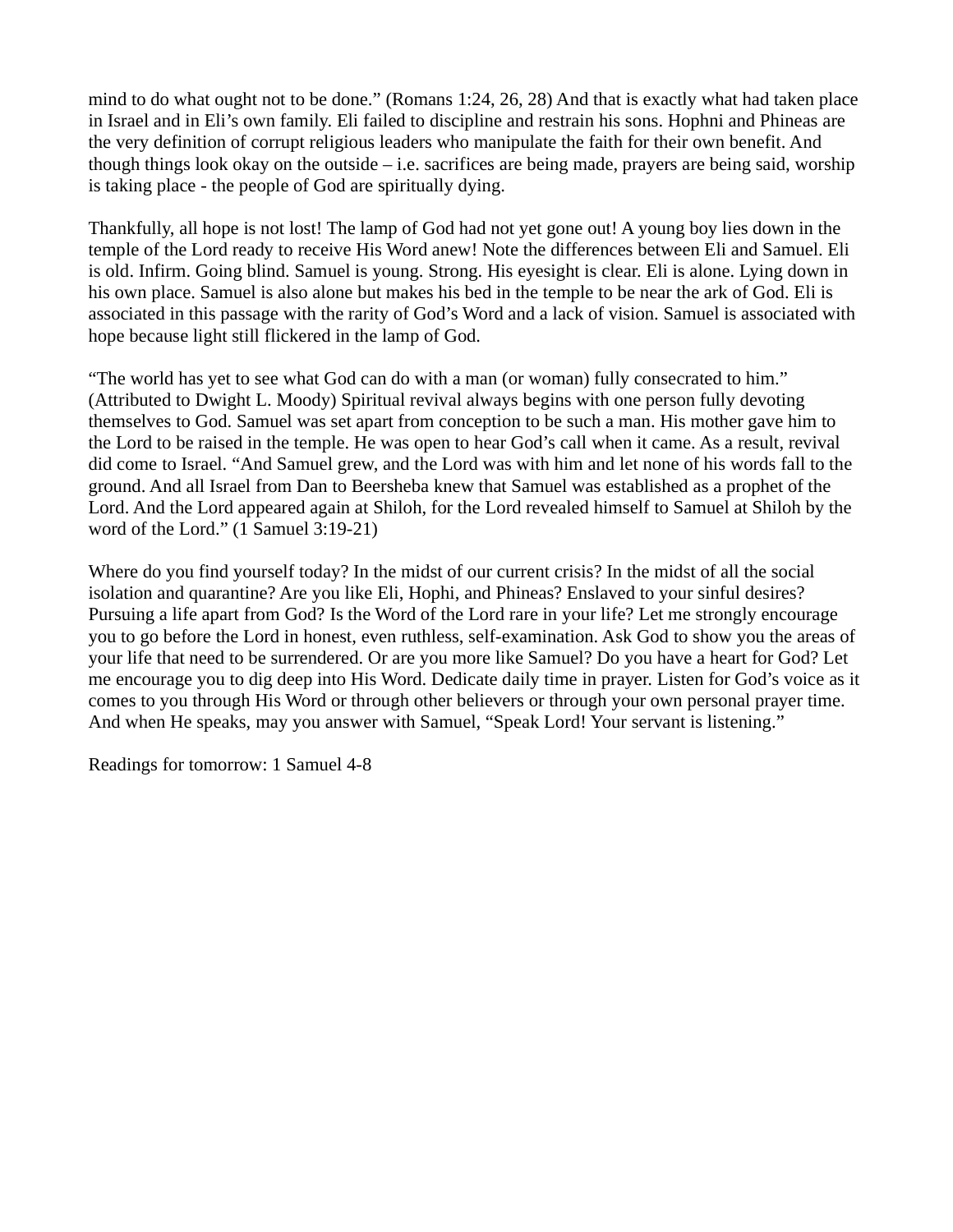## April 7, 2020 MIRACLES VS. MAGIC

<span id="page-11-0"></span>[Readings for today: 1 Samuel 4-8](https://www.biblegateway.com/passage/?search=1+Samuel+4-8&version=NIV)

Today's reading is critical for us to understand in light of our current cultural moment. Far too many Christians are treating their faith like magic. They are treating Jesus like some kind of magic talisman that will save them from the virus. Over the weekend, I saw interviews with Christians attending church in large numbers in Louisiana which is now one of the epicenters of the disease. When the reporters asked them why they felt safe attending worship, the answer was almost always some variation of "I'm covered in the blood of Jesus so I'm protected." In addition, I've seen post after post on Twitter of scamvangelists claiming to "defeat" the coronavirus with a prayer or a declaration or some other weird act that makes no sense. (I even saw a guy pretend to "spit" on the virus! Smh.) I think God must be doing facepalms on His throne in heaven.

Consider this story from our reading for today. "And when the people came to the camp, the elders of Israel said, "Why has the Lord defeated us today before the Philistines? Let us bring the ark of the covenant of the Lord here from Shiloh, that it may come among us and save us from the power of our enemies." So the people sent to Shiloh and brought from there the ark of the covenant of the Lord of hosts, who is enthroned on the cherubim. And the two sons of Eli, Hophni and Phinehas, were there with the ark of the covenant of God. As soon as the ark of the covenant of the Lord came into the camp, all Israel gave a mighty shout, so that the earth resounded. And when the Philistines heard the noise of the shouting, they said, "What does this great shouting in the camp of the Hebrews mean?" And when they learned that the ark of the Lord had come to the camp, the Philistines were afraid, for they said, "A god has come into the camp." And they said, "Woe to us! For nothing like this has happened before. Woe to us! Who can deliver us from the power of these mighty gods? These are the gods who struck the Egyptians with every sort of plague in the wilderness. Take courage, and be men, O Philistines, lest you become slaves to the Hebrews as they have been to you; be men and fight." So the Philistines fought, and Israel was defeated, and they fled, every man to his home. And there was a very great slaughter, for thirty thousand foot soldiers of Israel fell. And the ark of God was captured, and the two sons of Eli, Hophni and Phinehas, died." (1 Samuel 4:3-11)

The people of Israel were unwilling to confront their own sin. Unwilling to reflect on their own unfaithfulness. They were unwilling to confront the real reason for their defeat at the hands of the Philistines. Instead, they attempted to turn the ark of God into some kind of magical totem to strike terror into their enemies. They tried to use the ark of God for their own purposes. To further their own agenda. Hophni and Phinehas were corrupt priests. Ungodly leaders for Israel who disdained the worship of the Living God. They had no fear of the Lord so when they brought the ark into battle, they were utterly defeated. It was an empty shell without the Lord's presence. It held no power of its own. God refuses to let His name be abused. He refuses to let His power be co-opted for human ends. He refuses to share His glory with another.

Every time we treat our faith like magic, it will fail. Every time we attribute some power to the "blood of Jesus" rather than Jesus Himself, we will be let down. Every time we try to make prayer an incantation of some kind or claim some sort of special power for our words simply because we say them in the "name of Jesus", we are committing a grave sin. We are taking the Lord's name in vain. We are declaring things in His name He has not declared. We are refusing to humble ourselves under His mighty hand. We are refusing to repent and fall on our faces before the Lord. We are trying to use God for our own ends. For our own purposes. To further our own plans. And God will not be mocked. He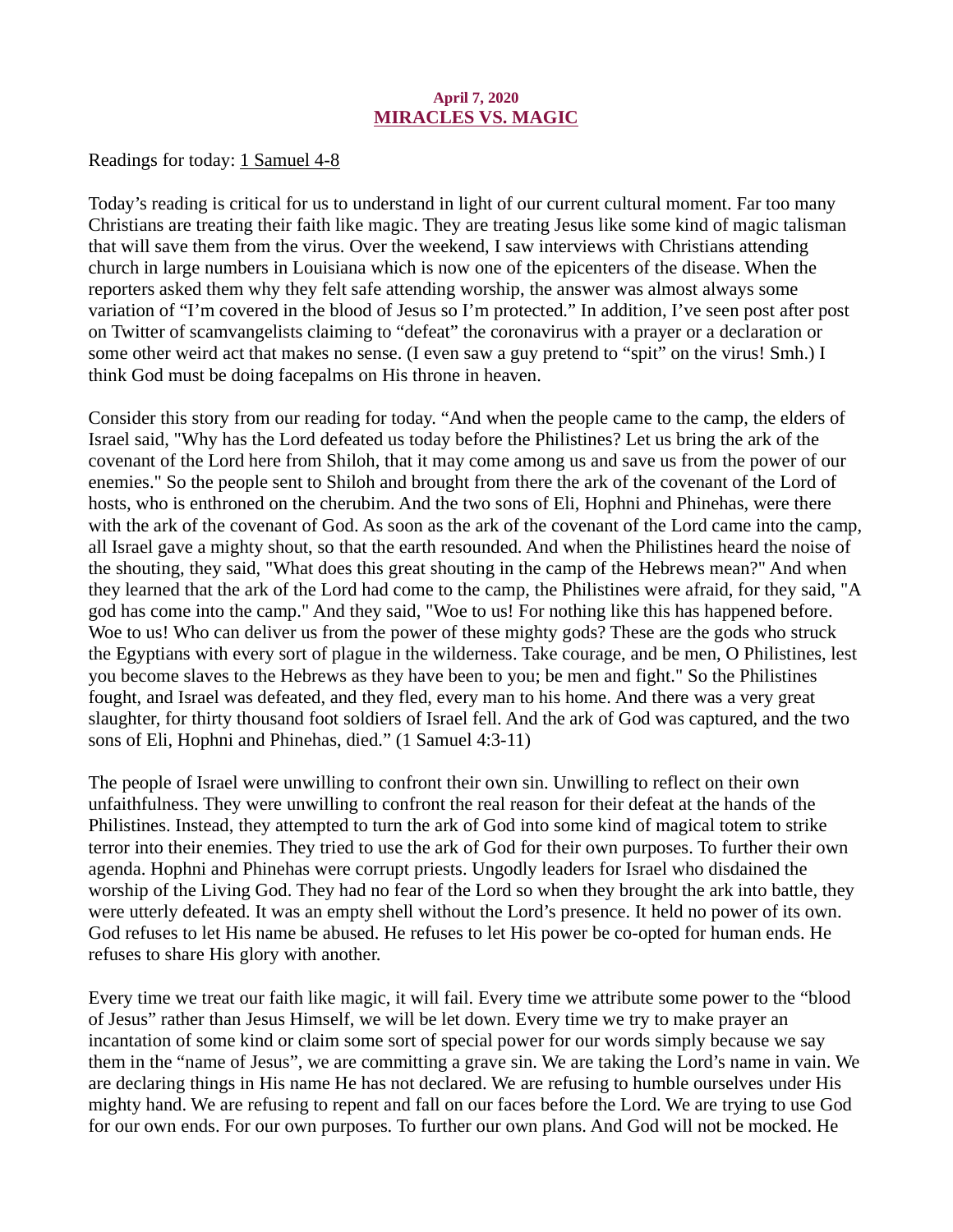refuses to allow His name to be abused in such ways. He refuses to let His power be co-opted by religious charlatans. He refuses to share His glory with another. Including you. Including me.

So what should we do? Does this mean we shouldn't pray for a cure? Ask God for a miracle? Cry out Hosanna…Save us, O Son of David? Of course not! God invites His people to pray for all these things and more! God delights when His people approach His throne of grace with confidence, trusting Him to work according to His divine purposes. God engages His people in their pain and suffering, bringing comfort as only he can bring. God draws near the broken-hearted and crushed in spirit. God is with us. God never leaves us or forsakes us. God promises He will protect us – whether in this world or the next. He has us in the palm of His hand. As long as we pray in faith. Faith that God is for us. God is with us. God knows what's best for us. We can trust God to answer according to His will and ways which are always perfect. But always keep in mind this world is not our home. This life is not what God intends. God has something far better prepared for us in eternity and that is what He is working towards in each of our individual lives. So we must trust Him. Even if He withholds healing in this world, we know it's because He has something better prepared for us in the world to come. Even if He doesn't put an end to this plague on our timeline, we know it's because He allows suffering for a season in order to draw all people to Himself. So keep praying for a miracle and resist the temptation to turn your faith into magic!

Readings for tomorrow: 1 Samuel 9-12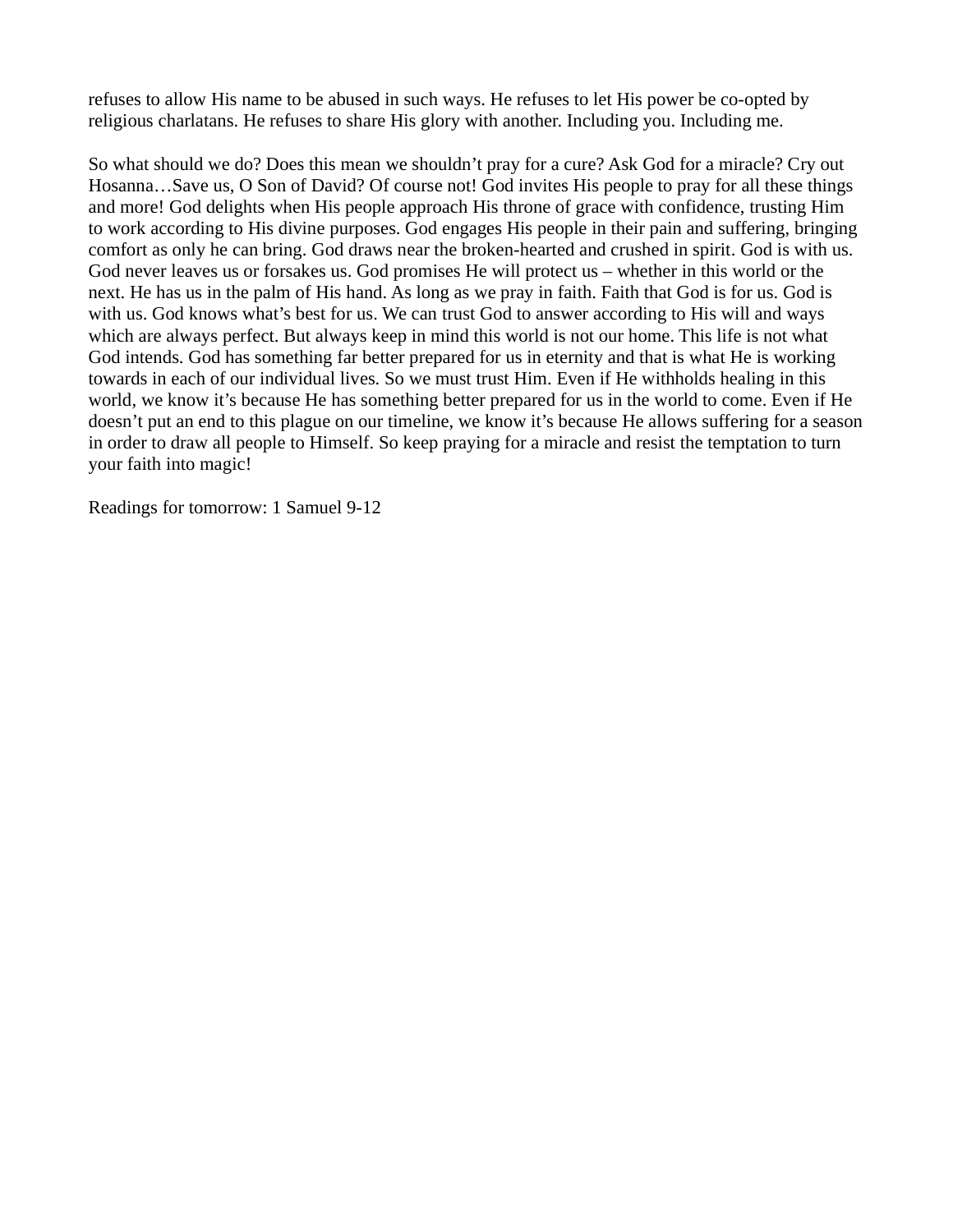#### April 8, 2020 THE SPIRIT OF GOD

<span id="page-13-0"></span>[Readings for today: 1 Samuel 9-12](https://www.biblegateway.com/passage/?search=1+Samuel+9-12&version=ESV)

"Then the Spirit of the Lord will rush upon you, and you will prophesy with them and be turned into another man. Now when these signs meet you, do what your hand finds to do, for God is with you." (1 Samuel 10:6-7)

The people of Israel found themselves in a time of crisis. Samuel, the faithful judge who had led them for so many years, was failing. His sons did not possess the character of their father. It would not be much longer and Israel would have no leader. No spiritual authority. No one to point them to God and protect them from their enemies. So they called for a king. Giving into their fears and anxiety, they asked Samuel to anoint someone to take his place. Someone who would reign and rule over them like the other nations. Someone who would guide and protect them. Someone they could look to in difficult times. Samuel is crestfallen, of course. He takes it as a rejection of his own leadership. God, however, reminds Samuel that it is not him they are rejecting but God Himself. Out of grace, God grants Israel's request. He gives them a king named Saul. A man with great leadership potential. A charismatic leader who can rally Israel and deliver them from their enemies. However, what truly sets Saul apart is the Spirit of the Living God. After Saul meets Samuel and is anointed king, Samuel tells him to expect something miraculous to happen. Saul will actually be changed into a different man by the Holy Spirit. God Himself will rush upon Saul, giving him all he needs to be successful. All Saul has to do is walk in obedience and Israel will be saved.

God is still in the salvation business. God is still at work through His people in times of great crisis like the one we are currently facing. When we come to faith in Jesus Christ, the Holy Spirit rushes upon us and we are reborn. We are changed into different men and women. We are given new hearts. We are transformed from the inside out. God empowering and strengthening us for the work of ministry He's called us to in this world. Unlike in the Old Testament where the Spirit of God would come and go on a person, in the New Testament the gift of the Spirit is permanent. God coming to take up actual residence in our hearts. God coming to dwell with us on a regular basis. God filling us eternally with His very presence. As such, we are given gifts and graces. The gifts are manifold. Wisdom. Knowledge. Understanding. Discernment. Boldness. Evangelistic zeal. Tongues. Prophecy. Miracles. The list is endless because God is endless. The graces are also manifold and perhaps even more important. They are the fruit of a life lived in humble submission to God. Love. Joy. Peace. Patience. Kindness. Goodness. Gentleness. Faithfulness. Self-discipline. Taken together, these gifts and graces become the resources a believer draws on as she/he seeks to serve the world in Jesus' name.

So far in our reading we've encountered some amazing spiritual leaders. Moses. Joshua. Judges like Deborah and Gideon. Samuel. All of them filled with God's Spirit. All of them called to lead God's people in times of great crisis. All of them given the gifts and graces necessary to do the work God has called them to do. It is tempting as we read the stories of these spiritual heroes and heroines to believe that could never be us. We're too ordinary. Too weak. Too frail in our faith. It's tempting to believe our calling is far more mundane. But nothing could be further from the truth! The same Spirit that empowered Moses to split a sea and Joshua to tear down walls and gave Deborah a song of victory to sing is the same Spirit that lives and dwells inside the heart of every true Christian! So in this time of great crisis…as so many live in fear and anxiety of contracting a deadly disease…as so many struggle with lost jobs and lost hopes and lost dreams…as so many feel the isolating effects of social distancing and depression…as so many wrestle with deep grief over those they've lost…we have an opportunity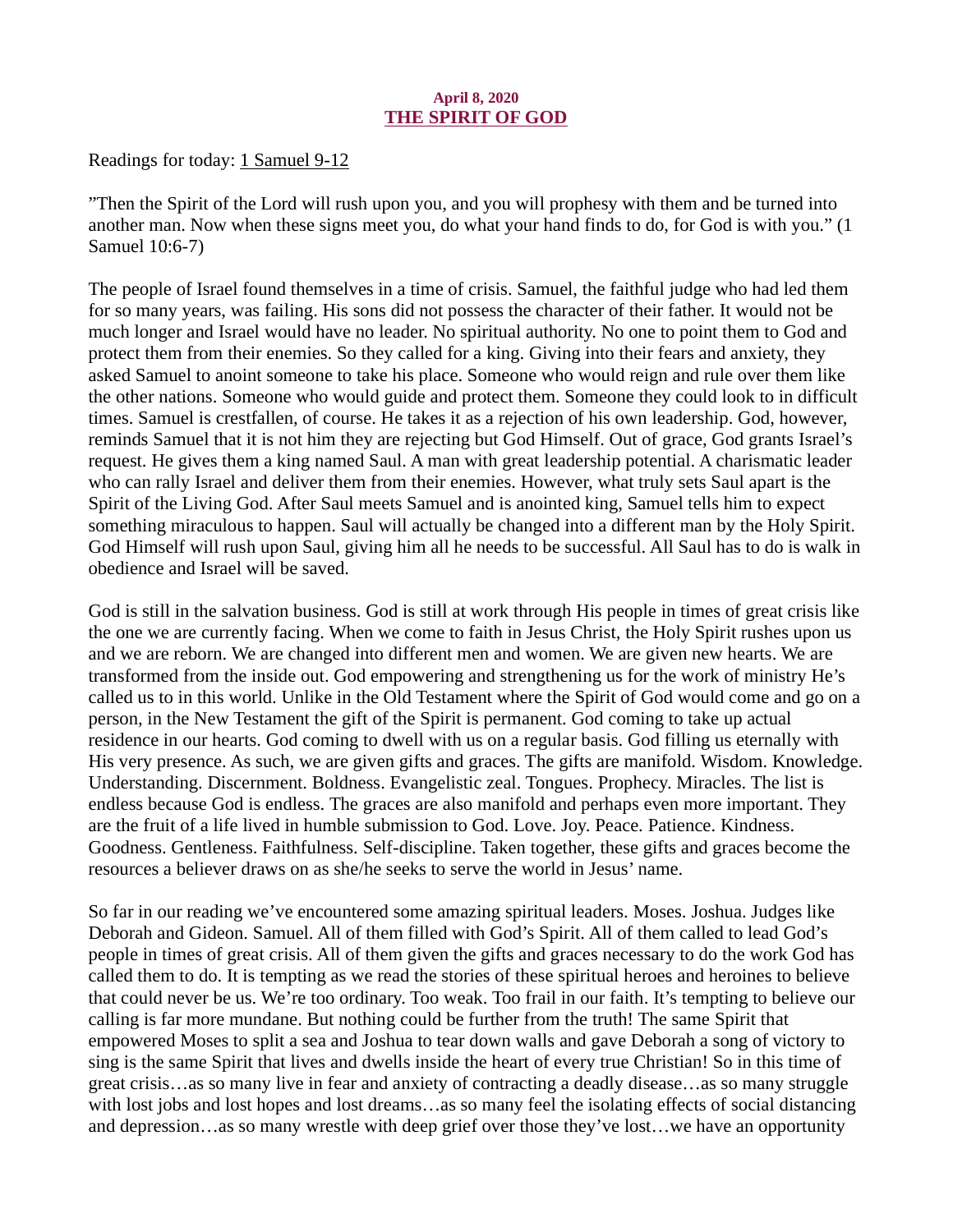to be the hands and feet of Christ! To offer a comforting word or comforting shoulder in the name of Christ! To point people to the eternal hope they too can have if they place their trust in Christ!

Don't worry about having all the answers! Don't worry about getting everything right! Don't worry about making mistakes! Trust the Spirit to lead you! Trust the Spirit to guide you! Simply "do what your hand finds to do for God is with you!"

Readings for tomorrow: 1 Samuel 13-16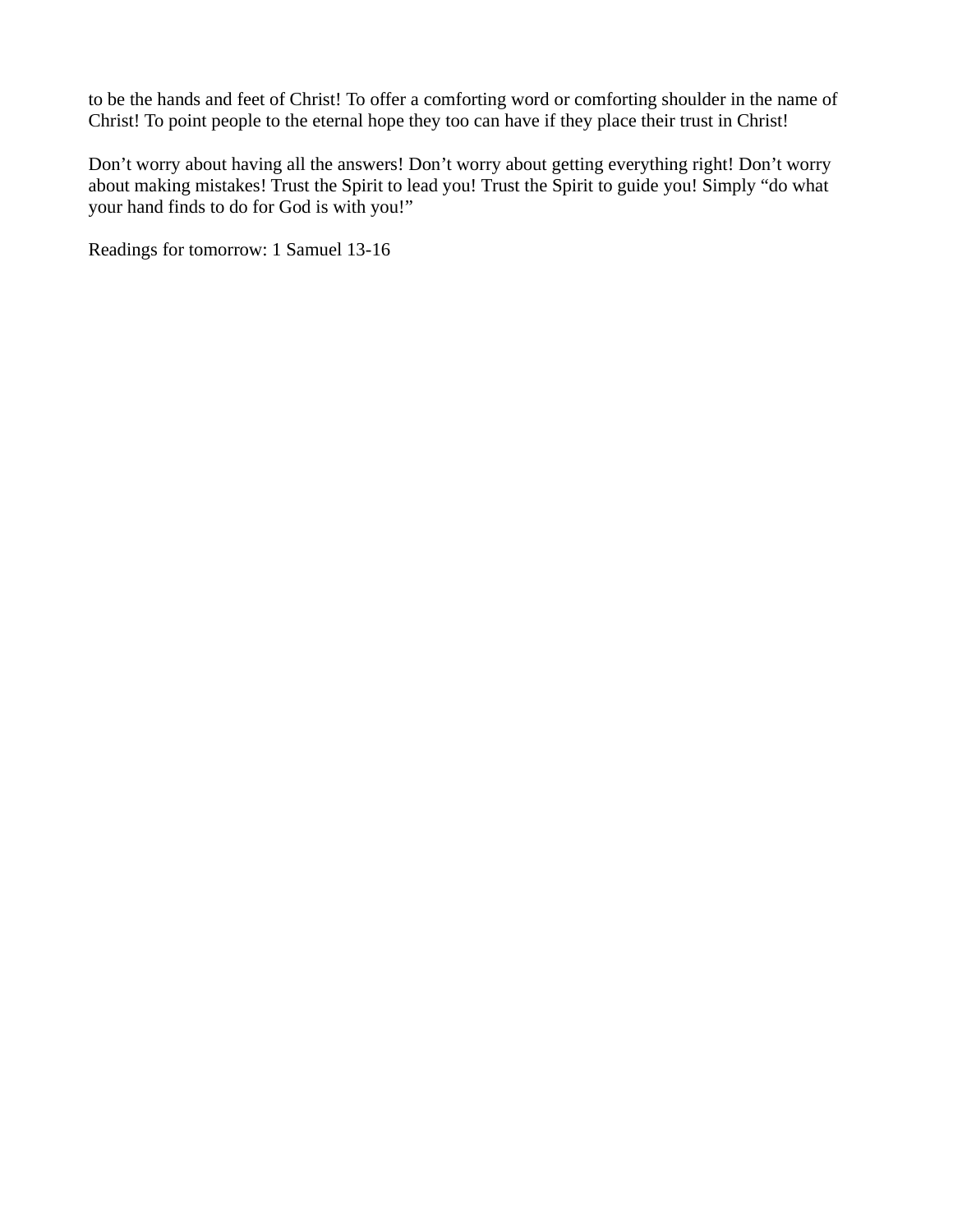#### April 9, 2020 WHOLEHEARTED DEVOTION

<span id="page-15-0"></span>[Readings for today: 1 Samuel 13-16](https://www.biblegateway.com/passage/?search=1+Samuel+13-16&version=ESV)

"Do not look on his appearance or on the height of his stature...for the Lord sees not as man sees: man looks on the outward appearance, but the Lord looks on the heart." (1 Sam. 16:7)

What does it mean to love God with a "whole" heart? To be fully devoted to Him? To make Him our first love? Does it mean outward perfection? King Saul literally stood head and shoulders above his countrymen. (1 Sam. 10:23) Eliab, David's older brother, clearly was an impressive physical specimen. (1 Sam. 16:6) Does it mean achievement or success? I am sure God could easily have lined up a hundred other men who had accomplished a heck of a lot more than David. Is it based on wealth or privilege? Or perhaps great moral character? What kind of heart does God treasure in a man or woman? The key is found in 1 Sam. 15:22-23..."Has the Lord as great delight in burnt offerings and sacrifices, as in obeying the voice of the Lord? Behold, to obey is better than sacrifice, and to listen than the fat of rams. For rebellion is as the sin of divination, and presumption is as iniquity and idolatry." Humility. Submission. Obedience. These are the qualities on which God places supreme value. Are we willing to listen? Willing to follow? Willing to surrender our plans in favor of God's plan for our lives? Are we willing to trust God even when our circumstances seem bleak? Are we willing to obey even when it's hard?

King Saul was a halfhearted man. Though he was chosen by God and instructed by Samuel in the "rights and duties" of godly kingship, his heart was divided. At times, Saul was faithful and found great success. At other times, he was unfaithful and found only heartbreak. In times of conflict, Saul seemed to trust in God and therefore win victory after victory. In times of preparation or peace, Saul seemed to forget God and trust in his own understanding. The unlawful sacrifice at Gilgal. A rash vow during the heat of battle. A refusal to devote the Amalekites to destruction. These events illustrate the half-hearted devotion Saul paid to Yahweh and it eventually cost him everything. The kingdom was literally ripped from his hands. The Spirit of the Lord departed from him. And he ended up tormented and paranoid.

King David was a wholehearted man. As we will see as we keep reading, David was a man after God's own heart. This doesn't make him perfect. His failures are massive and significant and costly. But through it all, David keeps seeking after God. David keeps humbling himself before God. David keeps returning to God in repentance. And God loves David. Honors David. Promises to give the throne to his descendants for generations.

We are living in difficult times. Times like these test us. Refine us. Cause us to step back and take stock of our lives. So let's engage in a little self-examination. How's your heart? Are you halfhearted or wholehearted in your love for Jesus? Do you find yourself longing for the gathering of the saints? Missing the opportunity to worship alongside your brothers and sisters in Christ? Is your heart drawn to prayer and Scripture during this season? Are you talking to God more or less? Are you spending more time with Him or less time? Do you find yourself searching for ways to serve? The lost and wandering? The least resourced and under privileged? Those who are most vulnerable to this pandemic? What's the state of your emotions? Are you anxious and afraid? Are you weighed down by the burdens of this world? Do you find yourself struggling to get out of bed each morning? Jesus invites you to come to Him to find rest. Have you accepted His invitation? Jesus invites you to cast all your anxieties on Him because He cares for you. Are you willing to let go? Jesus promises to be with you always. In the midst of dark valleys. In the midst of all the pain and suffering of this life. He is near the broken-hearted and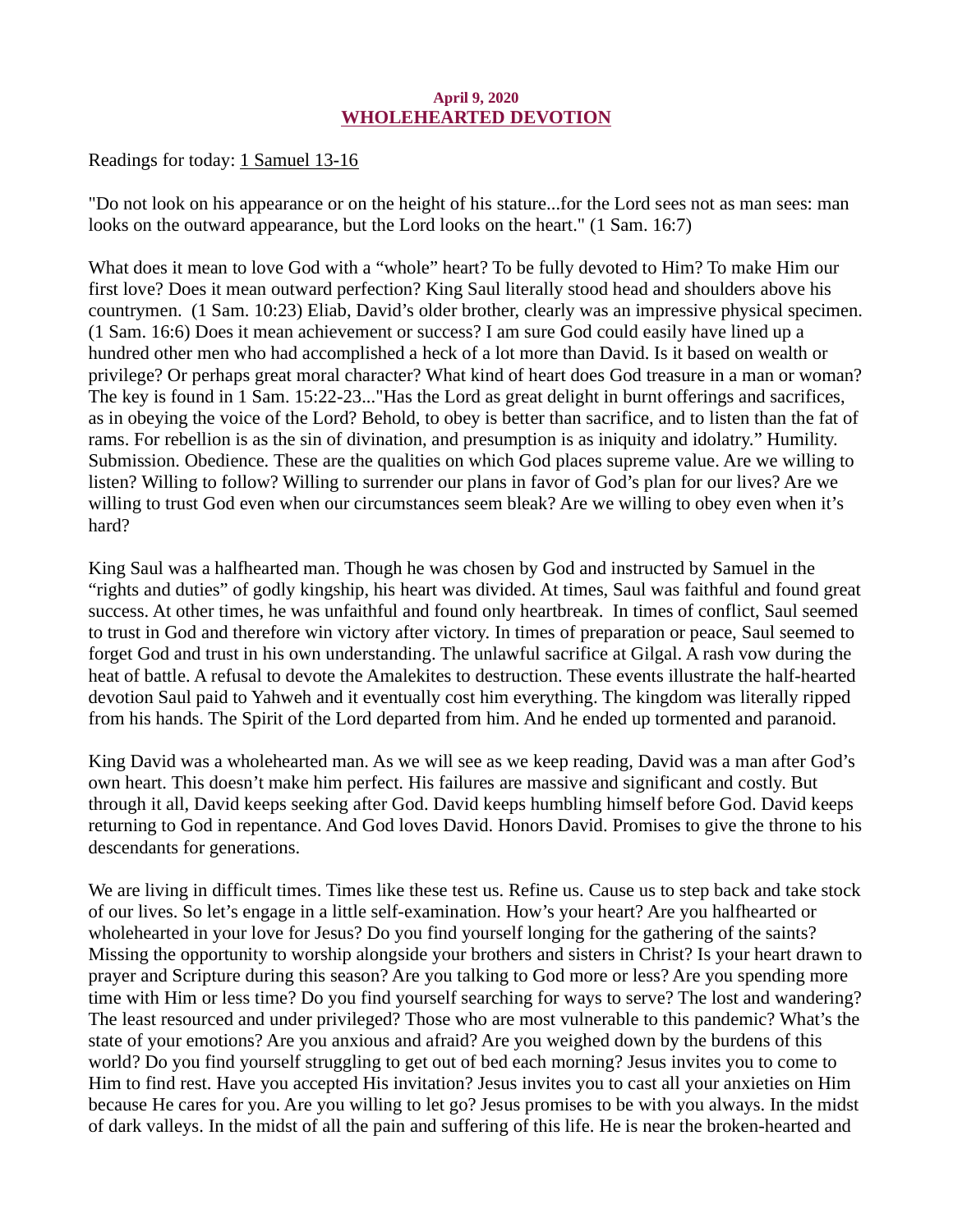crushed in spirit, reaching out His hand. Are you reaching back? Friends, in this time of crisis, we've been forcibly reminded of how little control we have in this life. Our strength is not enough. Our wisdom has thus far failed. Our power and wealth afford us no protections. We can't count on these things to save us. Instead we must turn to God. With our whole hearts. Trusting His grace to carry us through.

Readings for tomorrow: 1 Samuel 17-20, Psalms 59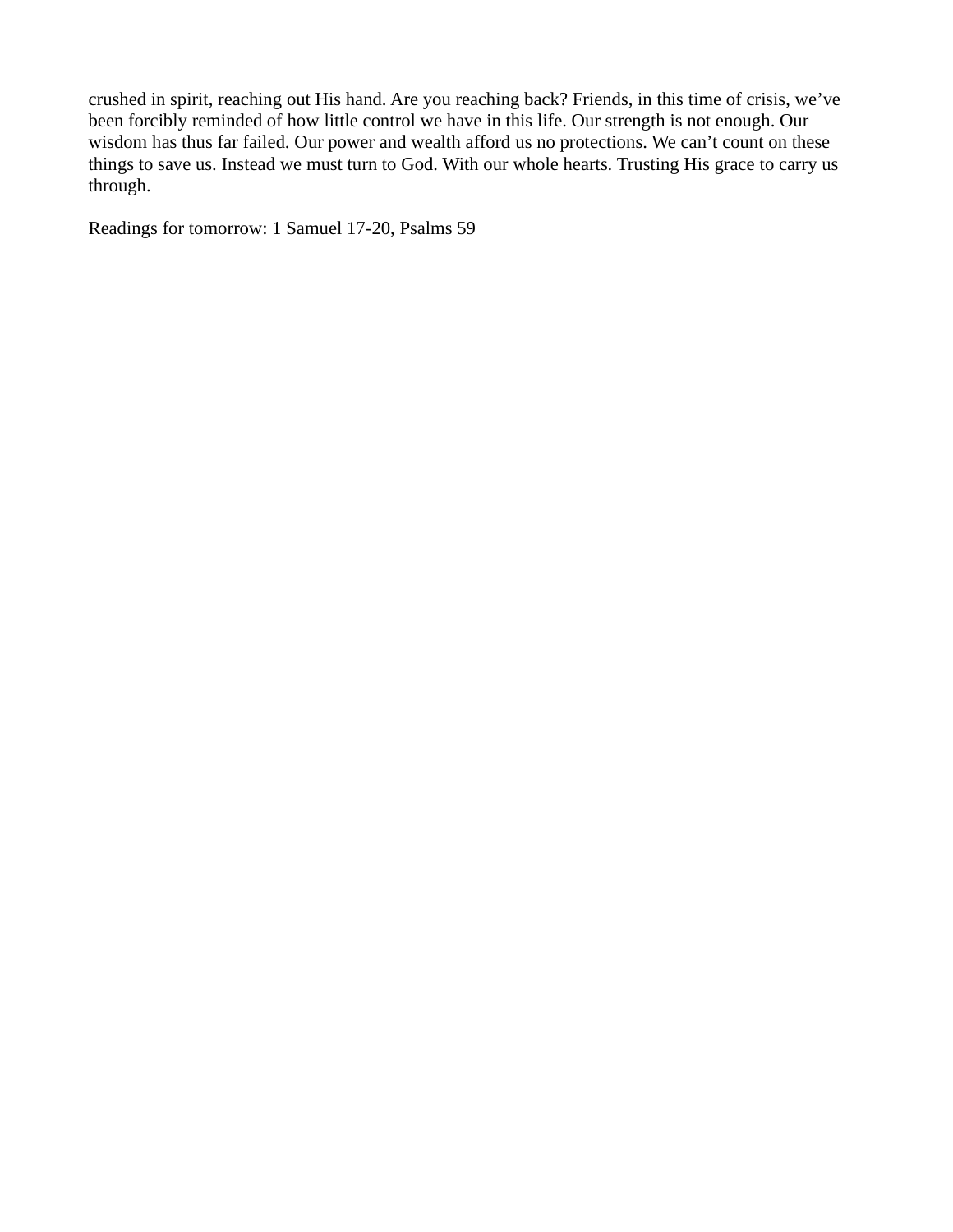## April 10, 2020 TRUSTING GOD

<span id="page-17-0"></span>[Readings for today: 1 Samuel 17-20, Psalms 59](https://www.biblegateway.com/passage/?search=1+Samuel+17-20%2C+Psalms+59&version=ESV)

What does it mean to trust God? As Christians, we talk about it all the time. But then crisis hits. Pandemics rage. Conflict boils over. And our words are put to the test. Do we really trust God? Or are we simply paying lip service to an idea? David trusted God. In our reading today, we discover David was a strong young man. A man entrusted with protecting the wealth of his family. A man who spent his days and nights out in the fields. Through all kinds of weather. Suffering all kinds of hardship. Fighting off lions and bears and other wild animals. David is no novice to conflict. No fearful young boy. His confidence has been forged in the fires of hardship and struggle.

Now he stands next to his brother as Goliath taunts the armies of Israel. David has as much right to be there as anyone. He may be a little younger but he's just as qualified. There were no standing professional armies in those days so most of the warriors who had gathered to fight for Saul were much like him. Farmers. Sheepherders. Men of the fields. Men of the forge. Men who spent most of their lives in other professions. Goliath was an exception. He truly was a professional warrior. Someone who had trained for battle since his youth. A man of imposing size who the Philistines used to strike fear in their enemies. He challenges Israel. More importantly, he challenges the God of Israel..

David trusts God. When asked why he can meet the Philistine with such confidence, David testifies of what the Lord has already done for him. "The Lord who delivered me from the paw of the lion and from the paw of the bear will deliver me from the hand of this Philistine." (1 Samuel 17:37) David has faced incredible odds before. Fighting off lions and bears is no joke! It required courage to track those animals down and save his sheep. And it will require courage to go out and face this Philistine. David doesn't blink. Not because he believes in himself but because of his deep and abiding faith in the God who has protected him and guided him thus far. So he grabs his sling and a few stones and off he goes.

It's one thing to say you trust God. It's another to actually place yourself in a situation where that trust is put to the test. "Trusting God" for David meant defending his flocks against lions and bears. "Trusting God" for David meant going out to face the Philistine giant. "Trusting God" for David meant refusing to retaliate when Saul became jealous and sought to kill him. "Trusting God" for David meant continuing to serve Saul even though he was being treated unjustly. Over and over again, David trusts God with his life. His reputation. His relationships. His future. Remember, he's already been anointed the next king! One would think he might try to grasp after what is rightfully his. Manipulate things in his favor. Use Saul's mental instability to his own advantage. Imagine him standing on the field of battle, having just cut off Goliath's head. Is there a better time to claim your throne? David does none of these things because David trusts God to work things out according to His will and His way and in His time.

We are living in difficult times. And difficult times require a deeper level of trust in God because our own resources are not enough. How many parents are coming to the end of themselves as they both try to work from home and guide their kids through school? How many healthcare professionals and first responders are putting themselves at risk because they lack the PPE they need to safely fight this virus? How many people are shuttering their businesses or losing jobs as a result of the shutdown in place? What are you turning to for comfort in this hour? Alcohol? (I've stopped laughing at the jokes on social media about the amount of wine being consumed.) Drugs? (The number of mental health calls to crisis lines has gone up over 800% in some places and pot sales are through the roof.) Pornography or some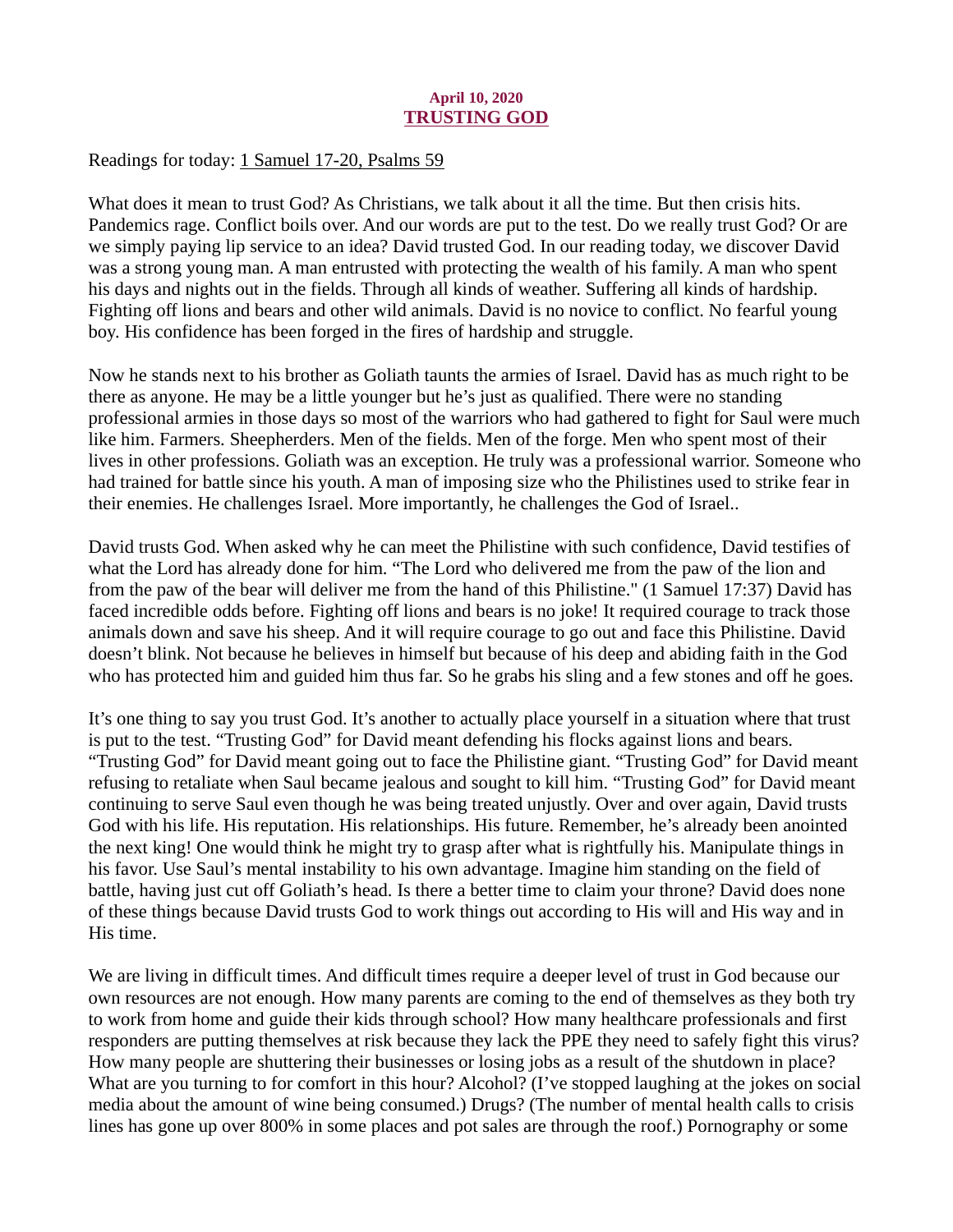other form of lurid entertainment? (Porn sites have reported double digit increases in traffic and hours are being spent on video games.) Friends, crisis exposes character. It magnifies the pre-existing cracks in our spiritual foundation. It elevates the spiritual emptiness that too many of us have lived with for far too long. It shatters our weak and superficial commitment to our faith. Only by turning to Christ, will we find the comfort we need in this desperate hour. Only by turning to Christ, will we find healing for the trauma we are experiencing as a people. Only by turning to Christ, will we find the strength and the courage to make it through. On this Good Friday of all days, may you turn in confidence to the One who loved you so much He gave His life for you.

Readings for tomorrow: 1 Samuel 21-24, Psalms 91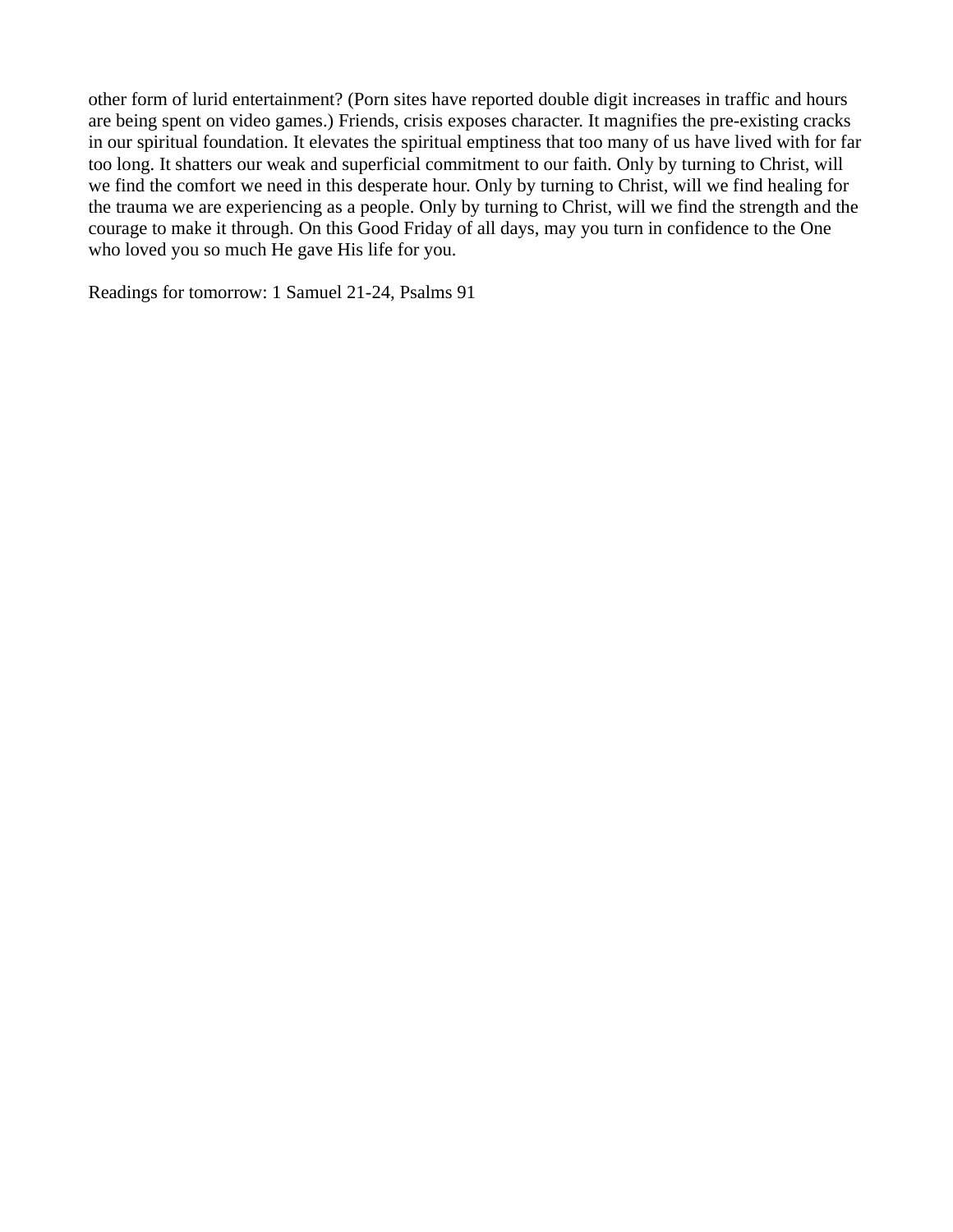#### April 11, 2020 THE SHELTER OF THE MOST HIGH

<span id="page-19-0"></span>[Readings for today: 1 Samuel 21-24, Psalms 91](https://www.biblegateway.com/passage/?search=1+Samuel+21-24%2C+Psalms+91&version=ESV)

What a beautiful Psalm! So on point for the crisis we find ourselves in. Written by a man who was no stranger to hardship and struggle. A man who suffered for years in the wilderness as he was unjustly pursued by his enemies. A man who knew pain. A man who knew poverty. A man who knew fear and anxiety. But a man who looked to God in faith for deliverance and rescue. David was truly a man after God's own heart. He looked to God for His provision and protection. He refused to take matters into his own hands but constantly sought the Lord's will for his life. Even as he fled from hideout to hideout. Taking refuge in caves and forests. In desert places and barren lands. He was seeking shelter in the shadow of the Most High, trusting God to keep his life every step of the way.

What about us? We are living in dark times. For the first time in history, the entire world has been shut down. The viral pandemic continues to spread and it hasn't even penetrated some of the most vulnerable places. It is dangerous. It is infectious. It represents on some level a perfect storm. By now, most of us probably know someone who's been infected. We may even know someone who's succumbed to the disease. We all know healthcare professionals who are working long hours to fight the battle. We all know first responders who are engaged on the front lines. Some of us work in essential sectors of society like defense, childcare, grocery stores, and gasoline stations. Some of us have been furloughed or laid off as our businesses closed. The economy has taken a massive hit. And what started out for many as an "extended spring break" has now settled into the long, hard reality that life is not going back to normal anytime soon. Calls to mental health hotlines have dramatically increased. Social distancing has given way to social isolation as human beings - social creatures by nature - struggle to adapt to this new world. The stress and pressure has increased and we are not responding well. When they tried to close down liquor stores and pot dispensaries in my state, people almost rioted. These drugs are "essential" in helping us numb our pain. But the pain isn't just personal. It's societal as well. This crisis has exposed the cracks in our foundation as a nation. As the virus disproportionately impacts communities of color, historic injustices are exacerbated. As the virus disproportionately impacts the poor and most vulnerable, the gaps in income equality and our social safety nets are revealed. And perhaps most tragically, this viral pandemic has unmasked the corruption and narcissism of many of our political leaders on both sides of the aisle.

So where can we turn for hope? When all seems lost? When it seems like our resources are simply not enough to meet the challenge of this particular moment? When it seems our leadership is not trustworthy enough to depend on in this cultural moment? When it seems like so much information coming from the media these days is carefully filtered to support an already pre-determined narrative? We turn to God. We turn to the one constant in our lives. The One who is the same yesterday, today, and forever. The One who never changes. The One who is always faithful. Listen to these words again, dear friends…

"He who dwells in the shelter of the Most High will abide in the shadow of the Almighty. I will say to the Lord, "My refuge and my fortress, my God, in whom I trust." For he will deliver you from the snare of the fowler and from the deadly pestilence. He will cover you with his pinions, and under his wings you will find refuge; his faithfulness is a shield and buckler. You will not fear the terror of the night, nor the arrow that flies by day, nor the pestilence that stalks in darkness, nor the destruction that wastes at noonday. A thousand may fall at your side, ten thousand at your right hand, but it will not come near you. You will only look with your eyes and see the recompense of the wicked. Because you have made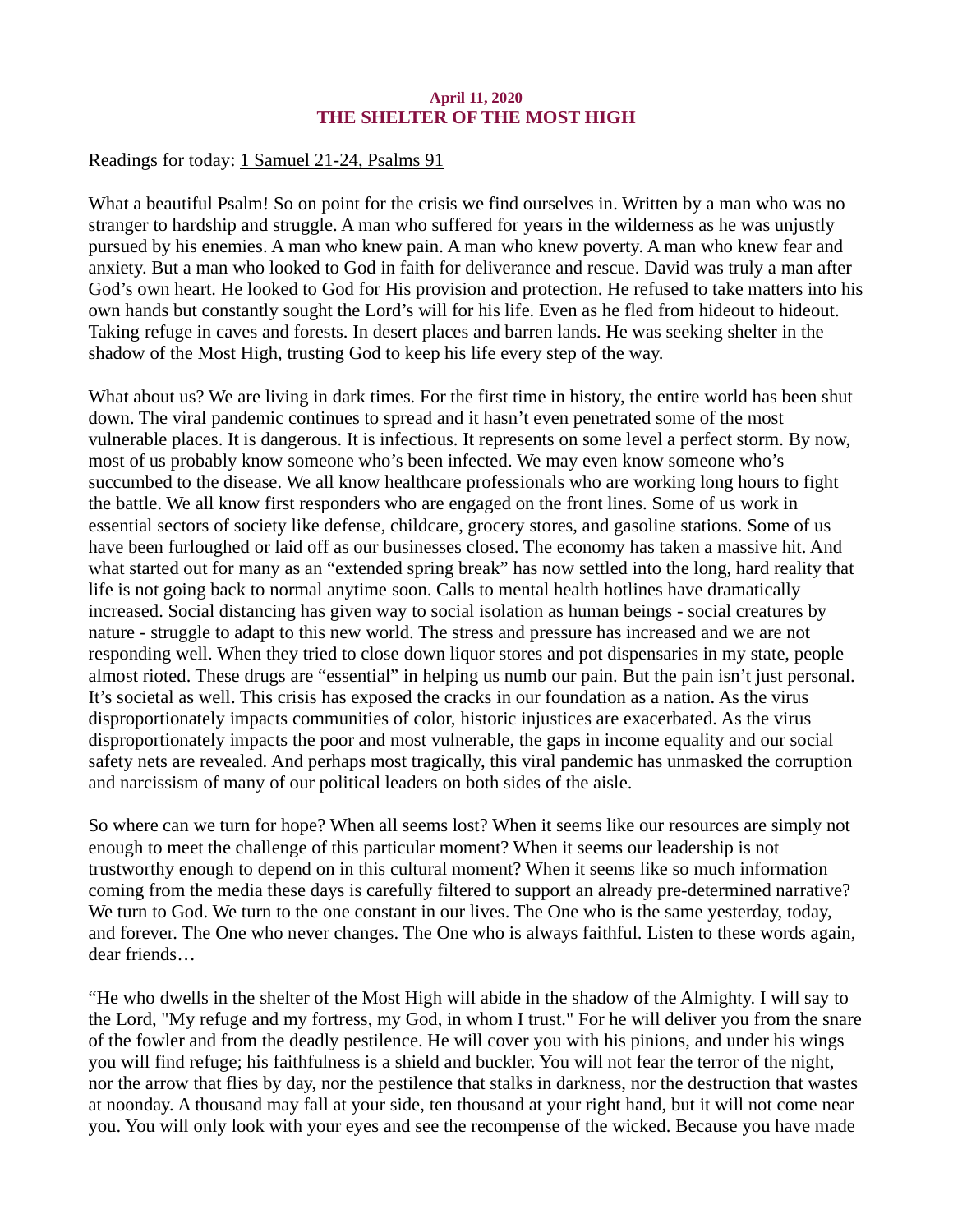the Lord your dwelling place— the Most High, who is my refuge— no evil shall be allowed to befall you, no plague come near your tent. For he will command his angels concerning you to guard you in all your ways. On their hands they will bear you up, lest you strike your foot against a stone. You will tread on the lion and the adder; the young lion and the serpent you will trample underfoot. "Because he holds fast to me in love, I will deliver him; I will protect him, because he knows my name. When he calls to me, I will answer him; I will be with him in trouble; I will rescue him and honor him. With long life I will satisfy him and show him my salvation." (Psalm 91)

God alone is strong enough to lean on during this pandemic. God alone can be trusted to tell us the truth about what is really taking place. God alone has the power to deliver us from plague and sickness and even death. God alone can give us what we so desperately need. Eternal life. A life that transcends the brokenness and chaos and crisis of this world. A life that is safe and secure because it is sheltered by the Almighty Himself. Make God your dwelling place, friends! Make God your refuge! He will command His angels concerning you! Does this mean we will never suffer? Never experience pain? Never have to go through hardship? Of course not. God has never promised such things! What it means is that even in the midst of the fallenness of this ruined world, God is with us. He will never leave us or forsake us. And He is at work even now preparing a place for us in His eternal home.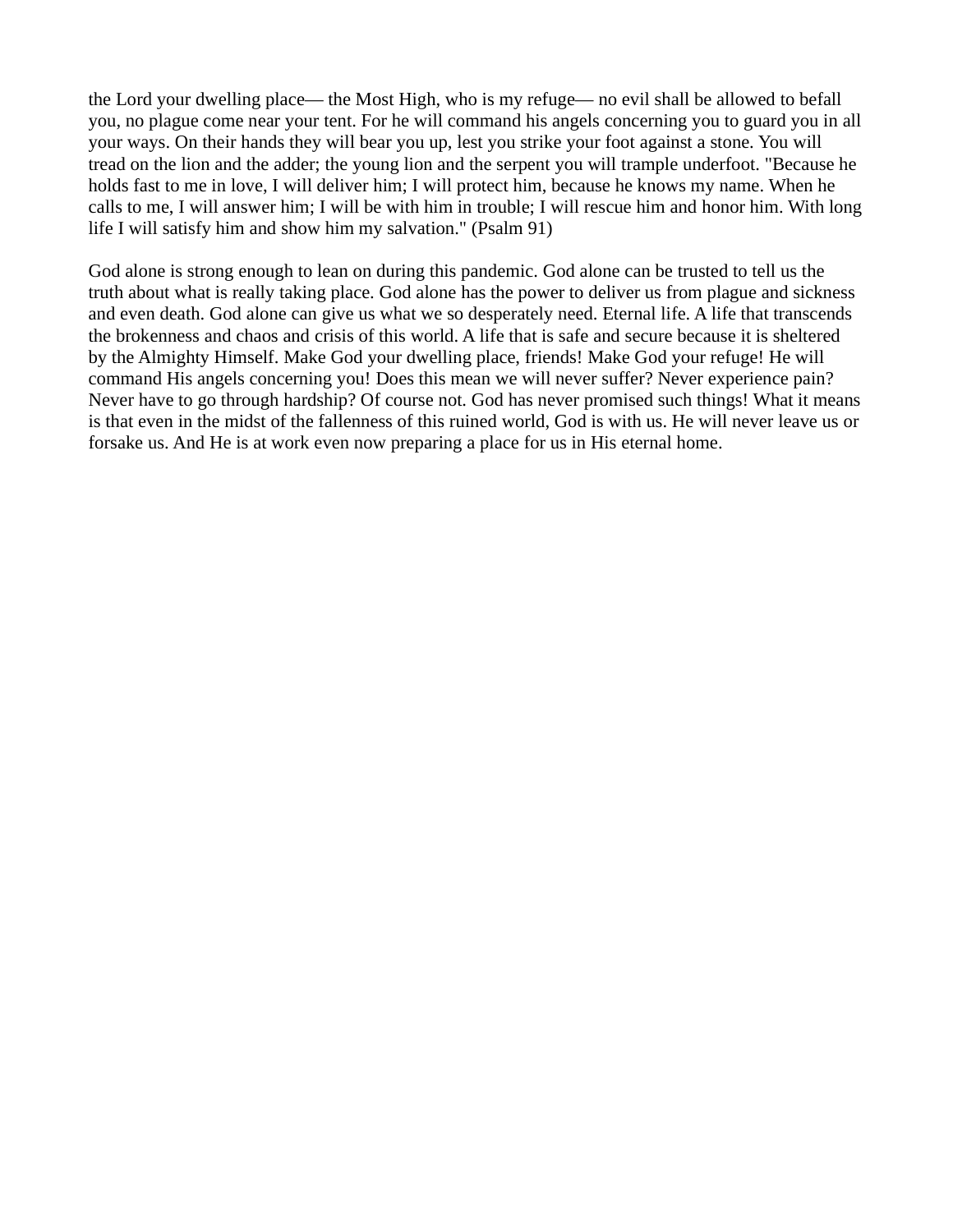## April 13, 2020 PRAYING THE PSALMS

<span id="page-21-0"></span>[Readings for today: Psalms 7, 27, 31, 34, 52](https://www.biblegateway.com/passage/?search=Psalms+7%2C+27%2C+31%2C+34%2C+52&version=ESV)

The longer we live in crisis, the more we find ourselves wrestling with despair. How long, O Lord? How long do we have to wait? How long do we have to suffer? How long does this pain have to last? We are desperate for answers. We look for people to blame. It may be another country. It may be another culture. It may be our political leaders. It may be that person at the grocery store who refuses to wear a mask or that neighbor who's hoarded all the toilet paper. Our hearts fill with anger and frustration. Why don't these people get it right? Why didn't our leaders act sooner? Why don't they reopen the economy? Why doesn't the world do something about wet markets? Maybe it's all one big conspiracy? Still no answers come. All we're left with are the opinions of talking heads and spin doctors on cable news. Finally, we come to the end of ourselves. We realize there are really no answers to be had. No one person to blame. No enemy to fight. Life is just hard. Pandemics are not new. There actually is no way to protect ourselves from every bad thing that happens in this world. That's when we turn to God. We surrender to Him. We submit to His will and His way. We praise Him even in the midst of the storm.

Does any of that sound familiar? Any of that ring a bell as you read the Psalms? Of course it does! The Psalms are the prayer book of the Bible. They are full of the songs of God's people as they processed all they were going through in their lives. The Psalms are honest. Real. And very raw at times. They register the full range of emotions. They hit every note on the scale. There is joy. There is sadness. There is happiness. There is anger. There is success. There is failure. There is praise. There is despair. There is peace. There is anxiety. Over and over again, the Psalmist shares his heart with God. Almost every Psalm containing peaks and valleys. Spiritual highs and lows. And throughout the centuries God's people have found solace in them in their time of need.

You and I are living in such a time. A time of great crisis and uncertainty. People are getting sick. People are dying. People are losing jobs. People are suffering in all sorts of ways. The immediate future looks bleak. It's tough to see a light at the end of the tunnel. Tough to imagine what life looks like in a post-COVID world. That's why I love the reading for today. I love reading these words over and over again…

"I will give to the Lord the thanks due to his righteousness, and I will sing praise to the name of the Lord, the Most High." (Psalm 7:17)

"The Lord is my light and my salvation; whom shall I fear? The Lord is the stronghold of my life; of whom shall I be afraid?" (Psalm 27:1)

"Wait for the Lord; be strong, and let your heart take courage; wait for the Lord!" (Psalm 27:14)

"In you, O Lord, do I take refuge; let me never be put to shame; in your righteousness deliver me! Incline your ear to me; rescue me speedily! Be a rock of refuge for me, a strong fortress to save me!" (Psalm 31:1-2)

"When the righteous cry for help, the Lord hears and delivers them out of all their troubles. The Lord is near to the brokenhearted and saves the crushed in spirit. Many are the afflictions of the righteous, but the Lord delivers him out of them all." (Psalm 34:17-19)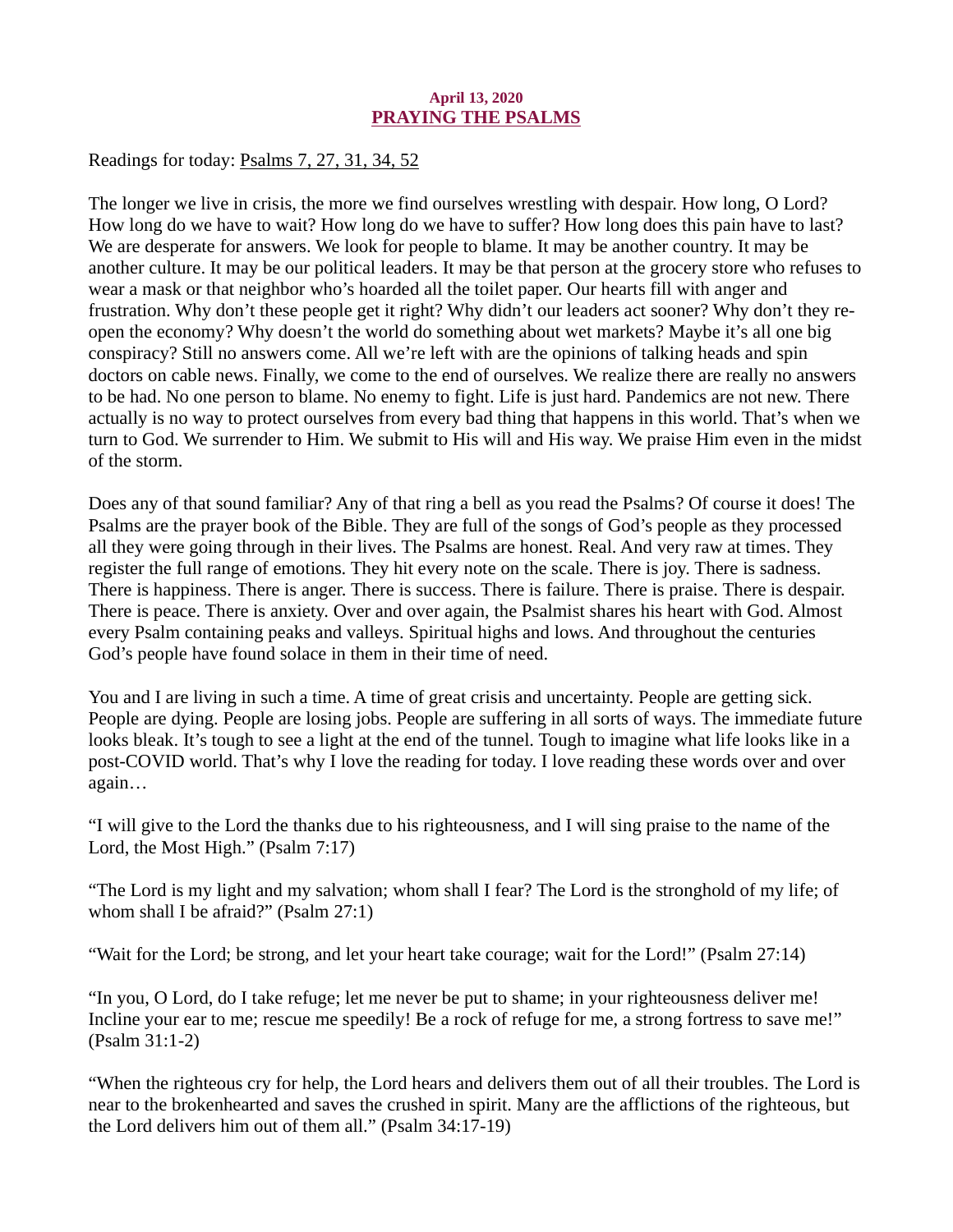"I trust in the steadfast love of God forever and ever." (Psalm 52:8)

May these words bring comfort to you today. May they be your lifeline in the days to come when things get hard. May they give you strength when you feel overwhelmed or anxious or afraid. May they give you hope when all seems lost. God is with us. He loves us. He will never abandon us. May you find your refuge in Him!

Readings for tomorrow: Psalms 56, 120, 140, 141, 142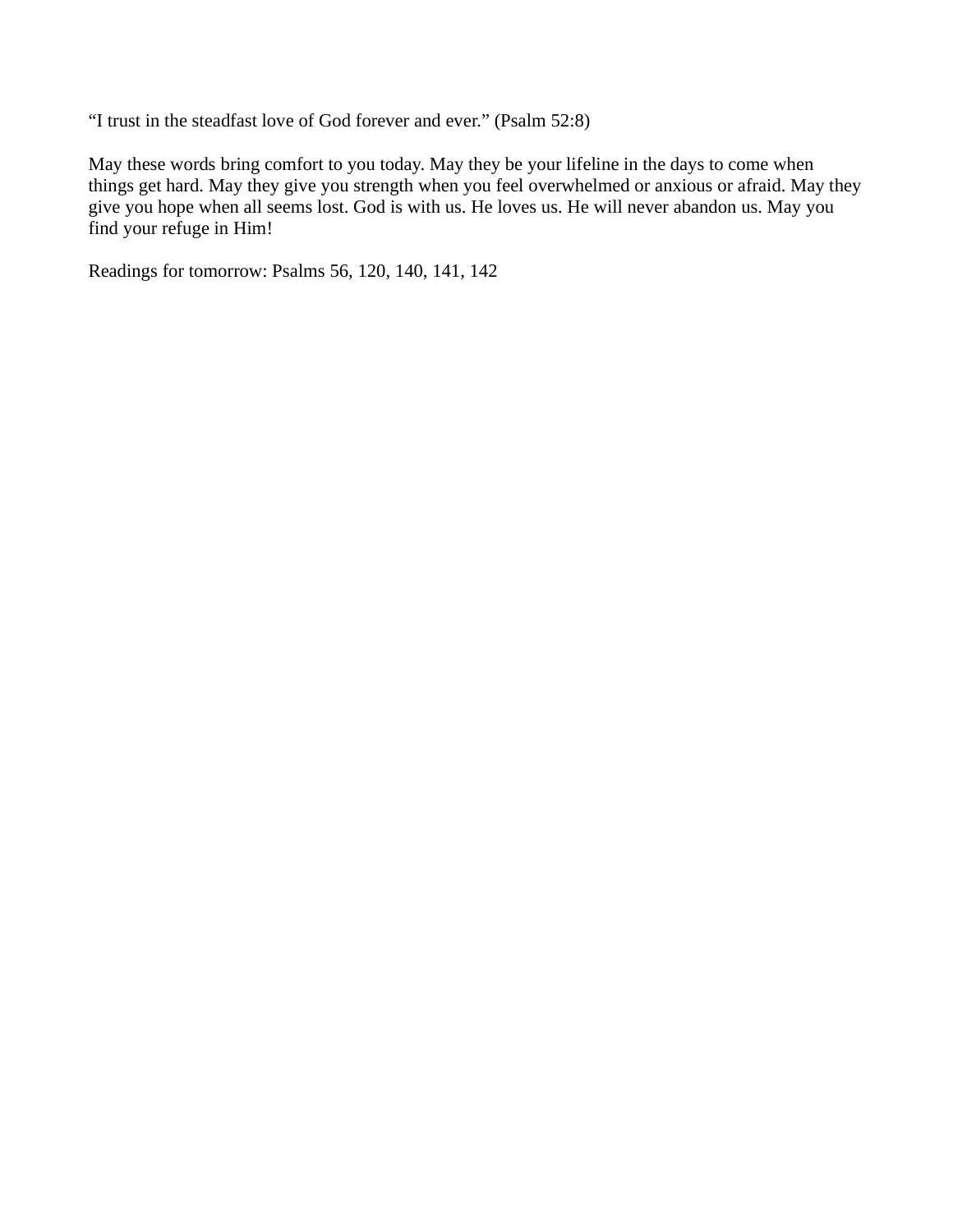## April 14, 2020 **RESILIENCY**

<span id="page-23-0"></span>[Readings for today: Psalms 56, 120, 140, 141, 142](https://www.biblegateway.com/passage/?search=Psalms+56%2C+120%2C+140%2C+141%2C+142&version=ESV)

One of the real issues the COVID-19 virus is exposing is our lack of resiliency on a number of levels. There is the lack of physical resiliency. Because this a "novel" virus, we lack any kind of natural immunity to it which makes it far more contagious and deadlier than other viruses that have been in circulation for a while. There is a lack of mental resiliency. The number of calls to mental health hotlines has increased exponentially as people struggle with the isolating effects of the quarantine. There is a lack of emotional resiliency. People are far more reactive than proactive and this crisis has only exacerbated the problem. There is a lack of spiritual resiliency. Even among Christians. The superficial, self-help, moral therapeutic deism the American church has been peddling for too long simply doesn't offer enough hope to endure suffering and death on this level. Add to this the lack of resiliency in our communities as social connections have frayed due to the extreme busyness of our former, pre-COVID lives and one can easily see why we find ourselves in such a panic.

Now read the Psalms. Keep in mind the conditions David was dealing with. On the run from his king. Unjustly accused. Persecuted without reason. Captured by the Philistines. Having to pretend he's gone mad in order to escape. Living in caves in the desolate wilderness. Surviving off what he can scavenge. Fighting running battles off and on for seven long years. It's a terrifying, stressful, and often brutal existence. Listen to how he describes it as he prays…

"Be gracious to me, O God, for man tramples on me; all day long an attacker oppresses me; my enemies trample on me all day long, for many attack me proudly." (Psalm 56:1-2)

"Woe to me, that I sojourn in Meshech, that I dwell among the tents of Kedar! Too long have I had my dwelling among those who hate peace." (Psalm 120:5-6)

"Guard me, O Lord, from the hands of the wicked; preserve me from violent men, who have planned to trip up my feet. The arrogant have hidden a trap for me, and with cords they have spread a net; beside the way they have set snares for me." (Psalm 140:4-5)

"Attend to my cry, for I am brought very low! Deliver me from my persecutors, for they are too strong for me! Bring me out of prison, that I may give thanks to your name! The righteous will surround me, for you will deal bountifully with me." (Psalm 142:6-7)

Medical experts tell us resiliency is built up over time. It is built up as we intentionally expose ourselves to discomfort and pain and suffering. One day a vaccine will be created for COVID-19. Many of us will be inoculated with a weakened form of the virus in order to boost our immune systems. By exposing our physical bodies to the disease, we will build up our strength to fight it off in the future. The same is true for us mentally, emotionally, spiritually, even communally. For far too long, we have believed the lie that we can live our lives without pain. We've bought into the false notion that suffering is to be avoided at all costs. We refuse to endure discomfort. Refuse to accept anything less than complete and unconditional affirmation for everything we say and do. We reject any critique or judgment of our lifestyle. We've tried to socially engineer failure out of existence by making sure everyone gets a trophy. To what end? We live in the wealthiest, most technologically advanced nation on earth and our biggest fear seems to be boredom. Adjusting to working from home. Teaching our children. Time spent in solitude and silence. Don't we realize what we seemingly fear the most is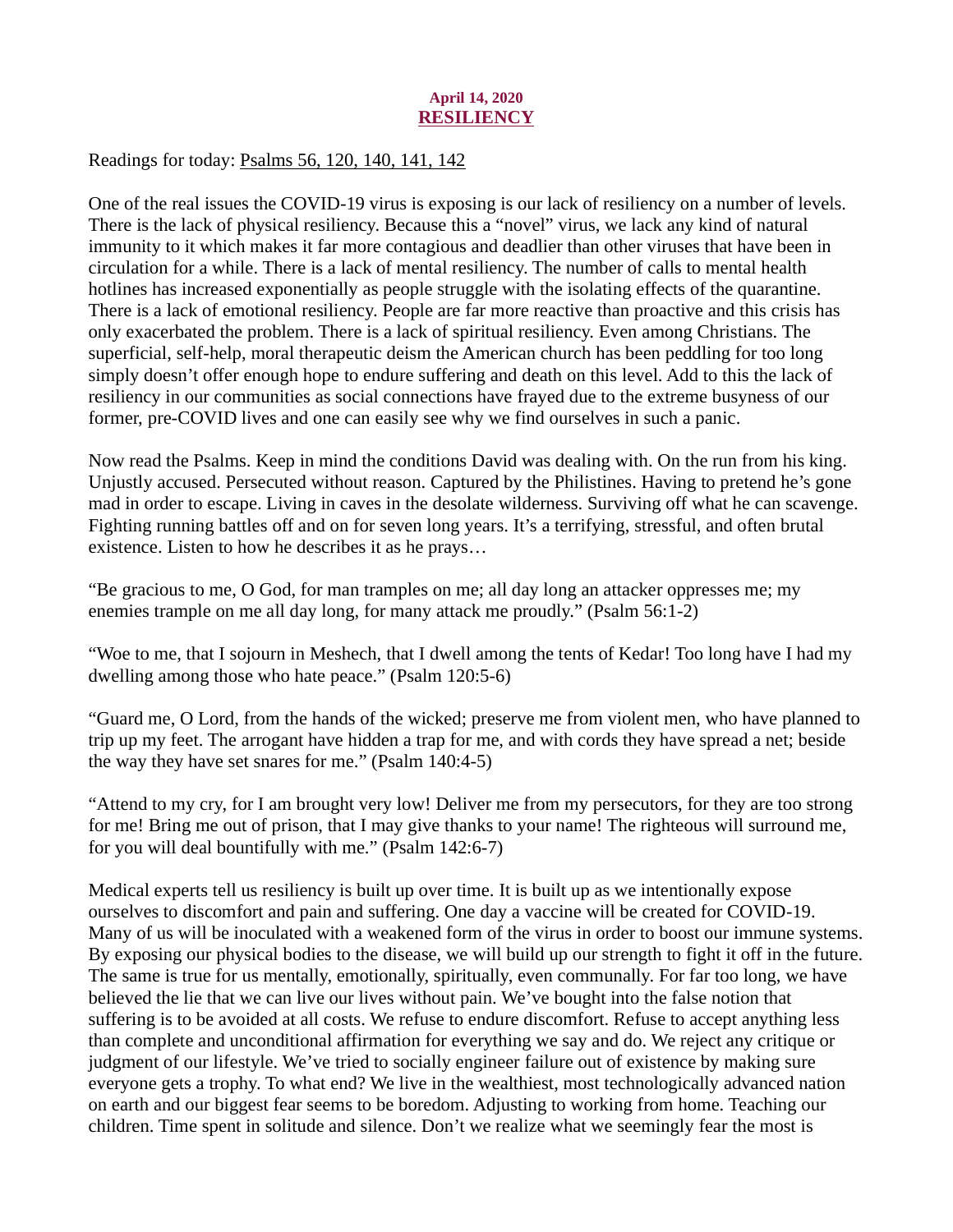simply real, everyday life in most of the rest of the world? So many of my friends who live in deep poverty around the globe are very confused by what they are seeing and hearing from the West these days. They ask me all kinds of questions like "why is teaching your child considered a burden?" "Why is working from home so challenging when you have a job that makes you more money in a year than my people might see in a lifetime?" "Why is life so exhausting when you sit in a chair all day, staring at a computer screen?" I am humbled by their honest, heartfelt questions. They are not seeking to condemn, just understand. What they do not grasp is that the difficulty of their daily lives has built in them a strength and resiliency we simply lack. Our relative wealth and leisure has weakened us to the point where we are far more susceptible to fear and anxiety. Far more sensitive to pain and suffering. Far more vulnerable to panic and alarm.

Please hear my heart. I don't say these things out of judgment. I am not trying to shame anyone or add to the already heavy burdens we are carrying. I don't want to minimize the very real trauma that is happening. People are losing jobs. People are getting sick. People are dying. Loved ones are suffering. All of these things are very real. As a pastor, I am deeply engaged in this fight. But I do think our lack of resiliency is worth pondering and praying over. I do think we're called to reflect deeply on the words of the Psalmist and let his faith inform our faith during this season of crisis. As we endure. As we persevere. As we seek to serve Christ and our communities. I trust the Spirit will build in us a deep resiliency that will serve us well far into the future.

Readings for tomorrow: 1 Samuel 25-27, Psalms 17, 73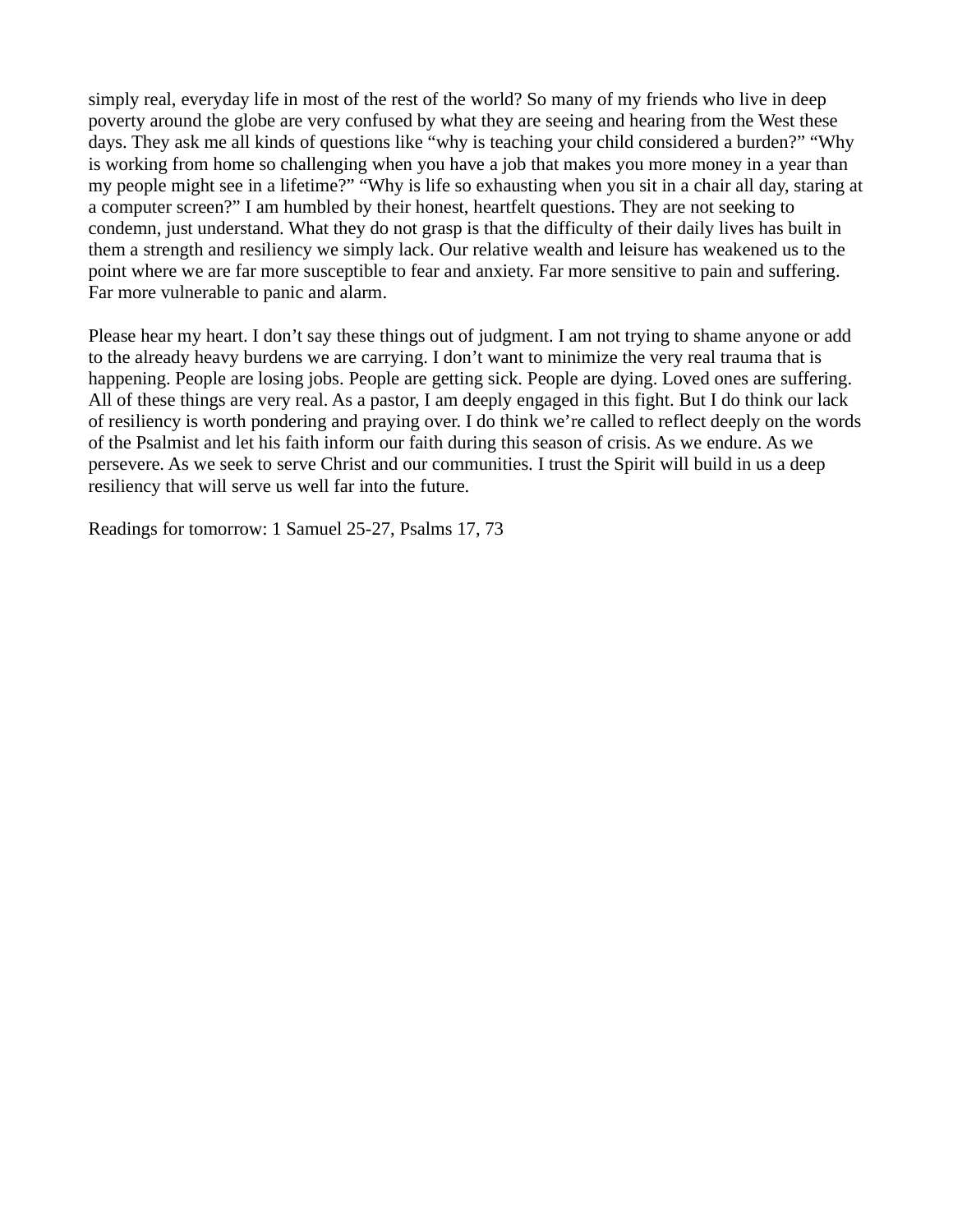## April 15, 2020 LOVING OUR ENEMIES IN THE MIDST OF A PANDEMIC

<span id="page-25-0"></span>[Readings for today: 1 Samuel 25-27, Psalms 17, 73](https://www.biblegateway.com/passage/?search=1+Samuel+25-27%2C+Psalms+17%2C+73&version=ESV)

The Sermon on the Mount is the litmus test for authentic Christian faith. Filled with challenging words that confront us on issues like anger, anxiety, lust, and greed; Jesus forces us to come to grips with the depths of our sin. Perhaps his most challenging words come from Luke 6:27-28 where He says, "Love your enemies!" Jesus says. "Do good to those who hate you. Bless those who curse you. Pray for those who persecute you." Frankly, that sounds crazy. Mixed up. Naive. Until I read about David. And I watch him spare Saul's life over and over again. I watch him refuse to lift his hand against the Lord's anointed. I watch him restrain his anger. His desire for revenge. David had every right to strike Saul down when he caught him in the cave. Had every right to pin Saul to the ground with his own spear when he infiltrated the camp. But over and over again, David refrained. Why?

I believe David understood on some level what Jesus would later teach. God's great desire is for everyone to be saved and come to a knowledge of His truth. (1 Tim. 2:4) This includes a man like Saul. Evil. Paranoid. Drunk with power. This includes a man like Nabal. Proud. Arrogant. Hard-hearted. This includes a man like David who will succumb to the temptations to use his power for his own purposes. It includes a man like Doug Resler who wrestles everyday with pride and ego and selfishness. The reality that David saw. The reality that Jesus taught is that we are all enemies and yet God in His infinite mercy loved us. God in His infinite grace embraced us while we were yet sinners. While we were yet broken. While we were yet weak and wounded and dead in our sin. God came to us. God loved us. God did good to us. God blessed us. God prayed for us. So we should do for others including those who seek our harm.

Some have asked if we run the risk of further traumatizing victims of abuse. Empowering perpetrators. Turning a blind eye to would-be tyrants. These are very important questions. My response is that God's love is not passive. It doesn't make one a doormat. I do not believe Jesus is teaching women to stay with the men who beat them. I do not believe Jesus is teaching us to seek out situations where we would suffer. I do not believe Jesus is teaching us to simply bow our heads before injustice. I do not believe is teaching us to passively bow before tyranny. David didn't stay in Saul's palace! David left. He escaped. He found his way to safety. And then he resisted. Fiercely. Faithfully. With the hope that his persecutor. His abuser. His enemy would eventually see the light. I love what Martin Luther King Jr. once said, "Love is the only force capable of transforming an enemy into a friend." King pursued a path of non-violent resistance always with the hope that white racists would become his brothers. This was his dream. And I believe deep down it was David's dream for Saul as well.

Times of crisis seem to exacerbate division. The current pandemic is exposing cracks across the foundations of our society. As much as my heart has been warmed by the support our healthcare workers have received, I've been so disappointed in the way our political leaders have attempted to turn this season to their own advantage. As much as I've admired the way health experts like Dr. Fauci and Dr. Birx have led us through this crisis, I've been frustrated by the ways different media outlets spin information to feed their own false narratives. As much as I've been inspired by the response of ordinary people to serve those in need, I cannot believe the selfish greed of those who would hoard needed supplies or price gouge. And I find myself getting more and more angry at those who make a living off of winding up the "outrage machine" that passes for discourse on cable news or Twitter these days. In short, God is teaching me to love my enemies. Those with whom I disagree. Those whose character and integrity I cannot respect. Those who seem hell-bent to assume the worst. The only way I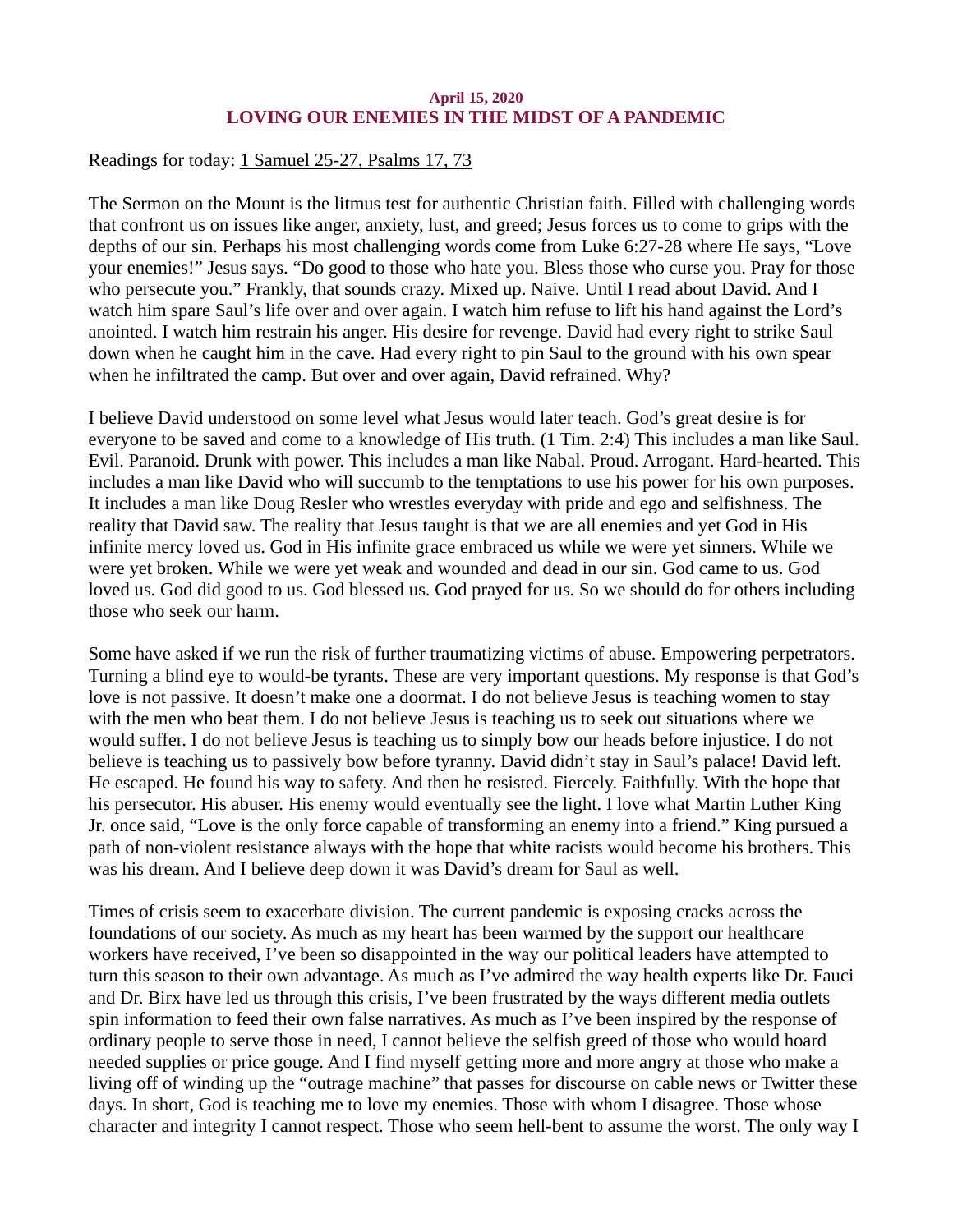can ever learn to love my enemies is to fix my eyes on Christ. Remember that while I was still His enemy, He died for me. The only chance I have at following the Sermon on the Mount is to make Christ the filter for my life. To see the world as He sees it. To see others as He sees them. And to love them as He loves them.

Readings for tomorrow: Psalms 35, 54, 63, 18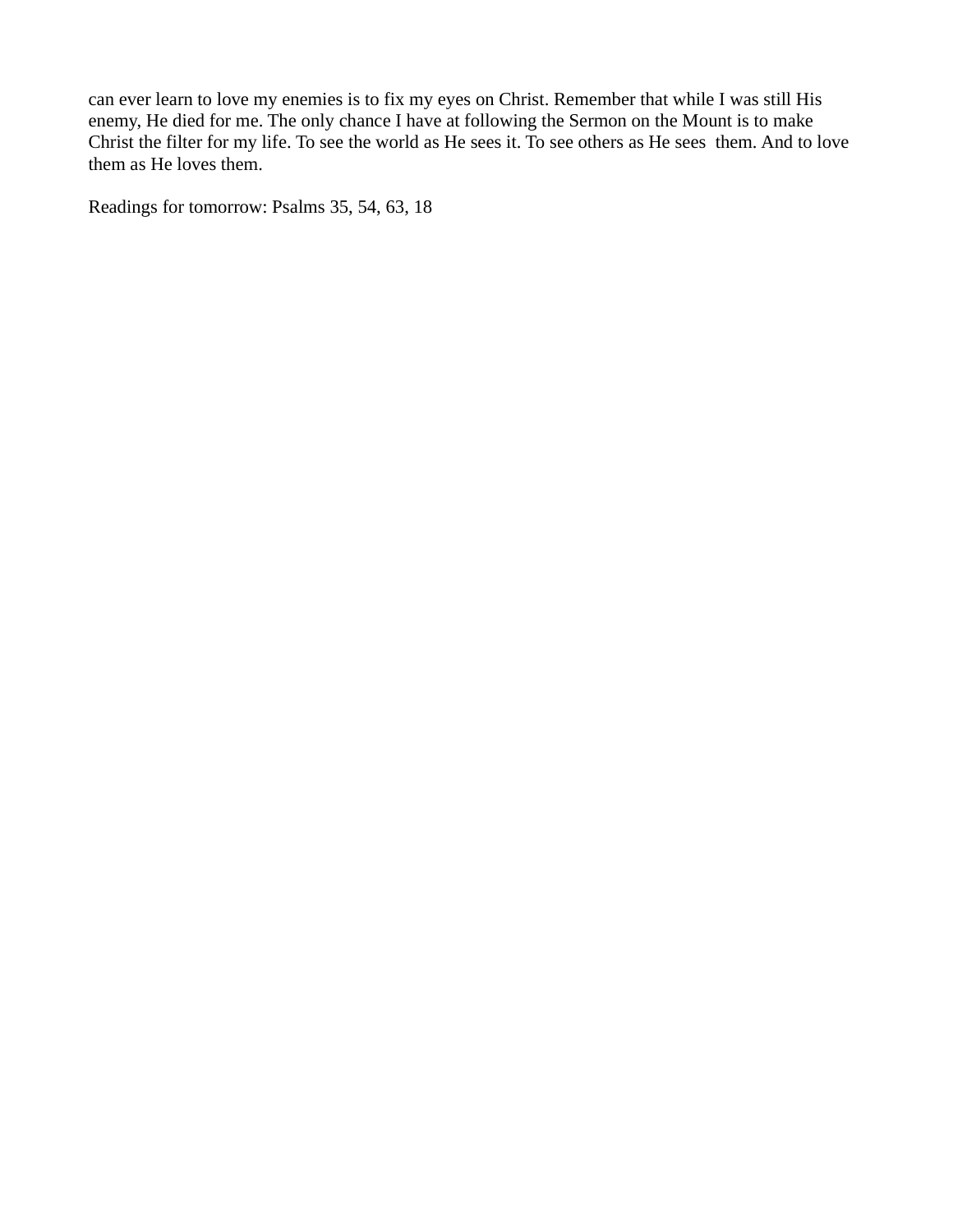# April 17, 2020 EPITAPH

## <span id="page-27-0"></span>[Readings for today: 1 Samuel 28-31, 1 Chronicles 10](https://www.biblegateway.com/passage/?search=1+Samuel+28-31%2C+1+Chronicles+10&version=ESV)

My dad's family comes from a small town in western Nebraska. If you go to the cemetery there, you will find all my relatives going back several generations. Grossbachs. Reslers. Arenz's. They're all there. You'll see a headstone for my son Caleb and the plots where Kristi and I will be buried as well. It's a beautiful, peaceful place. Every time we go back to Wauneta, we make sure we go out to visit. We walk among our ancestors. We read their names. Birthdates. Deathdates. And ponder the messages they've left for us.

In the final analysis, what message will your life send? What will be written about you after you die? What memories will your children and grandchildren hold onto? How will they speak of you? King Saul ruled Israel for a number of years. He started off well but quickly went off track. His life is one of half-measures. A part of him tries so hard to be faithful to God but a greater part keeps taking matters into his own hands. His fear gets the best of him on so many occasions. And now we read about his death. A horrible one. You can almost see him on top of Mt. Gilboa. Wounded. Pierced through by many arrows. The bodies of his sons lying on the ground around him. He's in pain. Agony. Griefstricken. Israel has fallen before the Philistines. The glory of the Lord has departed. He's watching it all come crashing down around him and in his despair, he asks his armor-bearer to finish him off before his enemies come and torture him. His armor-bearer refuses so Saul falls on his own sword.

What verdict does the Bible render about this man's life? "So Saul died for his breach of faith. He broke faith with the Lord in that he did not keep the command of the Lord, and also consulted a medium, seeking guidance. He did not seek guidance from the Lord. Therefore the Lord put him to death and turned the kingdom over to David the son of Jesse." (1 Chronicles 10:13-14) Saul's death did not come at the hands of the Philistines. Not ultimately. His fate was sealed when he broke faith with God. When he did not wait all those years ago for Samuel to come and make the right sacrifices. From that point forward, Saul was doomed to perish and every action he took to stave off his fate only served to seal it further. Seeking out the witch of En-dor was simply the final straw that broke the camel's back. Saul no longer sought God. No longer pursued God. No longer loved God. And so God put him to death and gave the kingdom to David.

So back to us? What will future generations say about you when you're gone? The writers of the Chronicles were looking back at their history. They looked back at their leaders and they judged them primarily based on their fidelity to the Lord. How did they respond in good times? How did they respond in hard times? How did they act in times of plenty? How did they cope in times of want? I think about our cultural moment. The pandemic has exposed the cracks in our society. It has shined a bright spot light on the underlying issues that threaten to tear our nation apart. But I also know the same thing is happening deep inside each of us. What do our fears tell us? What do our anxieties reveal? How are we coping and where are we looking for help in this time of trouble? Is it to the Lord? Or something else? And after this season passes into the pages of history, what will people remember about how we handled things? Saul will forever be remembered by his epitaph in 1 Chronicles 10:13- 14. David will forever be remembered as the "man after God's own heart." Who are you?

Readings for tomorrow: Psalms 121, 123-125, 128-130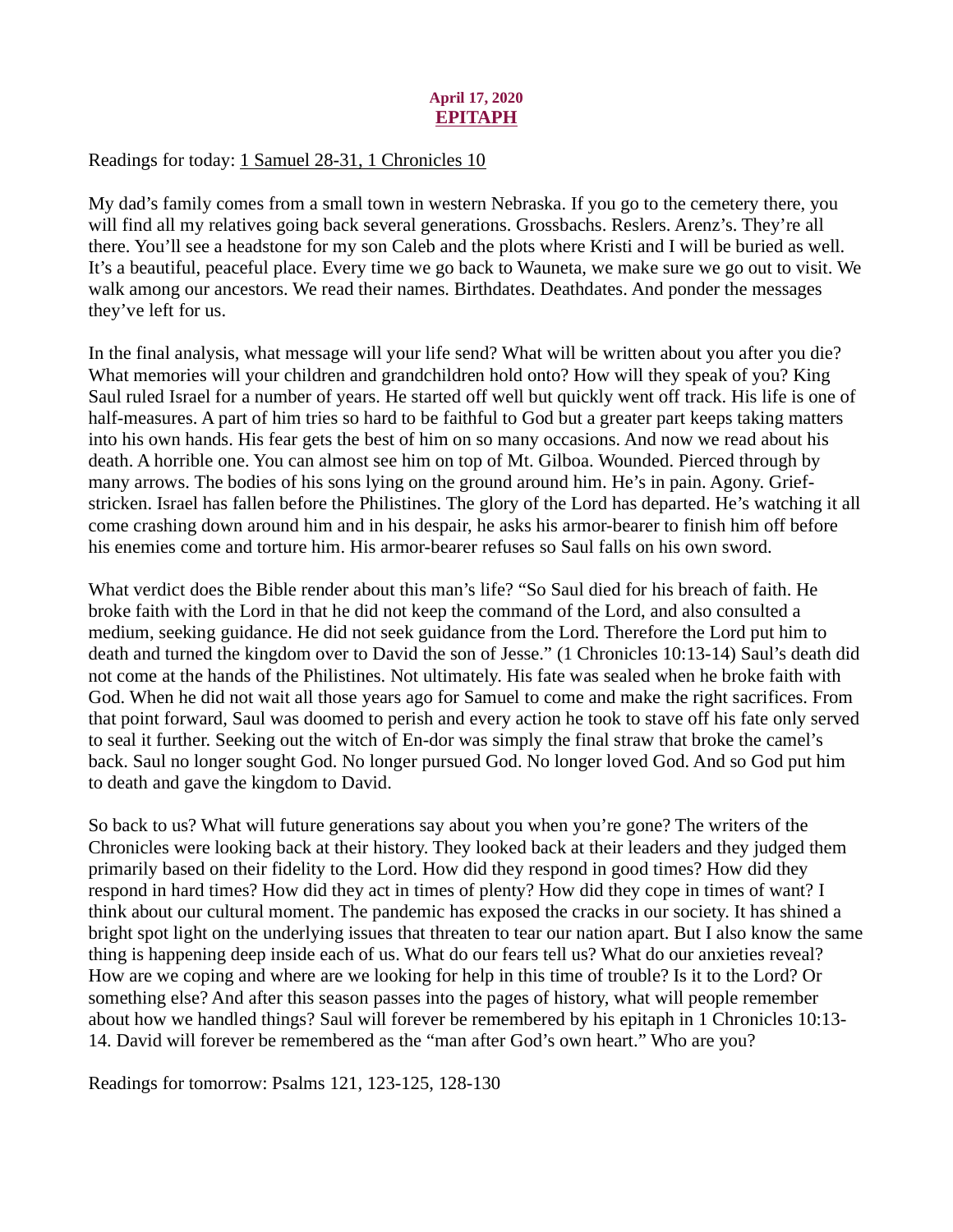#### April 18, 2020 PSALMS OF ASCENT

<span id="page-28-0"></span>[Readings for today: Psalms 121, 123-125, 128-130](https://www.biblegateway.com/passage/?search=Psalms+121%2C+123-125%2C+128-130&version=ESV)

Psalms of Ascent. Psalms 120-134. Many believe these were the songs Israel sang as they ascended to Jerusalem to keep the three annual festivals detailed in Deuteronomy 16. They are songs of worship. Songs of praise. Songs of thanksgiving. They express the deep gratitude the people feel towards God for all He has done for them. They sing them together. They sing them as they gather. They sing them in good times. They sing them in bad times. One can almost imagine thousands coming to Jerusalem all singing these songs with one voice. It must have been a powerful, moving scene. In addition, many scholars believe these were the songs Israel sang at different high points in their history like the dedication of Solomon's Temple or the rebuilding of the walls during Nehemiah's time. Over and over again, Israel returned to these psalms to express their faith and trust in God.

Christians have built on this tradition. Many churches throughout the world sing these psalms in worship. The Eastern Orthodox Church sings these psalms every Friday during Vespers. The Roman Catholic Church schedules these psalms to be sung during daily prayer. The goal is to remind Christians we are on our own pilgrimage to a Heavenly Jerusalem and these psalms build the spiritual intensity of the worship service as we prepare for the reading of the gospel. It's a powerful thing to experience.

These psalms are favorites among believers. Especially in times of trouble. In times of plague and pandemic. In times of national or personal crisis. In such times, we cling to the language of God protecting us. God guiding us. God providing for us. God helping us. "I lift up my eyes to the hills. From where does my help come? My help comes from the Lord, who made heaven and earth." (Psalms 121:1-2) "To you I lift up my eyes, O you who are enthroned in the heavens! Behold, as the eyes of servants look to the hand of their master, as the eyes of a maidservant to the hand of her mistress, so our eyes look to the Lord our God, till he has mercy upon us." (Psalms 123:1-2) "Those who trust in the Lord are like Mount Zion, which cannot be moved, but abides forever. As the mountains surround Jerusalem, so the Lord surrounds his people, from this time forth and forevermore." (Psalms 125:1-2) There is something special that happens when we gather to sing these praises. Something deeply transformative. Something life-changing. We are encouraged. We are strengthened. We are blessed by the experience of being in God's presence together and given the strength to endure.

This COVID season is challenging Christians all over the world to think about the priority of corporate worship. What once may have seemed optional or discretionary or perhaps even disposable has taken on a new importance. You never know what you've lost until it's gone, right? Now that we are all living under "shelter in place" orders and are not allowed to gather, it creates a longing in our hearts. A longing for connection. A longing for physical touch. A longing for the presence of other people. Friends, God put these longings in our hearts. God hardwired these longings deep within our souls. It is never good for human beings to be alone and we are all suffering the effects of this lonely, difficult season.

Thankfully, we can still gather. Though not the same - and certainly not an adequate replacement - we can gather virtually online to worship God together. We can gather to sing the songs of ascent. Gather to sing the praises of God. Gather to confess our sins. We can gather under the authority of God's Word and let His Spirit challenge us, convict us, and encourage us. This is what Christians have done for thousands of years. Yes, even in the midst of pandemics like the Spanish flu or the Bubonic plague or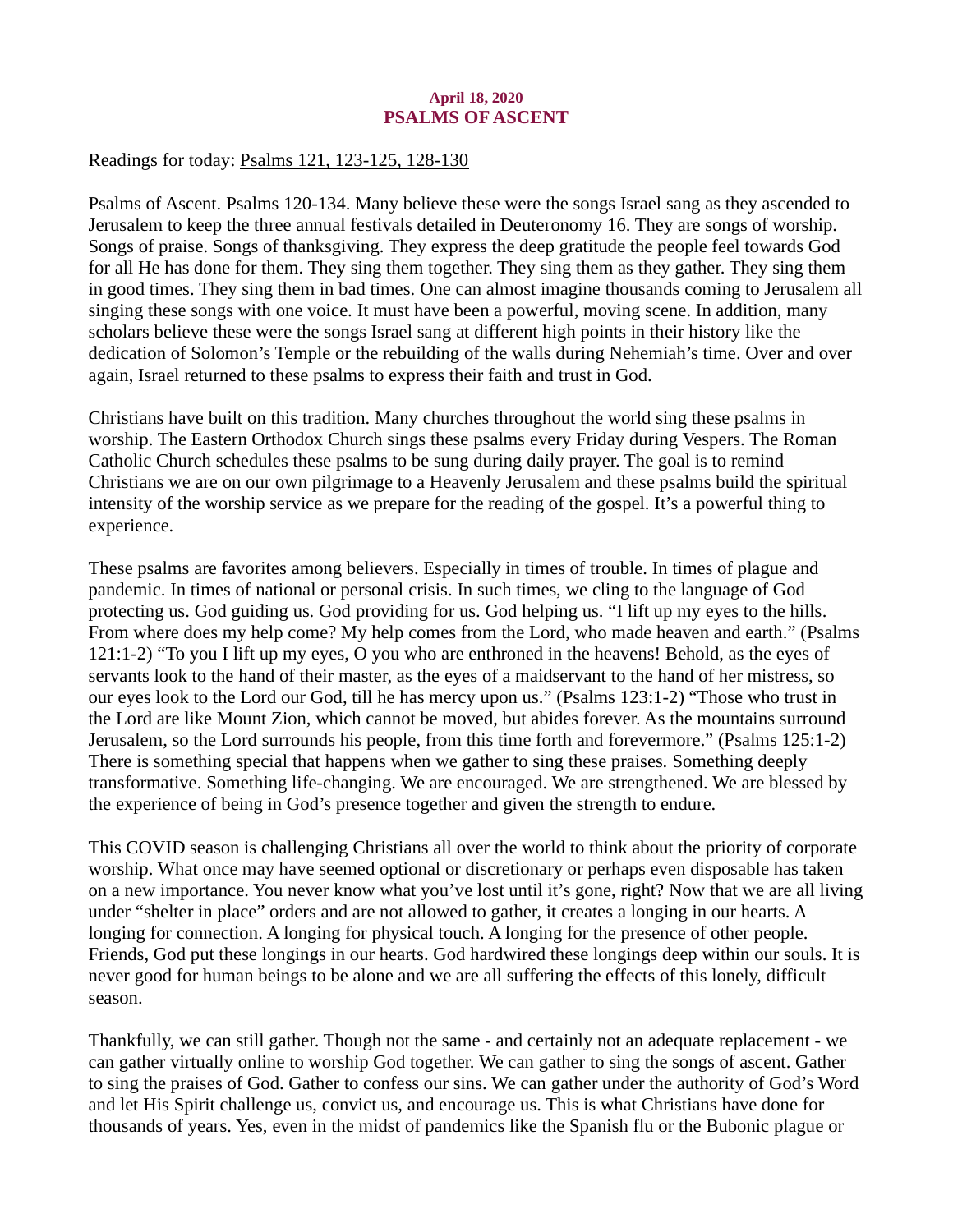when other diseases have ravaged the earth. I know many of us worship Jesus daily on our own. I know many of us experience Jesus profoundly as we hike or hunt or spend time in nature. But neglecting the worship of God with the people of God places us at risk. Especially in a time like this. Furthermore, it places us out of step with thousands of years of Christian history. It places us out of step with the will of God as revealed in Scripture. It's frankly arrogant and prideful and foolish to claim we don't need the church. God loves His bride. God loves His children. God loves having His family together. God loves hearing His people sing. God loves meeting His people in the sacraments. God loves teaching His people through His Word. Jesus said, "For where two or three are gathered in My name, there am I among them." (Matthew 18:20)

Friends, I know this is a challenging time. I know this is a difficult season. I know many of us are rethinking our priorities and wondering what life will be like when we get back to normal. Or even what "normal" will be like once we are able to gather again! My encouragement to you is to use this time to make corporate worship a priority. Plant your flag in the ground. Take a stand for your faith. Make sure God gets the time He deserves and the worship He demands. Don't fall back into the trap of giving up your Sunday morning gatherings with God's people! Don't let anything come between you and your first love! As Christ sustains you during this season, make sure to thank Him by committing yourself more fully to Him in the days and weeks ahead.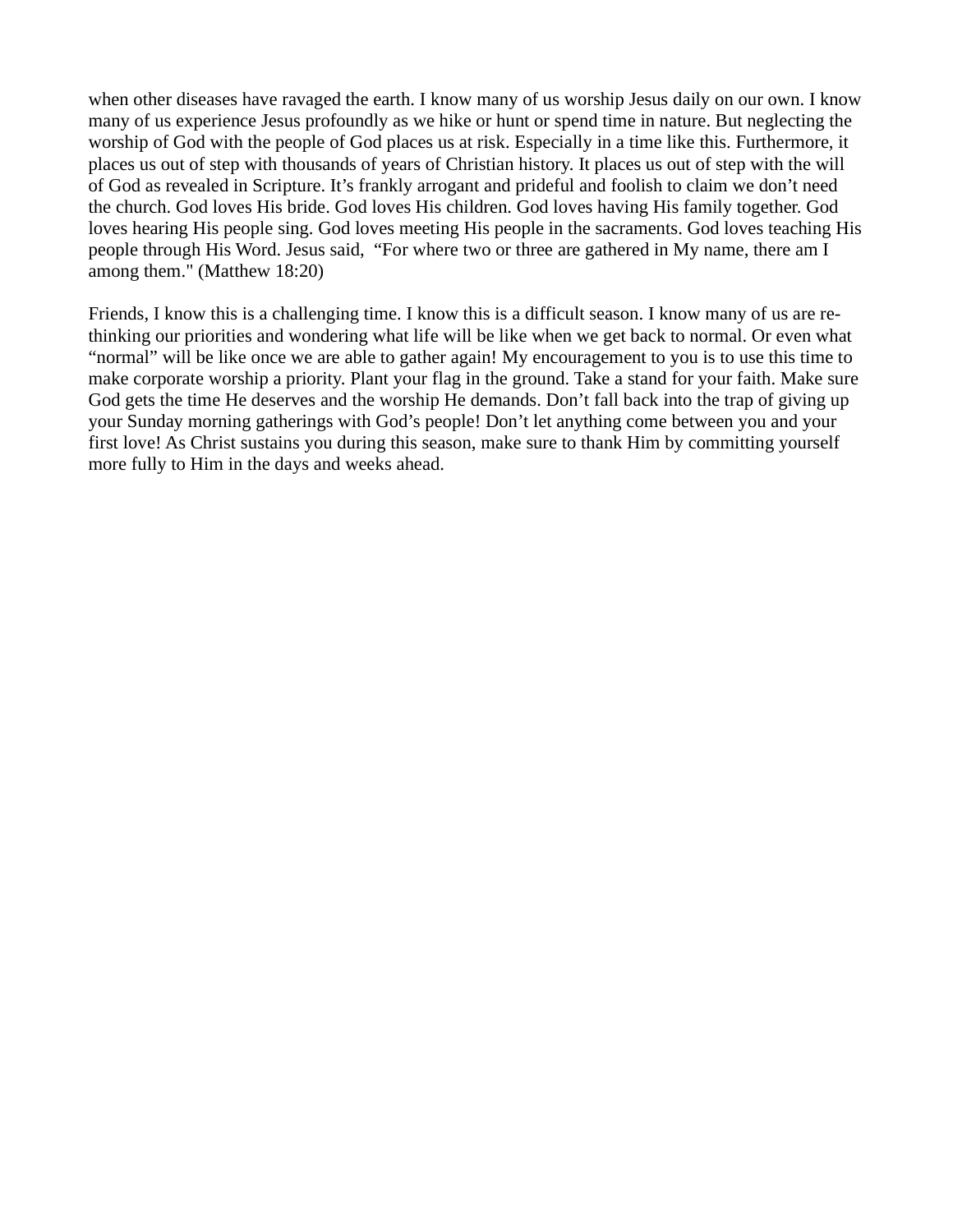#### April 20, 2020 GODLY LEADERSHIP

<span id="page-30-0"></span>[Readings for today: 2 Samuel 1-4](https://www.biblegateway.com/passage/?search=2+Samuel+1-4&version=ESV)

What our nation needs now more than ever is godly leadership. Men and women who put country before self. The collective good before personal gain. Men and women who are willing to work together to get things done. Cross the aisle for the sake of the future. Put aside petty political differences and grudges and differences in order to bring us together.

Times of crisis reveal the heart of a leader. David lived on the run for years. He was unjustly accused. Unfairly attacked. His life threatened on any number of occasions. He was exiled. Forced to struggle to survive. He fought a running battle with King Saul and yet refused to lift his hand against the Lord's anointed. David took the high road again and again. Calling out to Saul. Seeking reconciliation with Saul. All to no avail. One would think David would become bitter and angry. One would think David would have every right to fight back and seek vengeance. One would think that upon hearing of Saul's death, David would celebrate. Instead, David wept.

David grieved not just for himself but for all of Israel. David was heartbroken for his nation. For his people. He understood he was part of something bigger than himself. There were more important things at stake than his own political gain. David refused to take advantage of the moment to score political points. Instead, he continued to serve the Lord and his people with humility and respect and honor. This is ultimately what wins him his throne. Over time, David's godly leadership becomes more and more evident. His influence grows. His power increases. Eventually, he wins even the enemy commander over to his side.

I search in vain for a "David" among our national political leaders these days. Instead of humility, our leaders continue to display their arrogance. Instead of respect, they continue to hold grudges and attack one another. Instead of putting the country first, they continue to try to leverage this crisis for their own personal gain. And the media is no different. They are just as partisan as the rest. Peddling lies and fake news from across the spectrum. They don't even try to report the news with any kind of objectivity. Everything is subjected to their political and social agenda. This is true for both the Left and Right. And their monumental failures only serve to increase our national suffering and pain.

Today's reading brings me to my knees in prayer. The leadership vacuum in our country means more people dying. More people suffering. More businesses closing. The lack of unity in our nation means more people getting sick. A growing mental health crisis that will soon rival if not surpass COVID-19. And more people thrust into unnecessary poverty. Is the way forward self-evident? No, it is not. Will the days ahead be easy? Not at all. Will more suffering and sacrifice be required? I think so. What would make it more bearable is if we had leaders like David who could remind us we are all part of the solution. Leaders who remain calm in crisis and who could assure us there are better days ahead. Leaders who appeal to our better angels by modeling what it looks like to work together for the common good. Leaders who seek to unify rather than divide. I am praying for God to raise up such leaders to replace the ones we have or by bringing those in power to repentance. I truly believe our future as a nation depends on it.

Readings for tomorrow: Psalms 6, 9, 10, 14, 16, 21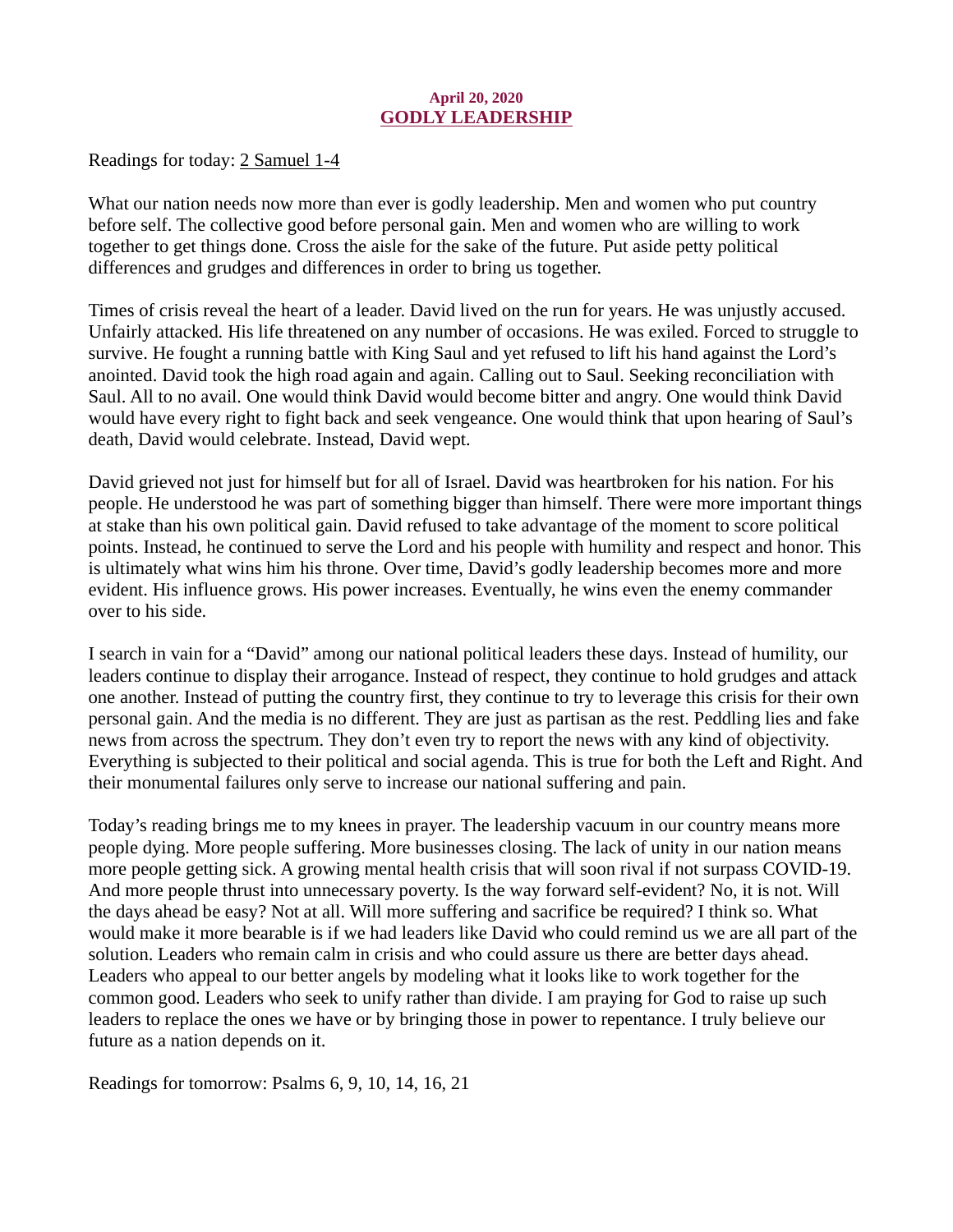#### April 21, 2020 REAPING THE WHIRLWIND

<span id="page-31-0"></span>[Readings for today: Psalms 6, 9, 10, 14, 16, 21](https://www.biblegateway.com/passage/?search=Psalms+6%2C+9%2C+10%2C+14%2C+16%2C+21&version=ESV)

I found this morning's reading from the Psalms particularly relevant for our current cultural moment. It begins with personal lament. "Be gracious to me, O Lord, for I am languishing; heal me, O Lord, for my bones are troubled. My soul also is greatly troubled. But you, O Lord —how long? Turn, O Lord, deliver my life; save me for the sake of your steadfast love. For in death there is no remembrance of you; in Sheol who will give you praise? I am weary with my moaning; every night I flood my bed with tears; I drench my couch with my weeping." (Psalm 6:2-6) I know so many praying this prayer or something like it. Perhaps they are sick from the virus. Perhaps they have other health issues that place their life in danger. Perhaps they know someone who's struggling or suffering or even dying and they cannot be with them because of the quarantine. Perhaps they've lost their job. Closed their business. Maybe they didn't make rent this month or they've stood in long lines at the food bank. Perhaps they feel overwhelmed. Anxious and afraid. Maybe they've even attempted to take their own lives. Yes, our souls are greatly troubled. We are weary with moaning. We've wept a flood of tears.

So where do we turn for help? We turn to the Lord. The maker of heaven and earth. The one who reigns and rules from His throne in heaven. And here is what He says, "The Lord sits enthroned forever; he has established his throne for justice, and he judges the world with righteousness; he judges the peoples with uprightness. The Lord is a stronghold for the oppressed, a stronghold in times of trouble. And those who know your name put their trust in you, for you, O Lord, have not forsaken those who seek you. Sing praises to the Lord, who sits enthroned in Zion! Tell among the peoples his deeds! For he who avenges blood is mindful of them; he does not forget the cry of the afflicted. Be gracious to me, O Lord! See my affliction from those who hate me, O you who lift me up from the gates of death, that I may recount all your praises, that in the gates of the daughter of Zion I may rejoice in your salvation. The nations have sunk in the pit that they made; in the net that they hid, their own foot has been caught. The Lord has made himself known; he has executed judgment; the wicked are snared in the work of their own hands. The wicked shall return to Sheol, all the nations that forget God. For the needy shall not always be forgotten, and the hope of the poor shall not perish forever. Arise, O Lord! Let not man prevail; let the nations be judged before you! Put them in fear, O Lord! Let the nations know that they are but men!" (Psalm 9:7-20) We acknowledge God's greatness. God's glory. God's honor. He is indeed worthy of all our praise! And we know our God is faithful. He is a stronghold for the oppressed. He rescues those who are enslaved. He comforts us in our fear. But He is also judge. He will administer justice with righteousness. He gives the nations over to their sin. They sink into the pit they themselves have made. They catch their own foot in the trap they laid. All the nations that forgot God are now put on notice. Where is their strength? Where is their peace? Where is their hope? All their wealth and power cannot stop this plague. All their training and expertise and advanced technology have been brought low by the smallest of organisms. The world economy shut down. International travel suspended. Even wars have ceased as the plague rages.

In the midst of it all, it is easy to lose sight of God. To lose heart. To begin to lose all hope. "Why, O Lord, do you stand far away? Why do you hide yourself in times of trouble? In arrogance the wicked hotly pursue the poor; let them be caught in the schemes that they have devised. For the wicked boasts of the desires of his soul, and the one greedy for gain curses and renounces the Lord. In the pride of his face the wicked does not seek him; all his thoughts are, "There is no God." (Psalm 10:1-4) During times of great crisis, we often ask, "Where is God?" What is He doing? Why has He allowed these things to take place? How can He look on the suffering of His people and not step in? Some take it a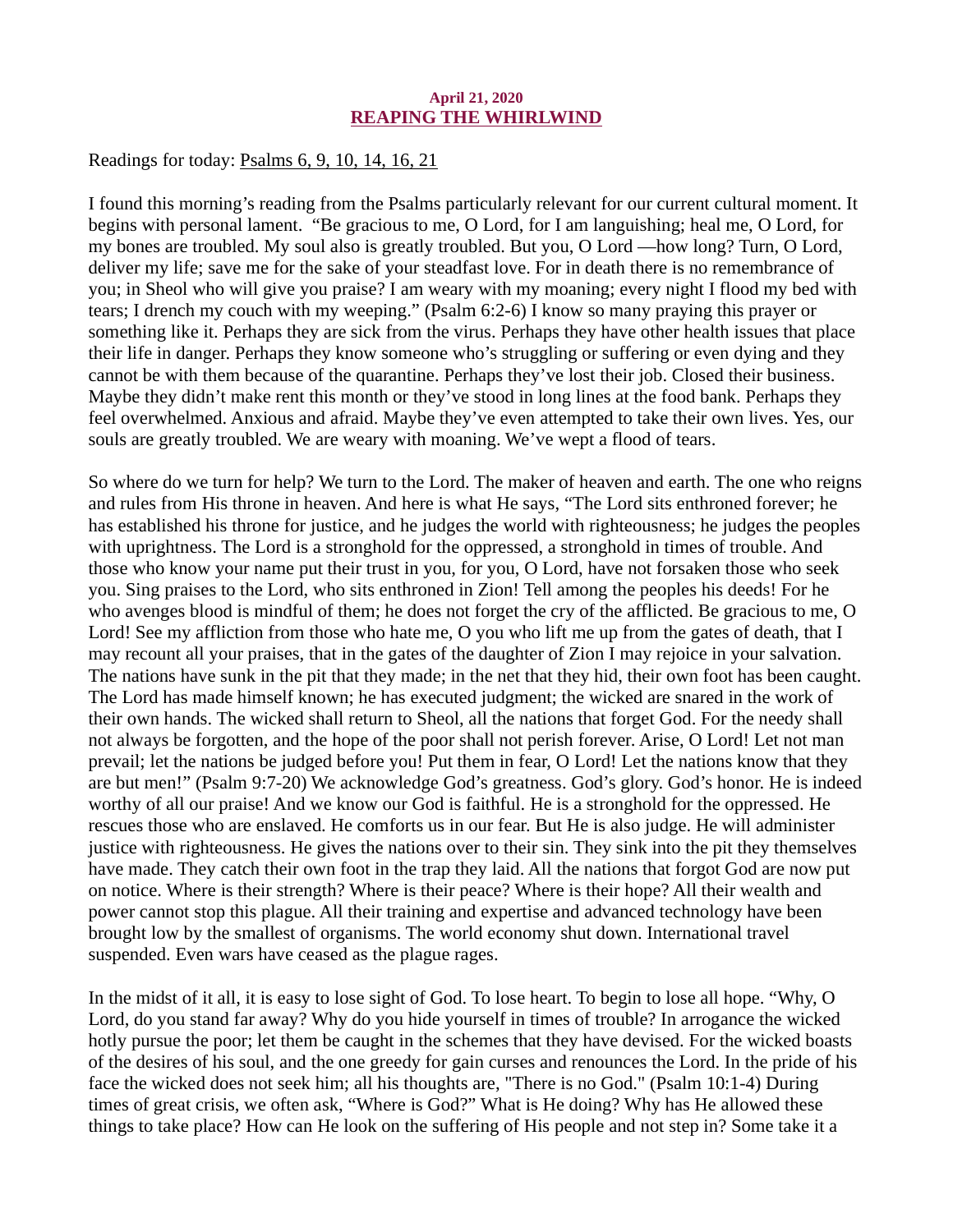step further. They see in these times of crisis clear evidence that God doesn't exist. How can a good God allow such pain? How can a good God be the author of such evil? Truly if God were good and allpowerful, He would never allow such things to happen! But then the Psalmist reminds us that God is God and we are not. His ways are not our ways. His thoughts are not our thoughts. He is the King of kings and the Lord of lords and He shall reign forever and ever. "The Lord is king forever and ever; the nations perish from his land. O Lord, you hear the desire of the afflicted; you will strengthen their heart; you will incline your ear to do justice to the fatherless and the oppressed, so that man who is of the earth may strike terror no more." (Psalm 10:16-18)

This brings us face to face with the fundamental reality of our own sinful existence. All of us have sinned and fallen short of the glory of God. All of us are guilty of selfishness and greed and lust. All of us have turned aside. Each to our own way. Each one of us does what is right in our own eyes. "The Lord looks down from heaven on the children of man, to see if there are any who understand, who seek after God. They have all turned aside; together they have become corrupt; there is none who does good, not even one." (Psalm 14:2-3) Do we not all deserve judgment? Are we not all guilty? Have we not all rightfully earned death and an eternity separated from God? At the end of the day we do have to come to grips with the fact that either we will say to God - Thy will be done - or He will say to us - thy will be done. Either way, we will face the consequences of our decision.

So the encouragement from the Psalms today is to turn to God. To set your mind and heart on Him. To trust Him. Believe Him. Hope in Him. "I say to the Lord, "You are my Lord; I have no good apart from you…The Lord is my chosen portion and my cup; you hold my lot. The lines have fallen for me in pleasant places; indeed, I have a beautiful inheritance. I bless the Lord who gives me counsel; in the night also my heart instructs me. I have set the Lord always before me; because he is at my right hand, I shall not be shaken. Therefore my heart is glad, and my whole being rejoices; my flesh also dwells secure. For you will not abandon my soul to Sheol, or let your holy one see corruption. You make known to me the path of life; in your presence there is fullness of joy; at your right hand are pleasures forevermore." (Psalm 16:2, 5-11) Friends, this time of crisis has shaken our lives to their foundations. It has brought down the societies we've built like houses of cards. It has exposed the utter foolishness of our thinking and the spiritual poverty with which we so often live. It has thrown down the idols to whom we had declared our allegiance. As we sit amidst the ruins of what once was, I pray we humble ourselves before the Lord. I pray we turn from our wicked ways and begin to seek Him anew and afresh. I pray we cling to Him above all else and seek Him with all our hearts. As we do, God promises to meet us. Renew us. Restore us. Revive us. Come, Lord Jesus, do your work in me!

Readings for tomorrow: 1 Chronicles 1-2, Psalms 43-44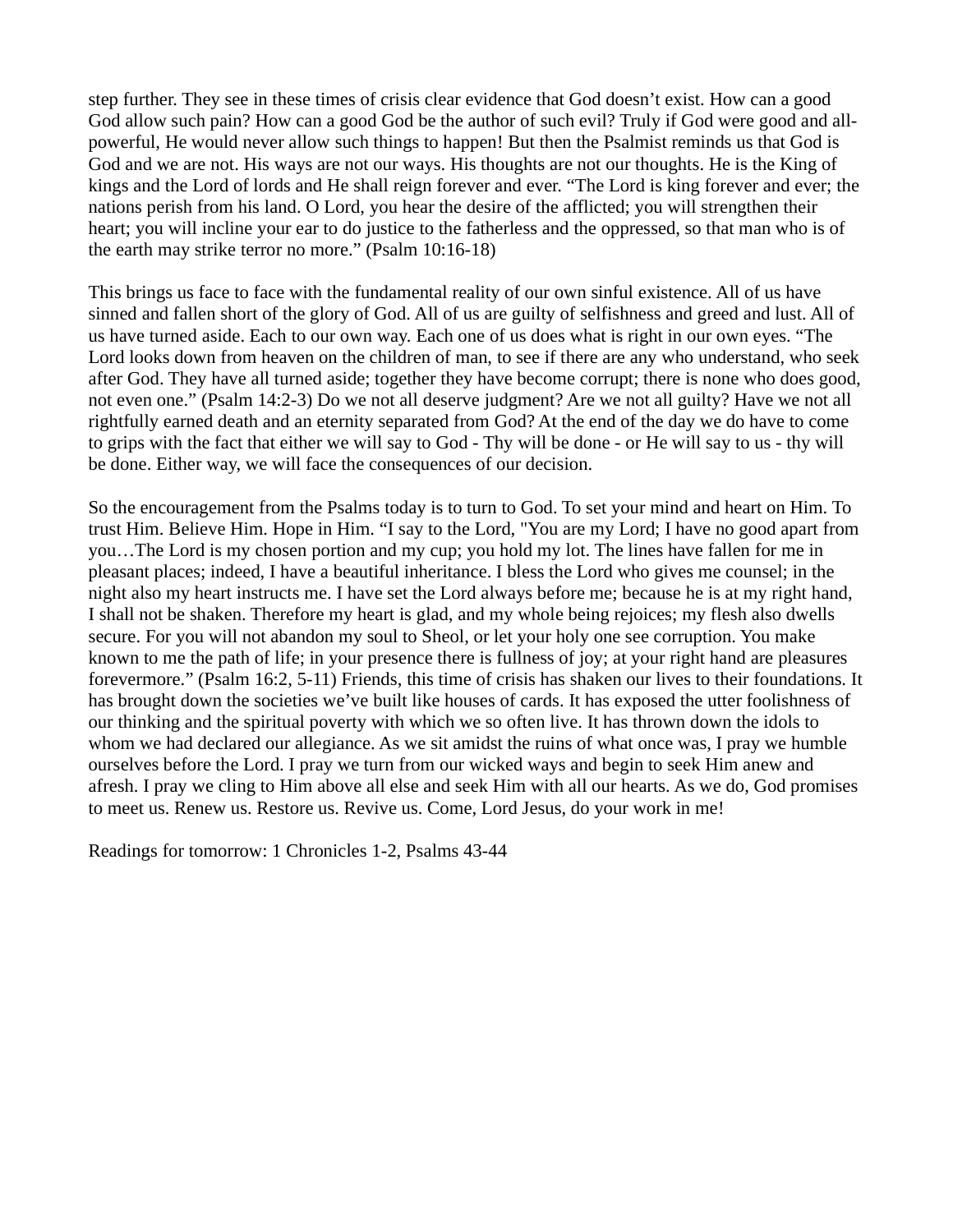# April 22, 2020 FAMILY TREE

## <span id="page-33-0"></span>[Readings for today: 1 Chronicles 1-2, Psalms 43-44](https://www.biblegateway.com/passage/?search=1+Chronicles+1-2%2C+Psalms+43-44&version=ESV)

There is a massive amount of interest in family history these days. With the advent of the internet, one can research from the comfort of one's own home. You can trace your family's origins back centuries. You can see their names. Sometimes get pictures. Find out different tidbits of information about them. What businesses did they run? Who did they marry? What town did they grow up in? You can even send your DNA off and find out who you are related to around the world. My mom and dad did this recently and discovered they had both Neanderthal and Mongolian blood! It was nuts! (Then again, looking back maybe it makes sense...ha!)

Genealogies are important because they root us in a specific history. A specific family. A specific story. Three generations ago, most Americans could tell you a lot about their family history. Mostly they lived in the same small town. Farmed the same land. Got buried in the same cemetery. There was a sense of rootedness to their lives. As the 20th century marched on, people became far more mobile and those connections to their history began to diminish. Sure, they might go back for a visit. Might see mom or dad and show their own kids the house where they grew up. Might be able to tell some of the family story but as time passed even those memories began to fade. Sociologists tell us that current generations are marked by a sense of existential loneliness. They don't know who they are or where they are from. They don't have a sense of "home" or being rooted in a history. They feel aimless and wandering.

The genealogies we read about in Scripture are vitally important. If you've been following along with the reading, you know a lot of these names. You know a lot of their stories. You remember who they are and what they've done. Taken together, they tell the story of God's people and it is important to the Chronicler to situate David within this specific history. Within this specific story. Within this specific family. Not only to demonstrate the fulfillment of prophecy - i.e. the scepter shall not depart from Judah - but also to remind the people of God's great faithfulness. David was no accident. David didn't just stumble into the kingship. David didn't rise up on and seize the kingship on his own. This was the outworking of God's salvation plan from the very beginning. Going all the way back to Adam in the Garden of Eden and tracing its way down through Noah, Abraham, Isaac, Jacob, etc. God has been at work. God has brought about His Will for His people. God has been faithful.

Think about your own life. Think about the legacy you've inherited from your family. Good or bad. Think about where you're from and the stories you tell your children about what it was like growing up. Do you feel connected to something larger than yourself? Do you feel like you are part of a specific history? A specific story? A specific family? And what role has God played or does He play in the unfolding narrative that is your life?

Readings for tomorrow: Psalms 49, 84, 85, 87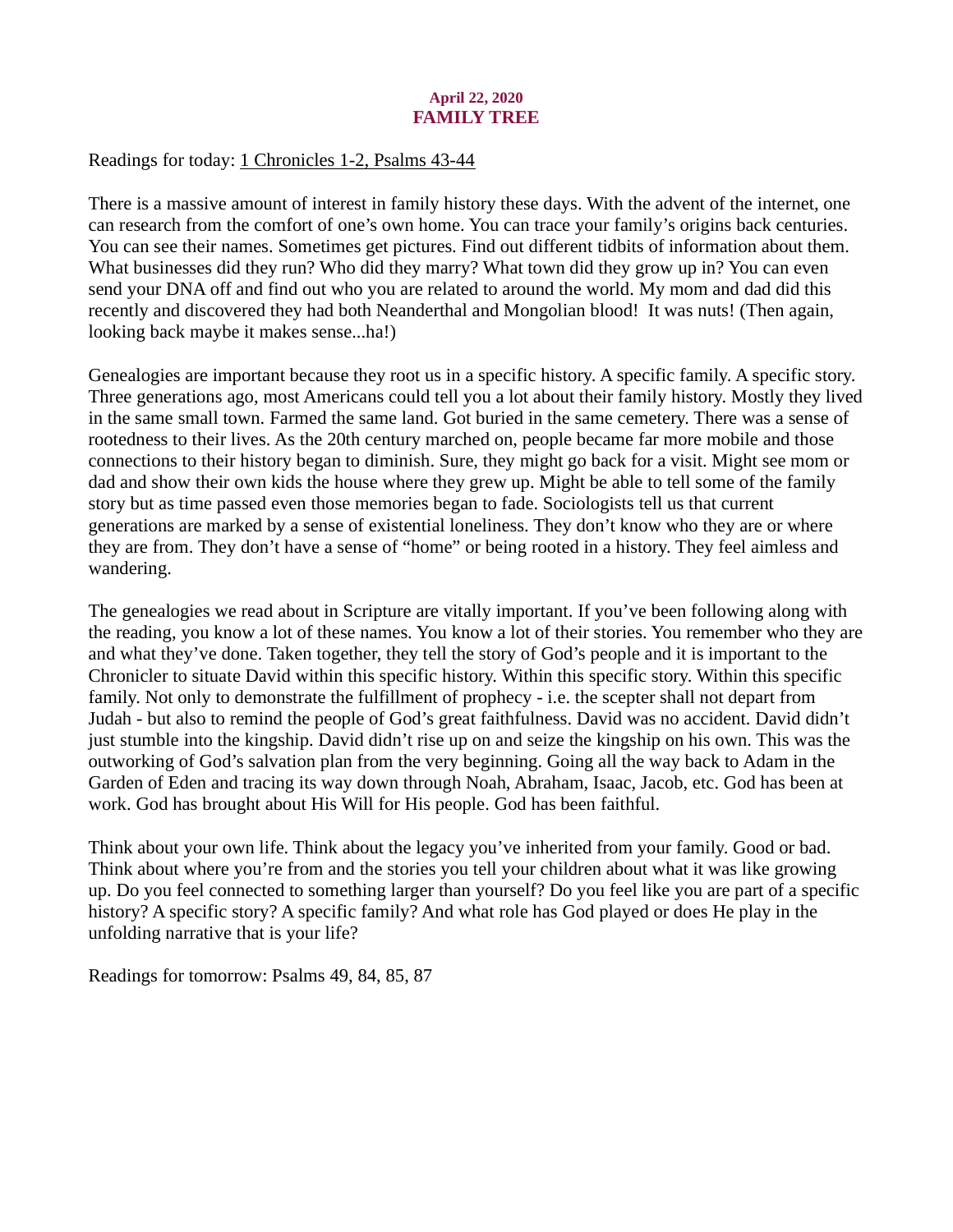## April 23, 2020 NO-WIN SCENARIO

<span id="page-34-0"></span>[Readings for today: Psalms 49, 84, 85, 87](https://www.biblegateway.com/passage/?search=Psalms+49%2C+84%2C+85%2C+87&version=ESV)

I am a bit of a Star Trek fan. Especially the new movies. One of the scenes that intrigues me the most is the "Kobayashi Maru." A training exercise developed for cadets which places them in a no-win scenario. The simulation was developed by Spock - at least according to the new movies - and the only cadet to ever beat the test was Jim Kirk though he had to cheat to do it. The point of the exercise is to help a potential captain understand their own limitations, test their character, and teach them how to manage an unmanageable situation in a non-anxious way.

I think about where we find ourselves today. Our political leaders are facing a true "no-win" scenario. On the one hand, they must employ lockdowns and "stay at home" orders in order to prevent the spread of a dangerous and novel viral strain. These extreme measures, along with social distancing, have flattened the curve and helped prevent deaths. However, the economy has now crashed, putting millions out of work not just here in America but around the world. This has created a potential famine that will impact up to 250 million people according to the BBC. People are beginning to realize that the ability to remain home and safely shelter in place is a privilege only the globally wealthy enjoy. The extreme poor simply do not have this choice. If they remain home, they will starve to death. To add yet another layer to this already challenging scenario is the growing mental health crisis. Crisis lines are burning up with people struggling from social isolation, depression, anxiety, and suicidal ideation. Truly, we are facing a crisis of biblical proportions!

Sadly, so many of our leaders are failing the test. They are failing to manage their own fear and anxiety and often end up lashing out in divisive ways. They attempt to score political points on their opponents. They accuse each other of having the blood of innocents on their hands. They don't want to "waste this crisis" and have started promoted economic and social revolution. They proudly and arrogantly proclaim they have the solution to make sure something like this never happens again as if keeping such a promise were even possible. They tell us that even "one death" is unacceptable but that's simply not facing reality. People are going to die in this crisis. Either from the disease or from the "cure." Again, it's a no-win situation. There are no easy answers. No clear path back to normalcy.

So how does a Christian respond when faced with a "Kobayashi Maru?" We lament. We fall on our faces before the Lord. We humble ourselves before God. We acknowledge our own limitations. We refuse to trust in our own resources. Our own talent. Our own wisdom. Our own strength. We recognize such ways only lead to more death. "Man in his pomp will not remain; he is like the beasts that perish. This is the path of those who have foolish confidence; yet after them people approve of their boasts. Like sheep they are appointed for Sheol; death shall be their shepherd, and the upright shall rule over them in the morning. Their form shall be consumed in Sheol, with no place to dwell." (Psalm (49:12- 14) You and I are dust. We were made from dust and to dust we shall return. We are weak and frail. We are vulnerable and fragile. We are foolish and myopic. We are such self-centered creatures.

Why do we feel like the crisis we find ourselves in is a "no-win" scenario? Because we are limiting ourselves to the horizons of this world. We are confining ourselves to life on this earth. We have lost sight of the eternity God offers us in Jesus Christ. I love how the Psalmist proclaims the good news of the gospel. Pointing us in faith to the hope we have in God. "God will ransom my soul from the power of Sheol, for he will receive me." (Psalm 49:15) Death has no hold over the true believer. The true Christian faces death not as an adversary but as a vanquished foe. Death has no hold on us. No power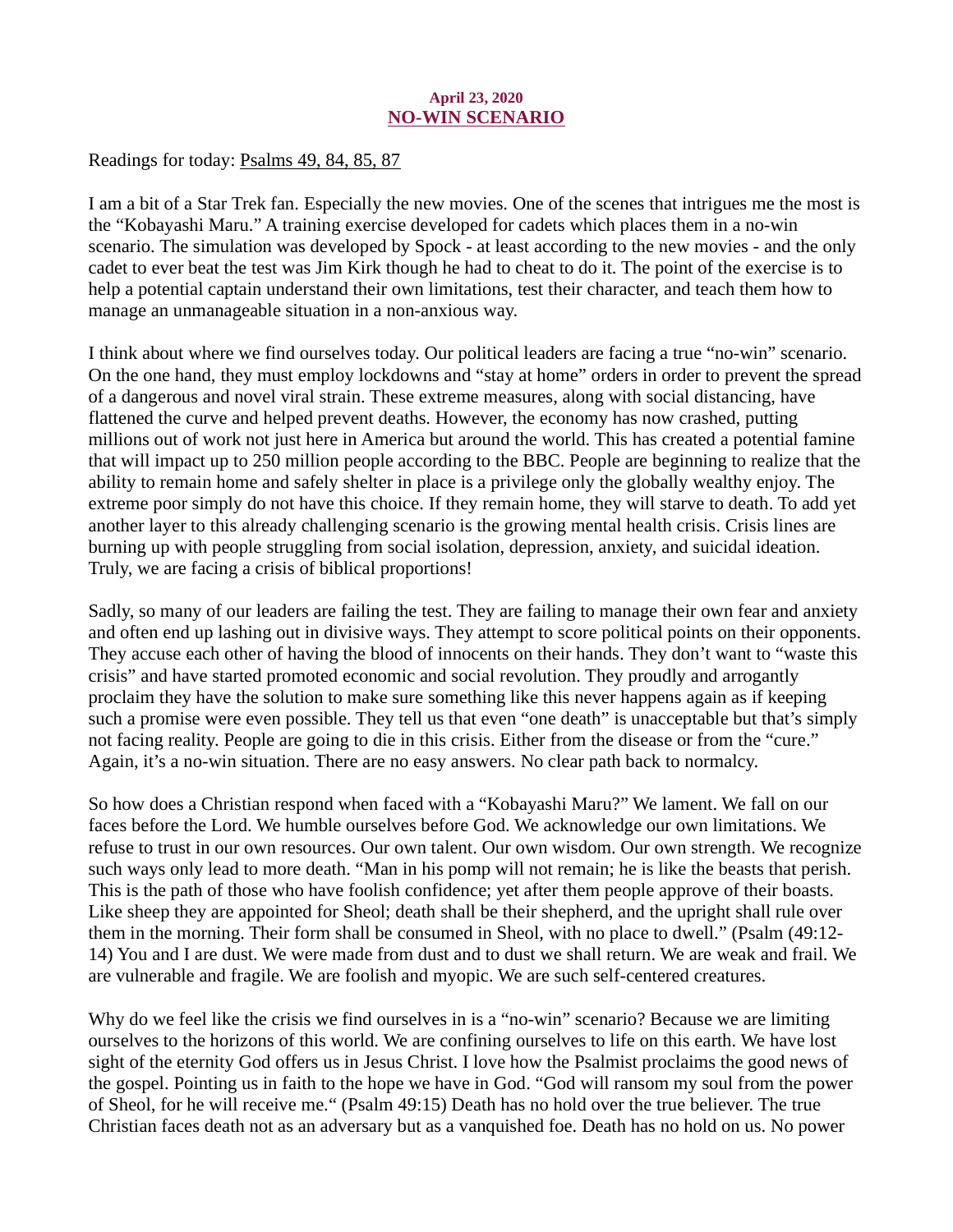over us. No authority to condemn us. For on the Cross at Calvary, Jesus Christ met death in all his macabre glory and put him to shame. He disarmed death, making a mockery of him. Friends, there is no such thing as a "no-win" scenario to God! He has "cheated" death by raising His Son from the grave. He has "robbed" death of her greatest prize! He has defeated death once and for all! And all those who place their trust in Him can know the same victory in their own lives as well.

Readings for tomorrow: 1 Chronicles 3-5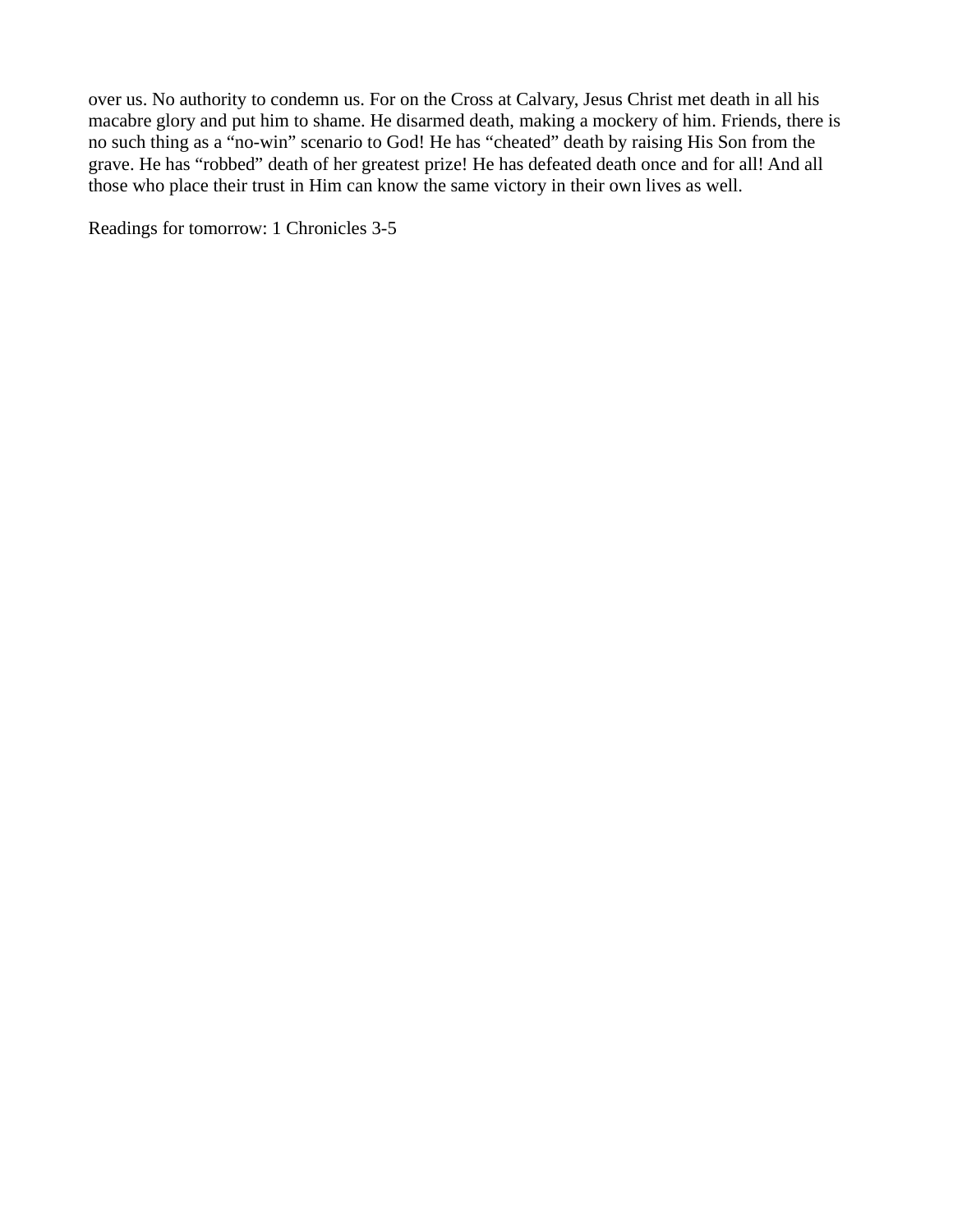## April 24, 2020 THE POVERTY OF PROSPERITY PREACHING

<span id="page-36-0"></span>[Readings for today: 1 Chronicles 3-5](https://www.biblegateway.com/passage/?search=1+Chronicles+3-5&version=ESV)

Several years ago, a Christian leader ran across this prayer from Jabez in 1 Chronicles 4. "Oh that you would bless me and enlarge my border, and that your hand might be with me, and that you would keep me from harm so that it might not bring me pain!" And God granted what he asked." (1 Chronicles 4:10) He wrote a book about it. Claimed that if Christians would pray this prayer for thirty days, they would see significant changes in their lives. It became a bestseller. The forces of Christian capitalism took advantage. The book spawned journals and devotionals and Bible studies and music and sermon series. Preachers encouraged their congregations to pray for an "expansion of their territory." Pray for "God's hand" to bless everything they set their mind and heart to. Pray for God to "protect them and deliver them from all pain." Sadly, these things didn't happen like the preachers promised. People still suffered pain. People still suffered loss. People saw their "territories" decrease through global recessions. And the prayer fad quickly faded from the scene.

Prosperity preaching is heretical. The idea that God promises His people only the good things in this life goes against everything we read in Scripture and everything we experience in real life. Prosperity preachers love to lift up certain sections of Scripture, rip them out of context, and use them almost like magic incantations to force God to do their bidding. They believe their obedience binds God to act in certain ways. They believe their faith requires God to bless them with earthly treasures. It's all a big scam. It's bogus theology. Spiritually abusive. Shamelessly self-promoting and self-enriching. (All one has to do is look at the lifestyles of these so-called "preachers" to see the rotten fruit of their manipulative, sinful, and evil tactics.)

So why does Jabez pray this prayer? We have no idea. We do not know much about him. We do not know anything about his life circumstances. We do not know the occasion that spawned this prayer. To build an entire theology of prayer off the back of this one verse is incredibly dangerous. I remember when the book first came out. I was at Princeton at the time. Serving as an intern in a local church where one of the pastors encouraged our congregation to pray the prayer. I had concerns almost immediately. When members of our church asked me what I thought about the prayer of Jabez, I told them I preferred the prayer of Jesus. Praying the Lord's Prayer for thirty days would bear far more fruit in one's spiritual life than praying the prayer of Jabez.

Ultimately, the problem with the prayer of Jabez is it makes everything about us. Bless me. Expand my territory. Be with me. Keep me from harm. Protect me from all pain. And yet, as I read Scripture I see how God often uses pain and hardship and suffering to shape and form us into the image of Christ. In fact, the Book of Hebrews says that Christ Himself was made "perfect through suffering." (Hebrews 2:10) The prayer Jesus taught us to pray makes everything about God. Hallowed be Your name. Your Kingdom come. Your will be done. Yours is the Kingdom and the power and the glory forever. Our very real needs grounded by our surrender to God's ultimate will for our lives.

Friends, you and I are living through challenging times. Many of us are experiencing pain. Many of us are experiencing hardship. Many of us are experiencing loss. Our health is threatened. Our wealth is being stripped away. Our territory has shrunk to the homes we are lucky enough to live in. Does this mean God has failed? Does this mean God's people have lost faith? Is God finally fed up with the world? No. It simply another stark reminder that this world is not our home. This world is broken and ruined and dangerous and hostile. It is cursed by the weight of sin. It suffers and struggles and groans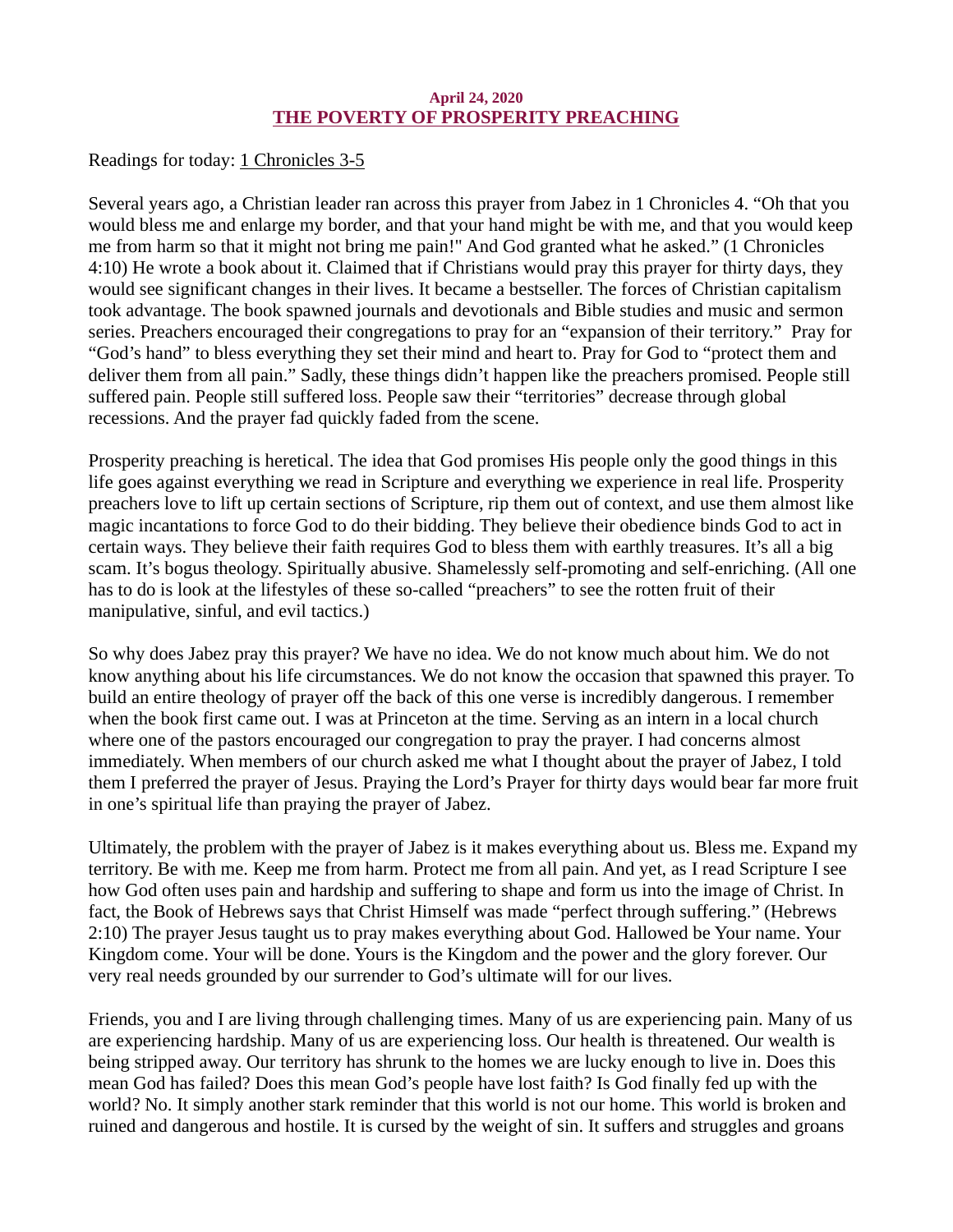along with us as it waits for the coming Kingdom of God. In such a world, the prayer of Jabez cannot help us. Only the prayer of Jesus can bring us the comfort and the hope we need!

Readings for tomorrow: 1 Chronicles 6, Psalms 36, 39, 77, 78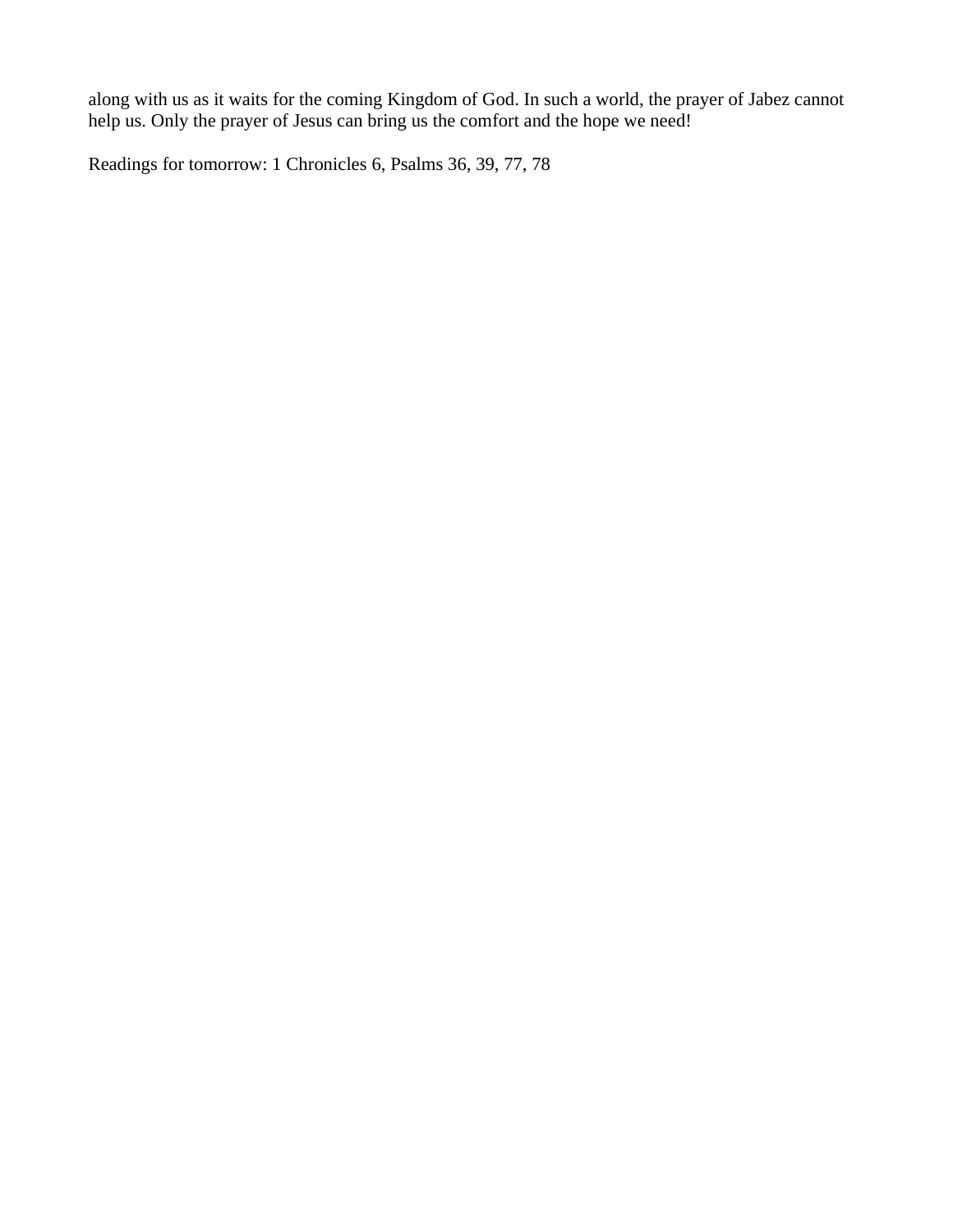#### April 25, 2020 RESTING IN GOD'S PROMISE

<span id="page-38-0"></span>[Readings for today: 1 Chronicles 6, Psalms 36, 39, 77, 78](https://www.biblegateway.com/passage/?search=1+Chronicles+6%2C+Psalms+36%2C+39%2C+77%2C+78&version=ESV)

Some days I don't feel like I have much to offer. My brain feels fried. My thoughts scattered and unfocused. I don't feel spiritual at all. The words just won't come. I am tired and weary. The strain of the season is getting to me. I'm mentally and emotionally drained. Anyone else relate? Sure you can. Life is like that sometimes. It's not a condition to avoid. It doesn't mean I've failed. It simply means I'm human and need time to rest. Restore. Renew. Just like everyone else. None of us is a machine. None of us are made to run 24/7. Part of what I'm learning in this season is to embrace the slower pace. The inactivity. The lack of production. But that's hard for me. It cuts against my grain. It pushes back against my naturally activist nature. What I'm learning is how to rest. Rest physically. Rest mentally. Rest emotionally. Rest spiritually. As I lay down my own burdens, I am also learning to pick up the burdens of others. Those less fortunate than me. Those less privileged than me. Because of my relative wealth and position, I have the luxury of rest. Many of my friends around the world do not. So I find myself praying more regularly and fervently. Reaching out to my friends to find out how they are doing. Sacrificially sharing my own resources to help alleviate suffering where I am able. Ultimately, this time is teaching me yet another lesson that life is not about me. It's not about my needs and my wants and my comfort and my safety. It's about finding my rest in the Lord and helping others do the same.

"Your steadfast love, O Lord, extends to the heavens, your faithfulness to the clouds. Your righteousness is like the mountains of God; your judgments are like the great deep; man and beast you save, O Lord. How precious is your steadfast love, O God! The children of mankind take refuge in the shadow of your wings. They feast on the abundance of your house, and you give them drink from the river of your delights. For with you is the fountain of life; in your light do we see light. Oh, continue your steadfast love to those who know you, and your righteousness to the upright of heart! Let not the foot of arrogance come upon me, nor the hand of the wicked drive me away. There the evildoers lie fallen; they are thrust down, unable to rise." (Psalm 36:5-12)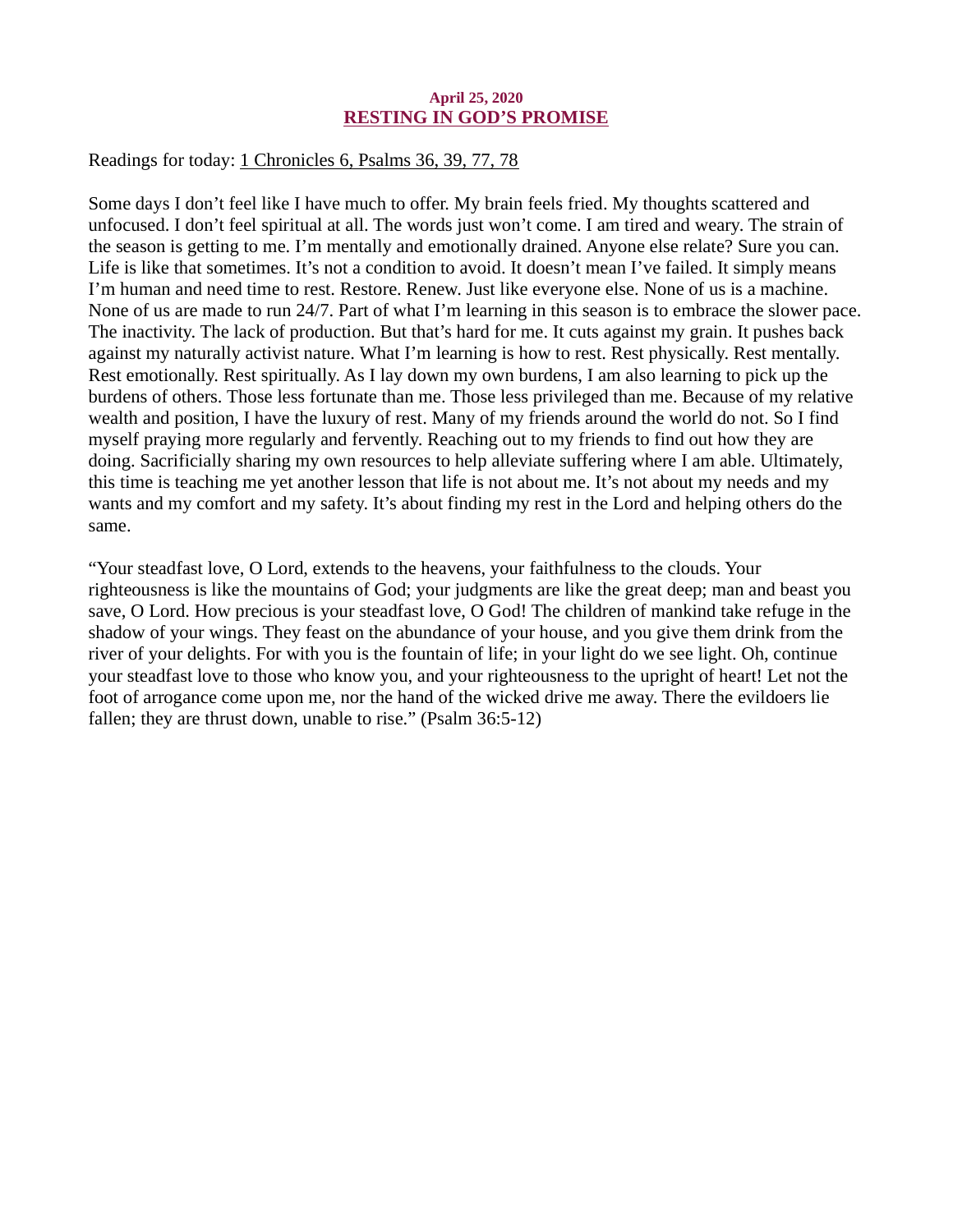# April 27, 2020 SPIRITUAL CRISIS

<span id="page-39-0"></span>[Readings for today: Psalms 81, 88, 92, 93](https://www.biblegateway.com/passage/?search=Psalms+81%2C+88%2C+92%2C+93&version=ESV)

Today I read something profound a friend posted on Facebook. "We are all in the same storm but we are not all in the same boat." Those words resonated with me as I think about the number of friends I have facing starvation around the world. The friends I have living in difficult home situations which the quarantine has exacerbated. The friends I have who've lost jobs and livelihoods or loved ones during this challenging season. I think about the political leaders I've had the chance to interact with and the burdens they carry. The faith leaders I've talked to who feel paralyzed and overwhelmed by all the demands. There seems to be no bottom to this pit we find ourselves in. And this has led some of those I love into a deep crisis of faith.

Spiritual crisis is real, friends. It is deep. It is existential. It takes us to the end of ourselves and beyond. It is also quite normal. It is to be expected. It is something many followers of Christ have experienced. The consistent witness of God's people throughout history testifies to the fact that there will be seasons when God seems so distant. When our lives seem so dark. When the light of Christ is hard to find. When the comfort of Christ seems long in coming. During such seasons, we feel overwhelmed by fear. Doubt. The cares and worries of this world press in on us. We feel trapped. Alone. Unable to be consoled.

St. John of the Cross, a 16th century Spanish Christian, famously coined the term, "The Dark Night of the Soul." It refers to particular seasons in the Christian life where we feel stripped of God's presence. It's not true, of course. God is still very much present in our lives but we do not feel Him. We do not experience Him. We do not sense His tender mercies and affections. During such seasons, we feel a void. An absence. And it causes us to wrestle on a deep, foundational level with our faith.

I experienced such a season for 19 months while living in Sun Prairie, WI. The ministry I had been called to was failing. My relationship with those I was accountable to was a disaster. I was struggling daily with fear and doubt and depression. So consumed was I by my own needs, I neglected my wife and children. Things got so bad that my wife gave me an ultimatum. It was either her or the ministry. I was at the end of my rope. I resigned. No idea what was next. No idea how I would feed my family. No idea how I would care for those I loved most in this world. I felt so alone. So afraid. For months I cried out to God. I would pace our living room most of the night praying. Begging. Frustrated. Angry. Where was God when I needed Him most? Where was God when things were at their worst? I was in spiritual crisis and it felt like God was not there.

These experiences are not unusual. St. John of the Cross. St. Paul of the Cross. Mother Theresa. All testify to similar experiences, though their "dark nights" lasted decades. The author of Psalm 88 was clearly familiar with his own "dark night." "O Lord, God of my salvation, I cry out day and night before you...For my soul is full of troubles, and my life draws near to Sheol...You have put me in the depths of the pit, in the regions dark and deep...Is your steadfast love declared in the grave, or your faithfulness in Abaddon? Are your wonders known in the darkness, or your righteousness in the land of forgetfulness?...O Lord, why do you cast my soul away? Why do you hide your face from me?...You have caused my beloved and my friend to shun me; my companions have become darkness." (Psalms 88:1, 3, 6, 11-12, 14, 18) It's a depressing Psalm. One of the few with no resolution. No final ascription of praise. The psalmist seemingly feels God's absence on a visceral level and is left all alone in darkness.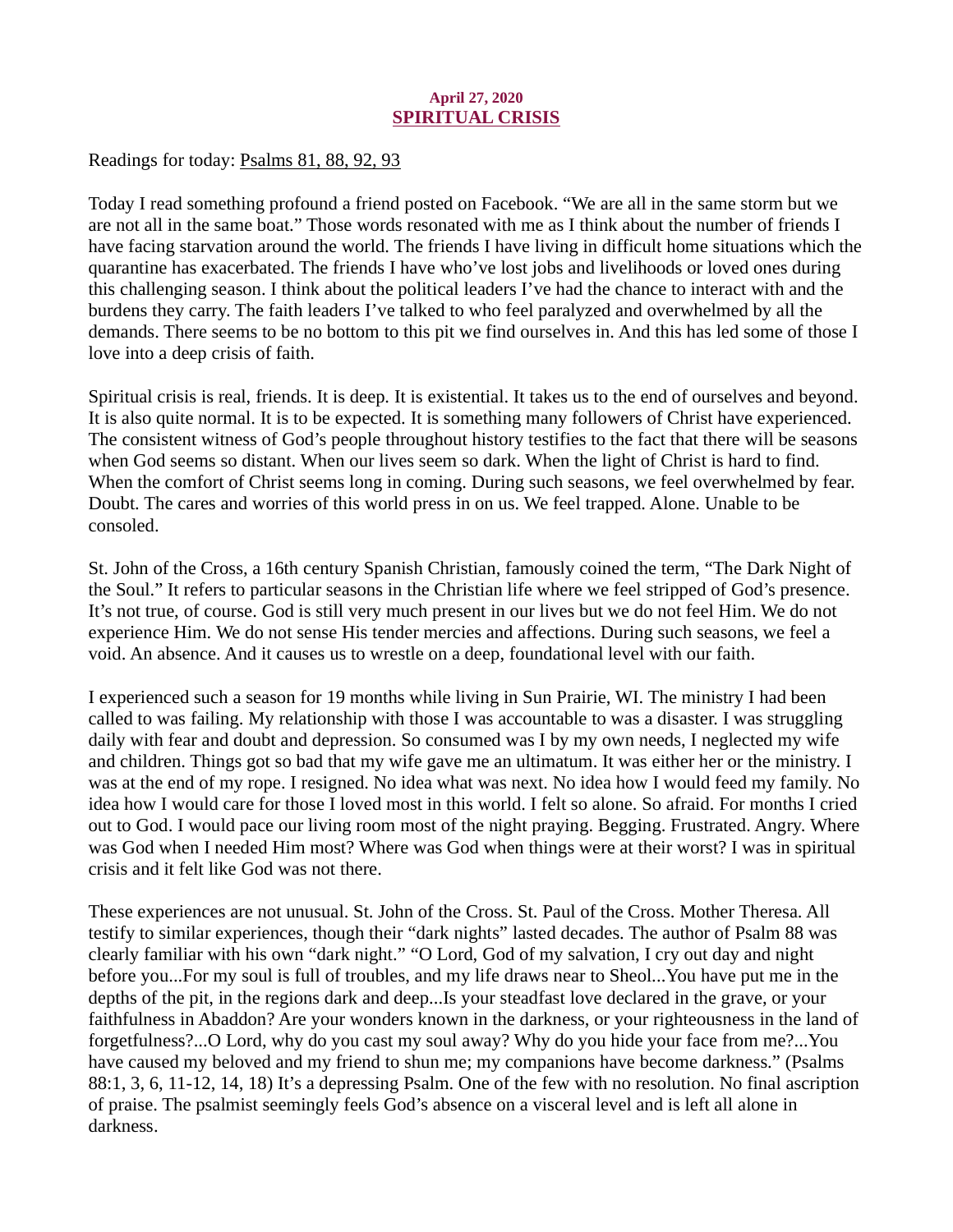So why does God allow the dark night of the soul? Why does God not rescue us from the depths of our spiritual crises? What are such experiences seemingly so common and even necessary for the Christian? I believe it is how we learn the meaning of true faith. True faith must move from the head to the heart to the gut. To the depths of our being. It must become the fundamental reality of our existence. It must transcend what we think. It must transcend what we feel. It has to come from a place so deep within that it can never be overcome.

Mother Theresa endured her "dark night" from 1948 until her death in 1997. She once wrote, "Where is my faith? Even deep down ... there is nothing but emptiness and darkness ... If there be God—please forgive me. When I try to raise my thoughts to Heaven, there is such convicting emptiness that those very thoughts return like sharp knives and hurt my very soul." Some have suggested she lost her faith. Not true! In fact, her suffering was very much like that of Jesus on the cross who cried out, "My God, my God, why have you forsaken me?" In the end, Mother Theresa hoped her personal letters would be destroyed lest "people think more of me and less of Jesus."

I wouldn't trade those 19 months of spiritual darkness in Wisconsin for anything. God had removed any sense of His affections. God had removed any sense of His abiding presence. Doubts and fears assailed my soul as I was stripped to the bone. In the depths of my despair, I was haunted by this one question...do I really believe? Do I believe in God when nothing makes sense? Do I believe in God when I cannot feel His presence? Do I believe in God when all is darkness all around me? Is God more real to me than my thoughts? My feelings? My fears? My doubts?

Maybe some of you are facing those same feelings today. Maybe you are asking similar questions. Do I believe in God when my loved ones get sick? Do I believe in God when I've lost my job? Do I believe in God when there seems to be no end in sight? Do I believe in God when the news just gets worse every single day? Do I believe in God when facing an uncertain future filled with potential new outbreaks?

There's no way to know the answer to such deep questions unless one is willing to walk through the valley of the shadow of death to the other side. Thankfully, at the end of my own dark road, I found God waiting for me there. I found my faith renewed and strengthened in a way I could never have imagined. And I do not harbor any illusions that somehow my journey is at its end or that I won't have to walk yet another dark road in the course of my life. What I do know is that God has driven my faith deep into my gut. Deep into the bedrock of my being. And though it can be shaken, it can never be destroyed because God is more real than my circumstances. God is more real than my feelings. God is more real than my thoughts. God is more real than my doubts. God is more real than my fears. God is the fundamental reality of my life and I am thankful.

Readings for tomorrow: 1 Chronicles 7-9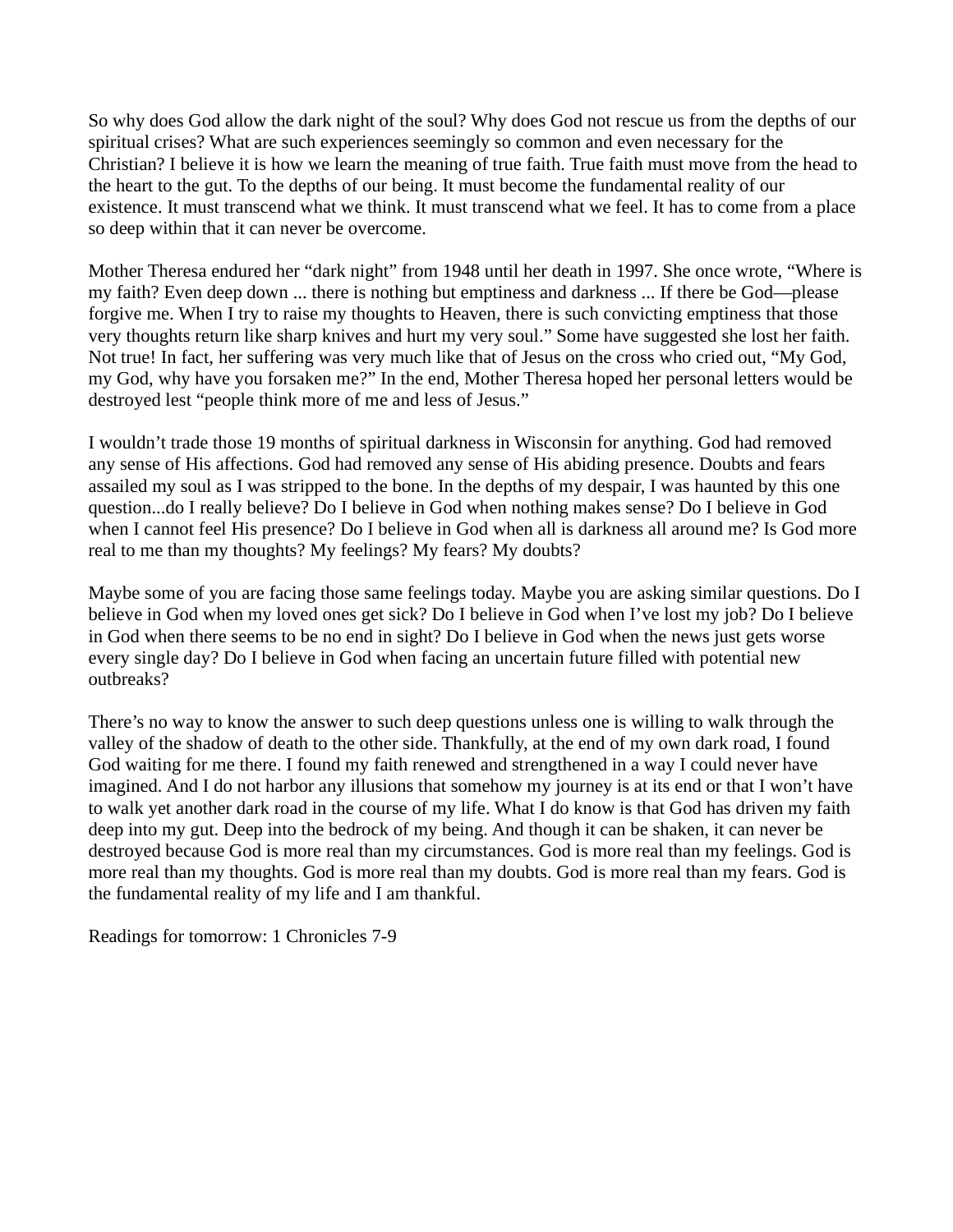## April 28, 2020 BIBLICAL FEMINISM

<span id="page-41-0"></span>[Readings for today: 1 Chronicles 7-9](https://www.biblegateway.com/passage/?search=1+Chronicles+7-9&version=ESV)

Today's reading brings us to the end of the genealogies of Israel. Whew! These are some of the harder sections of Scripture to get through simply because they feel so remote. After all, we don't feel a connection to these people or these particular tribes or these particular families. Sure, we acknowledge they are our spiritual mothers and fathers but there's very little information about most of these names so it's hard to feel any kind of tie. However, a careful reading reminds us that behind every name is a story. And behind every story is a powerful testimony of God's faithfulness.

For example, consider the case of Zelophehad's daughters. "The sons of Manasseh: Asriel, whom his Aramean concubine bore; she bore Machir the father of Gilead. And Machir took a wife for Huppim and for Shuppim. The name of his sister was Maacah. And the name of the second was Zelophehad, and Zelophehad had daughters." (1 Chronicles 7:14-15) Their story is told in Numbers 27 right in the middle of another genealogical section of the Bible when Moses was dividing up the inheritance of the land. It's a remarkable testimony and worth recapping again.

Five women appear before the gathered leadership of Israel at the Tabernacle to present one of the earliest recorded lawsuits in history. Their claim? Their father died without a male heir which means his inheritance is now in jeopardy. He was not part of the rebellion of Korah so they have legitimate standing to bring his case before the Lord. And they ask Moses to grant them their father's property rights so they can preserve the family line.

I cannot imagine the courage this course of action must have taken. Mahlah, Noah, Hoglah, Milcah, and Tirzah (Zelophehad's daughters) knew very well that women did not have any rights in the ancient near east. Not in Israel and certainly not in the nations that surrounded them. Women were considered property in that time. Not even counted as human beings. At the death of their father or brothers or husbands, they were not entitled to any inheritance and were often left destitute. Fast forward a few centuries and we see this scene play itself out in the book of Ruth where Naomi loses not only her husband but also her two sons, leaving her to fend for herself.

So imagine you are one of these five women. Raised to believe you have no rights. Your primary value is to bear sons to your future husband so his family line can be preserved. Now imagine making the decision to approach Moses and the gathered leadership of Israel in front of the Tabernacle itself to present your case. You know what you are about to do has never been done. You know what you are about to ask for has never happened before. You know there's a good chance your petition will fail but you courageously step forward anyway. You argue persuasively for the preservation of your father's inheritance and you make the audacious claim to be counted among your father's brothers.

I would have loved to see the look on Moses' face. Was it shock? Confusion? Did he smile at the women's boldness? There is no indication in the text one way or another. What we do know is Moses recuses himself and takes their petition to the Lord. This, in itself, is a strong affirmation of the women. And then there is the response from God. I have to believe their courage brought a smile to His face and He issues a new law for Israel. From this point forward, "If a man dies and has no son, then you shall transfer his inheritance to his daughter." (Numbers 27:8) A statute still used today as legal precedent by the American Bar Association.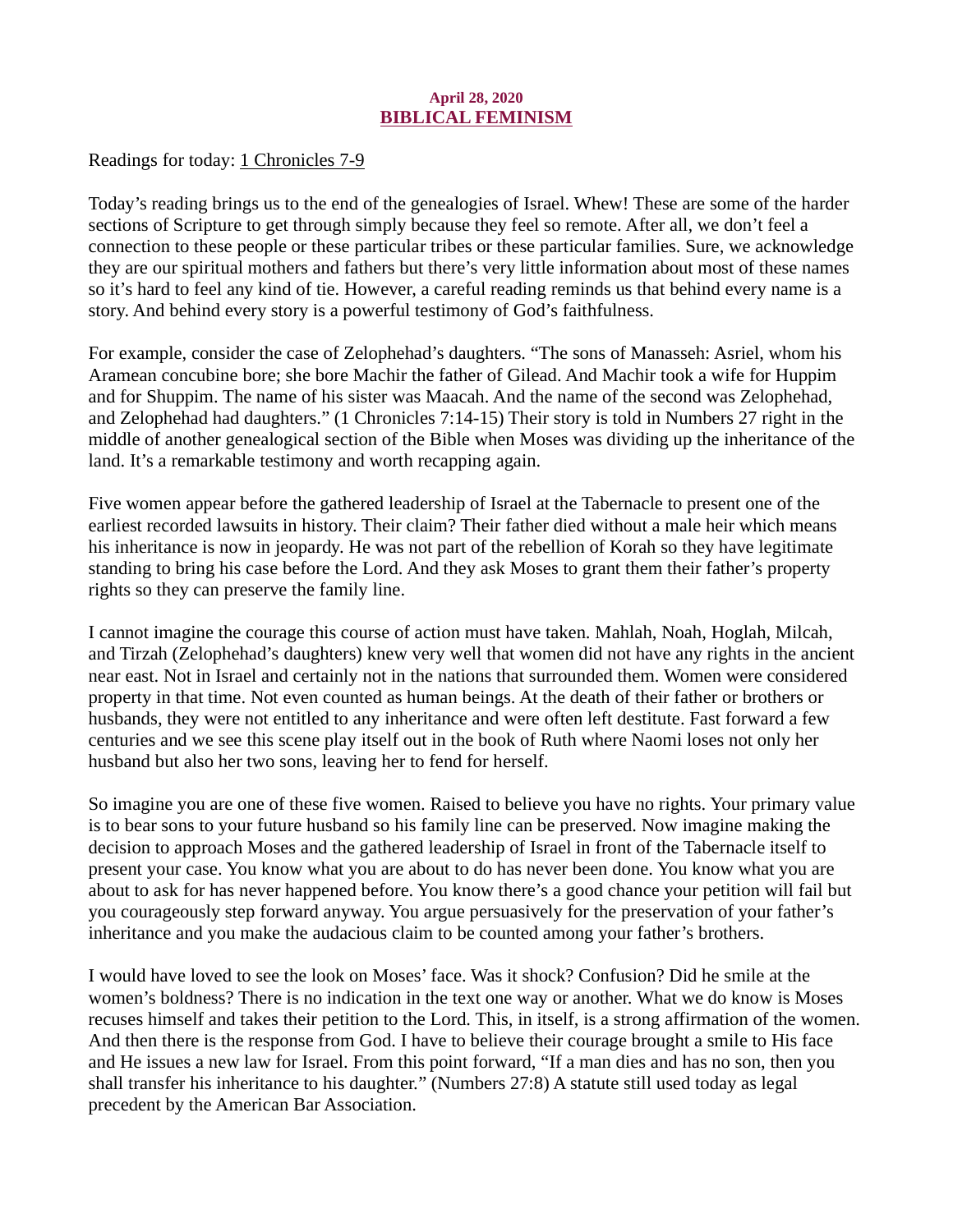The Bible is a history of God's interactions with many different human cultures. Human culture, by definition, is always corrupt and unjust. Thankfully, God is at work constantly bending the arc of human history towards justice. Towards righteousness. Here is a clear case where God honors the rights of women, granting them a unique status when compared to other ancient near east societies. There is a direct line between the daughters of Zelophehad and Deborah who served as judge and spiritual leader for all of Israel. A direct line between the daughters of Zelophehad and the female disciples who gathered round Jesus and remained faithful to Him even to the end when all the other male disciples had long since fled. A direct line between the daughters of Zelophehad and the women Paul affirms like Priscilla, Phoebe, and Junia who was "excellent among the apostles." God is still doing this work today as women continue to be affirmed as strong and gifted leaders across all sectors of human society.

Readings for tomorrow: 2 Samuel 5:1-10, 1 Chronicles 11-12, Psalms 133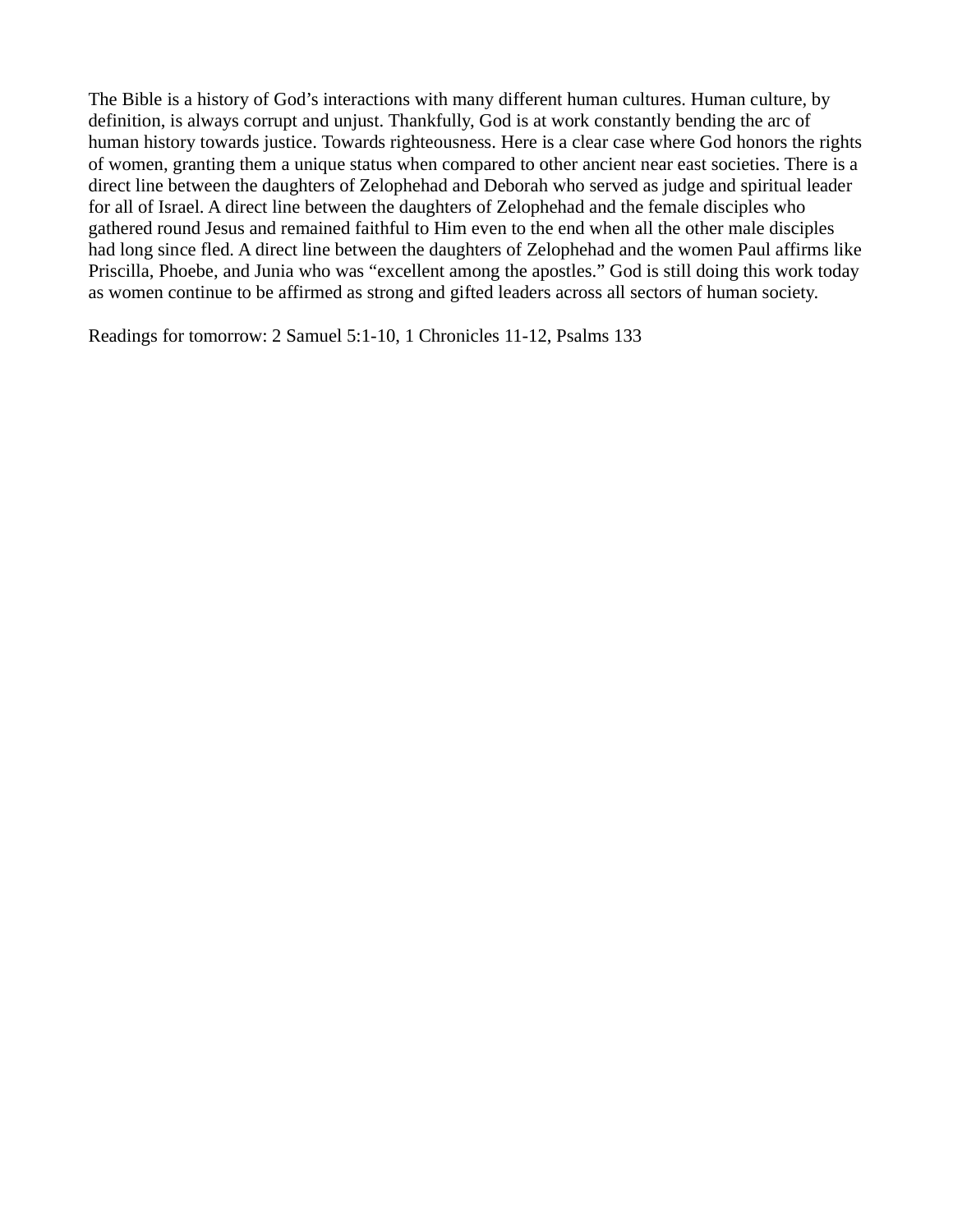#### <span id="page-43-0"></span>April 29, 2020 THE POWER OF UNITY [Readings for today: 2 Samuel 5:1-10, 1 Chronicles 11-12, Psalms 133](https://www.biblegateway.com/passage/?search=2+Samuel+5%3A1-10%2C+1+Chronicles+11-12%2C+Psalms+133&version=ESV)

Today we read one of my favorite Psalms. "Behold, how good and pleasant it is when brothers and sisters dwell in unity! It is like the precious oil on the head, running down on the beard, on the beard of Aaron, running down on the collar of his robes! It is like the dew of Hermon, which falls on the mountains of Zion! For there the Lord has commanded the blessing, life forevermore." (Psalm 133) It contains an amazing promise. God commanding His blessing of everlasting life on those who seek to come together in Him. I've seen the fulfillment of this promise. Especially in my work over in Africa where Christians come together from different tribes and denominations. Speaking different languages and growing up in different socio-economic classes. They come together to grow the Kingdom of God. It's powerful. And God blesses the work of their hands. Thousands of churches planted. Tens of thousands of new believers. Millions hearing the gospel for the first time.

I've also seen it in the prison I worked in during seminary. Men coming together from all walks of life. Men who committed all kinds of crimes. Men doing all kinds of time. Their common bond in Christ united them across denominational lines. Across racial lines. Across class lines. They came together to worship Christ and to serve Him in the most difficult of circumstances. And God blessed the work of their hands. Hundreds of men heard the gospel for the first time. Many came to faith. Violence in the prison went down. Even the prison guards and administration saw the impact of the spiritual unity of these brothers in Christ.

Sadly, I've also seen the devastation disunity creates. Think about what's happening in our nation today. The fight against the coronavirus should bring us together. We should be united in our fight against a common enemy. However, too many of our political leaders simply cannot help themselves. They stir division. They fan the flames of partisanship. They use this crisis to fan their base into a frenzy. And the result is more sickness. More death. More pain. More suffering. And the American church is often no different. For all the great work so many churches are doing across the country in all kinds of communities, a small minority continue to make headlines with their arrogance. They create a false dichotomy. They peddle a false narrative. They claim they are being persecuted or singled out or attacked by the government. Nothing could be farther from the truth but it serves their purposes to sow division. And far too many in their own congregations suffer the consequences.

The key to unity is humility. Humbling ourselves before the Lord first and foremost. Remembering the grace He first gave to us as sinners. Acknowledging how lost we truly would be without His saving death. Having received His grace, we then extend it out to others. Those we love. Those we live among. Those we struggle alongside. We offer it indiscriminately. Unconditionally. Even - and perhaps most especially - to our enemies. Only God's grace is sufficient to supply our needs. Only God's grace is powerful enough to tear down every dividing wall of hostility that keeps us apart. Only God's grace can transcend race or class or language or tribe. Only God's grace can bring about the unity our hearts so desire.

Friends, more than anything else, we need unity in our community. In our state. In our nation. In our world today. I hope you will join me in praying daily for God's grace to be poured out on His people all across the earth. May we who are called by God's name humble ourselves before Him and pray fervently for repentance. Forgiveness. And the healing of the divisions that keep us from experiencing the abundant life God promises!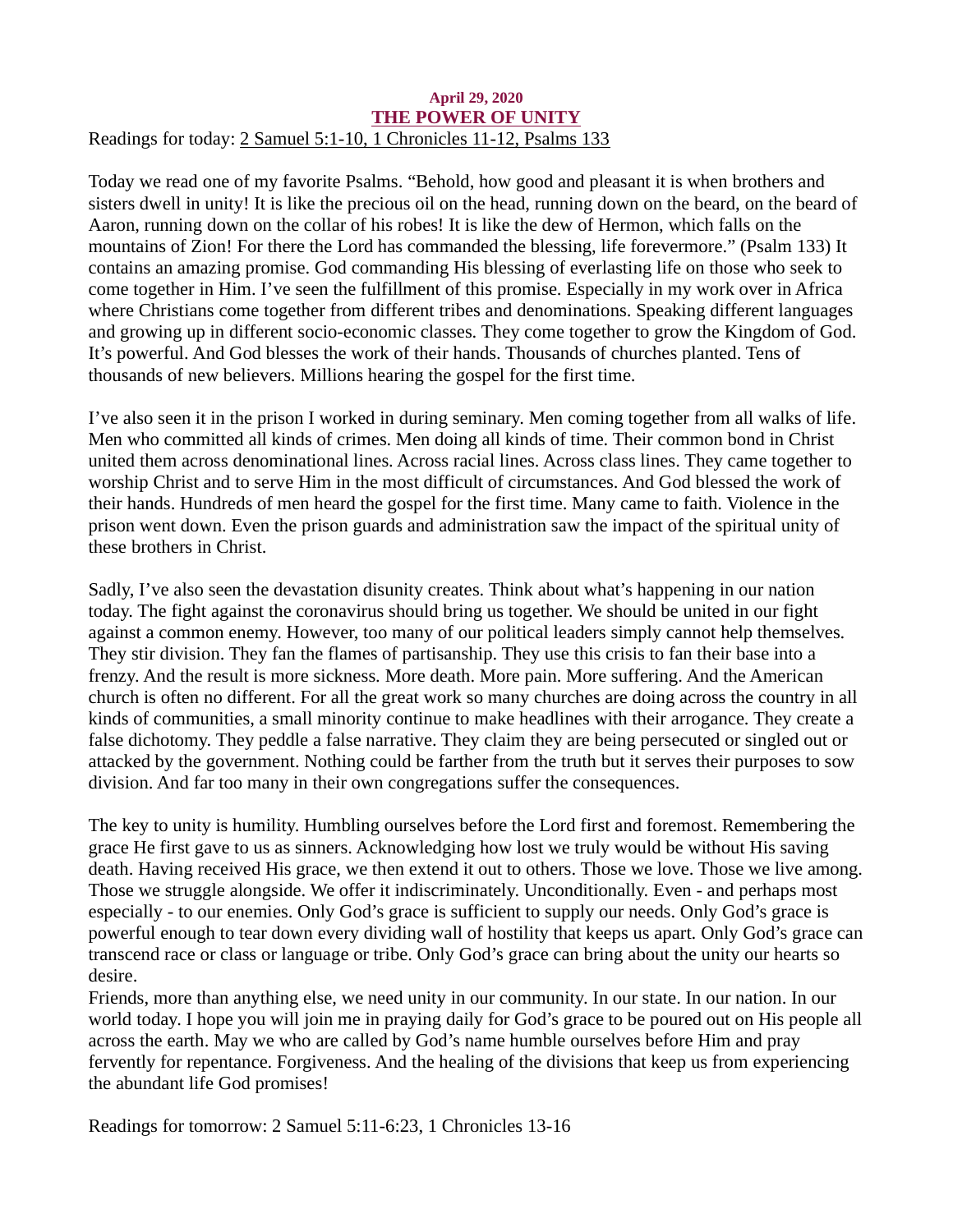## April 30, 2020 TRUE WORSHIP

<span id="page-44-0"></span>[Readings for today: 2 Samuel 5:11-6:23, 1 Chronicles 13-16](https://www.biblegateway.com/passage/?search=2+Samuel+5%3A11-6%3A23%2C+1+Chronicles+13-16&version=ESV)

What is true worship? Is it a feeling? A style? An experience? How do we know if we've engaged in true worship? Is it because we leave feeling inspired? The preacher's message warmed our hearts? We've eaten the bread and drunk of the cup? The music for the morning matched our musical tastes? What are the hallmarks of true worship? Authenticity? Sincerity? Sentimentality? Getting something out of it?

Worship in 21st century North America has turned largely inward. It is focused, evaluated, planned, produced for the human experience. It caters to the preferences and tastes of the worshipper. It is designed primarily to make the human being feel inspired, motivated, and connected. This "inward turn" is as true for the small church as it is for the mega-church and every church in between. And it's why we see so many Christians bounce from church to church to church over the course of their lives. Long gone are the days when one would INVEST their entire lives into one community come what may. Long gone are the days when Christians would heed the BIBLICAL command to actually practice forgiveness and reconciliation when relationships get hard. Long gone are the days when Christians would DIE TO SELF, laying aside the consumer tendencies of taste. Preference. Personal favorites. As a result, long gone are the days when the church produced robust, courageous, bold, self-sacrificing disciples of Jesus who would give their lives for the sake of the gospel and the Kingdom of God in this world. Not that it never happens, it is simply more an exception rather than the rule.

So what is true worship? It is the worship God both deserves and demands. Believe it or not, God cares deeply how He is worshipped. In 1 Chronicles 13, we see what happens when God's people - with sincere and authentic devotion in their hearts - fail to worship God in the way He commands. The people have gathered. They're excited to bring the Ark of the Covenant into Jerusalem. They call the priests. They call the Levites. They plan a huge celebration. The whole nation is present to witness this incredible moment. They build a new cart to carry the ark in the procession. David and all of Israel are celebrating, singing, dancing before the Lord with all their might. But then an ox stumbles. Uzzah, seeking to protect the ark, puts out his hand to keep it steady. The Lord strikes him down. One can imagine the shock of the crowd. In an instant, all the music and dancing and celebration stops. Silence. Long, prolonged, awkward silence as the people come to grips with what's just happened. David is angry. He pouts for three months, refusing to come to grips with the fact that he himself is somewhat responsible for what happened. His decision to do what was convenient (build a cart to carry the ark) rather than what God demanded (Levites carry the ark on their own shoulders) is ultimately what cost Uzzah his life. Fast forward to 1 Chronicles 15. A different picture emerges. David is ready. He is humble. He submits to God's will. He decrees that "no one but the Levites may carry the ark of God, for the Lord had chosen them to carry the ark of the Lord and to minister to him forever." (1 Chron. 15:2) Once again, the celebration commences. Singing. Dancing. Music. Right sacrifices. God is pleased. God accepts the worship David offers because it is singularly focused on honoring God.

What does true worship look like in our context today? Obviously, none of us know where the Ark of the Covenant resides. (Except Indiana Jones, of course!) The ceremonial laws that governed Old Testament worship have been fulfilled in Christ. Does this set us free then to worship as we choose? To do what feels good? To set the needs of the worshipper above the clear, biblical command to worship God and Him alone? And why does it matter? What difference does it make?